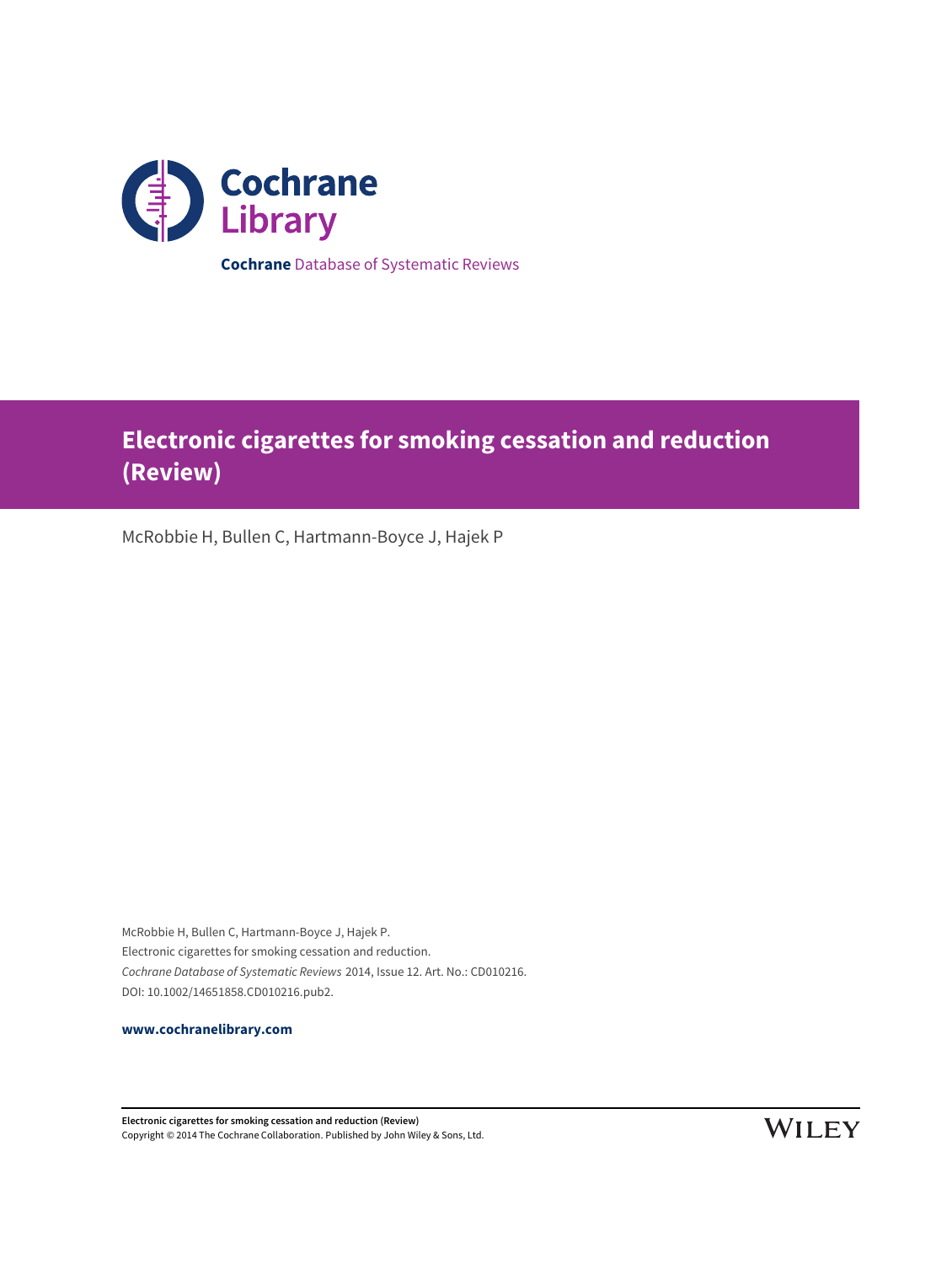# **TABLE OF CONTENTS**

| 10                                                                                                                                                                                                                                                        |
|-----------------------------------------------------------------------------------------------------------------------------------------------------------------------------------------------------------------------------------------------------------|
| 11                                                                                                                                                                                                                                                        |
| 15                                                                                                                                                                                                                                                        |
| 18                                                                                                                                                                                                                                                        |
| AUTHORS' CONCLUSIONS (experience and experience and experience and experience and experience and experience and the set of the set of the set of the set of the set of the set of the set of the set of the set of the set of<br>20                       |
| 20                                                                                                                                                                                                                                                        |
| <b>REFERENCES</b><br>المتحدث والمتحدث والمتحدث والمتحدث والمتحدث والمتحدث والمتحدث والمتحدث والمتحدث والمتحدث والمتحدث والمتحدث<br>21                                                                                                                     |
| 26                                                                                                                                                                                                                                                        |
| 51                                                                                                                                                                                                                                                        |
| Analysis 1.1. Comparison 1 Smoking cessation, Outcome 1 Nicotine EC versus placebo EC.<br>52                                                                                                                                                              |
| Analysis 1.2. Comparison 1 Smoking cessation, Outcome 2 Nicotine EC versus nicotine replacement therapy.<br>52                                                                                                                                            |
| Analysis 2.1. Comparison 2 Smoking reduction, Outcome 1 Nicotine EC versus placebo EC (quitters excluded).<br>53                                                                                                                                          |
| Analysis 2.2. Comparison 2 Smoking reduction, Outcome 2 Nicotine EC versus nicotine replacement therapy (quitters<br>53                                                                                                                                   |
| Analysis 3.1. Comparison 3 Adverse Events, Outcome 1 Proportion of participants reporting adverse events: Nicotine EC                                                                                                                                     |
| 54                                                                                                                                                                                                                                                        |
| Analysis 3.2. Comparison 3 Adverse Events, Outcome 2 Proportion of participants reporting adverse events: nicotine EC                                                                                                                                     |
| 54                                                                                                                                                                                                                                                        |
| 54                                                                                                                                                                                                                                                        |
| 56                                                                                                                                                                                                                                                        |
| 56                                                                                                                                                                                                                                                        |
| 56                                                                                                                                                                                                                                                        |
| SOURCES OF SUPPORT<br>57                                                                                                                                                                                                                                  |
| 57                                                                                                                                                                                                                                                        |
| 57<br><b>INDEX TERMS</b><br>a constitution of the constitution of the constitution of the constitution of the constitution of the constitution of the constitution of the constitution of the constitution of the constitution of the constitution of the |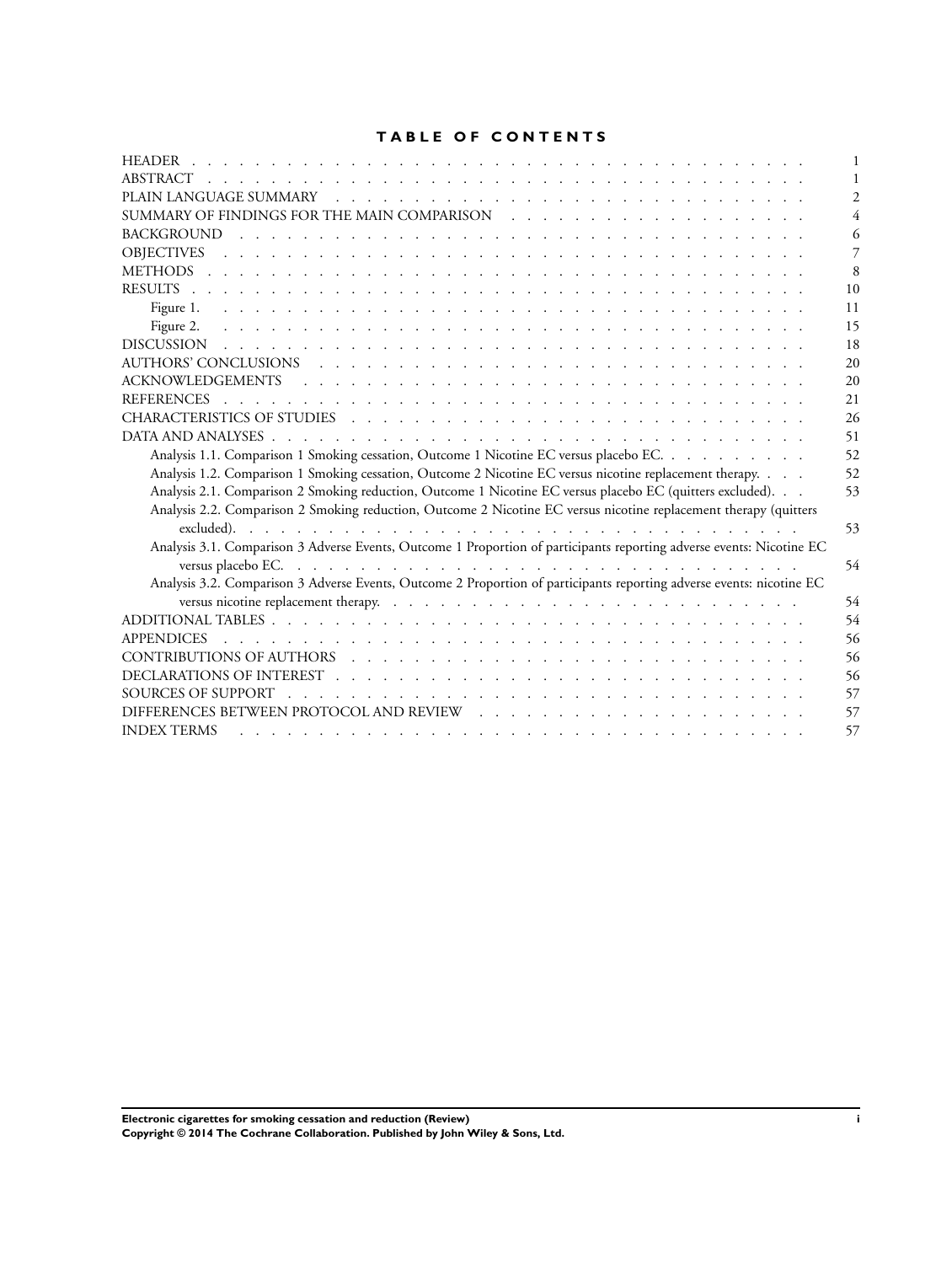# **[Intervention Review] Electronic cigarettes for smoking cessation and reduction**

Hayden McRobbie<sup>1</sup>, Chris Bullen<sup>2</sup>, Jamie Hartmann-Boyce<sup>3</sup>, Peter Hajek<sup>1</sup>

<sup>1</sup>Wolfson Institute of Preventive Medicine, Barts & The London School of Medicine and Dentistry, Queen Mary University of London, London, UK. <sup>2</sup>National Institute for Health Innovation, University of Auckland, Auckland, New Zealand. <sup>3</sup>Nuffield Department of Primary Care Health Sciences, University of Oxford, Oxford, UK

Contact address: Hayden McRobbie, Wolfson Institute of Preventive Medicine, Barts & The London School of Medicine and Dentistry, Queen Mary University of London, 55 Philpot Street, Whitechapel, London, E1 2HJ, UK. [h.j.mcrobbie@qmul.ac.uk.](mailto:h.j.mcrobbie@qmul.ac.uk)

**Editorial group:** Cochrane Tobacco Addiction Group. **Publication status and date:** New, published in Issue 12, 2014. **Review content assessed as up-to-date:** 25 September 2014.

**Citation:** McRobbie H, Bullen C, Hartmann-Boyce J, Hajek P. Electronic cigarettes for smoking cessation and reduction. *Cochrane Database of Systematic Reviews* 2014, Issue 12. Art. No.: CD010216. DOI: 10.1002/14651858.CD010216.pub2.

Copyright © 2014 The Cochrane Collaboration. Published by John Wiley & Sons, Ltd.

# **A B S T R A C T**

## **Background**

Electronic cigarettes (ECs) are electronic devices that heat a liquid - usually comprising propylene glycol and glycerol, with or without nicotine and flavours, stored in disposable or refillable cartridges or a reservoir - into an aerosol for inhalation. Since ECs appeared on the market in 2006 there has been a steady growth in sales. Smokers report using ECs to reduce risks of smoking, but some healthcare organisations have been reluctant to encourage smokers to switch to ECs, citing lack of evidence of efficacy and safety. Smokers, healthcare providers and regulators are interested to know if these devices can reduce the harms associated with smoking. In particular, healthcare providers have an urgent need to know what advice they should give to smokers enquiring about ECs.

## **Objectives**

To examine the efficacy of ECs in helping people who smoke to achieve long-term abstinence; to examine the efficacy of ECs in helping people reduce cigarette consumption by at least 50% of baseline levels; and to assess the occurrence of adverse events associated with EC use.

## **Search methods**

We searched the Cochrane Tobacco Addiction Groups Trials Register, the Cochrane Central Register of Controlled Trials (CENTRAL), MEDLINE, Embase, and two other databases for relevant records from 2004 to July 2014, together with reference checking and contact with study authors.

# **Selection criteria**

We included randomized controlled trials (RCTs) in which current smokers (motivated or unmotivated to quit) were randomized to EC or a control condition, and which measured abstinence rates or changes in cigarette consumption at six months or longer. As the field of EC research is new, we also included cohort follow-up studies with at least six months follow-up. We included randomized cross-over trials and cohort follow-up studies that included at least one week of EC use for assessment of adverse events.

## **Data collection and analysis**

One review author extracted data from the included studies and another checked them. Our main outcome measure was abstinence from smoking after at least six months follow-up, and we used the most rigorous definition available (continuous, biochemically validated, longest follow-up). For reduction we used a dichotomous approach (no change/reduction < 50% versus reduction by 50% or more of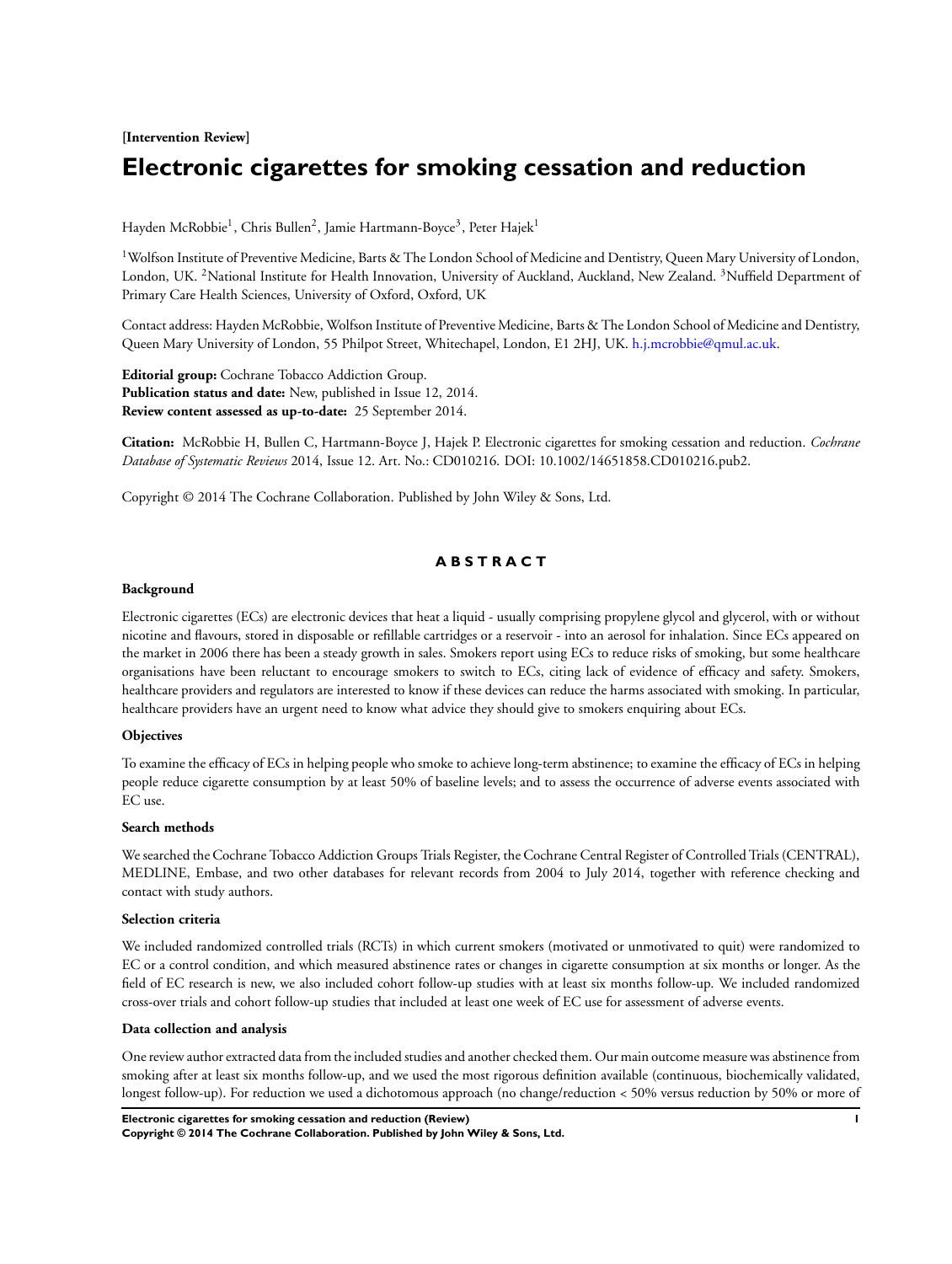baseline cigarette consumption). We used a fixed-effect Mantel-Haenszel model to calculate the risk ratio (RR) with a 95% confidence interval (CI) for each study, and where appropriate we pooled data from these studies in meta-analyses.

## **Main results**

Our search identified almost 600 records, from which we include 29 representing 13 completed studies (two RCTs, 11 cohort). We identified nine ongoing trials. Two RCTs compared EC with placebo (non-nicotine) EC, with a combined sample size of 662 participants. One trial included minimal telephone support and one recruited smokers not intending to quit, and both used early EC models with low nicotine content. We judged the RCTs to be at low risk of bias, but under the GRADE system the overall quality of the evidence for our outcomes was rated 'low' or 'very low' because of imprecision due to the small number of trials. A 'low' grade means that further research is very likely to have an important impact on our confidence in the estimate of effect and is likely to change the estimate. A 'very low' grade means we are very uncertain about the estimate. Participants using an EC were more likely to have abstained from smoking for at least six months compared with participants using placebo EC (RR 2.29, 95% CI 1.05 to 4.96; placebo 4% versus EC 9%; 2 studies; GRADE: low). The one study that compared EC to nicotine patch found no significant difference in sixmonth abstinence rates, but the confidence intervals do not rule out a clinically important difference (RR 1.26, 95% CI: 0.68 to 2.34; GRADE: very low). A higher number of people were able to reduce cigarette consumption by at least half with ECs compared with placebo ECs (RR 1.31, 95% CI 1.02 to 1.68, 2 studies; placebo: 27% versus EC: 36%; GRADE: low) and compared with patch (RR 1.41, 95% CI 1.20 to 1.67, 1 study; patch: 44% versus EC: 61%; GRADE: very low). Unlike smoking cessation outcomes, reduction results were not biochemically verified.

None of the RCTs or cohort studies reported any serious adverse events (SAEs) that were considered to be plausibly related to EC use. One RCT provided data on the proportion of participants experiencing any adverse events. Although the proportion of participants in the study arms experiencing adverse events was similar, the confidence intervals are wide (ECs vs placebo EC RR 0.97, 95% CI 0.71 to 1.34; ECs vs patch RR 0.99, 95% CI 0.81 to 1.22). The other RCT reported no statistically significant difference in the frequency of AEs at three- or 12-month follow-up between the EC and placebo EC groups, and showed that in all groups the frequency of AEs (with the exception of throat irritation) decreased significantly over time.

#### **Authors' conclusions**

There is evidence from two trials that ECs help smokers to stop smoking long-term compared with placebo ECs. However, the small number of trials, low event rates and wide confidence intervals around the estimates mean that our confidence in the result is rated 'low' by GRADE standards. The lack of difference between the effect of ECs compared with nicotine patches found in one trial is uncertain for similar reasons. ECs appear to help smokers unable to stop smoking altogether to reduce their cigarette consumption when compared with placebo ECs and nicotine patches, but the above limitations also affect certainty in this finding. In addition, lack of biochemical assessment of the actual reduction in smoke intake further limits this evidence. No evidence emerged that short-term EC use is associated with health risk.

## **P L A I N L A N G U A G E S U M M A R Y**

## **Can electronic cigarettes help people stop smoking or reduce the amount they smoke, and are they safe to use for this purpose?**

#### **Background**

Electronic cigarettes (EC) are electronic devices that produce a smoke-like aerosol (commonly referred to as vapour) that the user inhales. This vapour typically contains nicotine without most of the toxins smokers inhale with cigarette smoke. ECs have become popular with smokers who want to reduce the risks of smoking. This review aimed to find out whether ECs help smokers stop or cut down on their smoking, and whether it is safe to use ECs to do this.

## **Study characteristics**

We searched for trials published up to July 2014 and found 13 that help answer these questions. Two of the trials compared ECs with and without nicotine. These studies were judged to be at low risk of bias. They were conducted in New Zealand and Italy, and measured whether people had quit smoking for at least six months. In one study, people wanted to quit smoking, but in the other study, they did not. The trial in people who wanted to quit smoking also compared ECs to nicotine patches. The rest of the studies did not put people into treatment groups so could not directly compare ECs with something else. These studies can tell us less about how ECs might help with quitting smoking or with cutting down.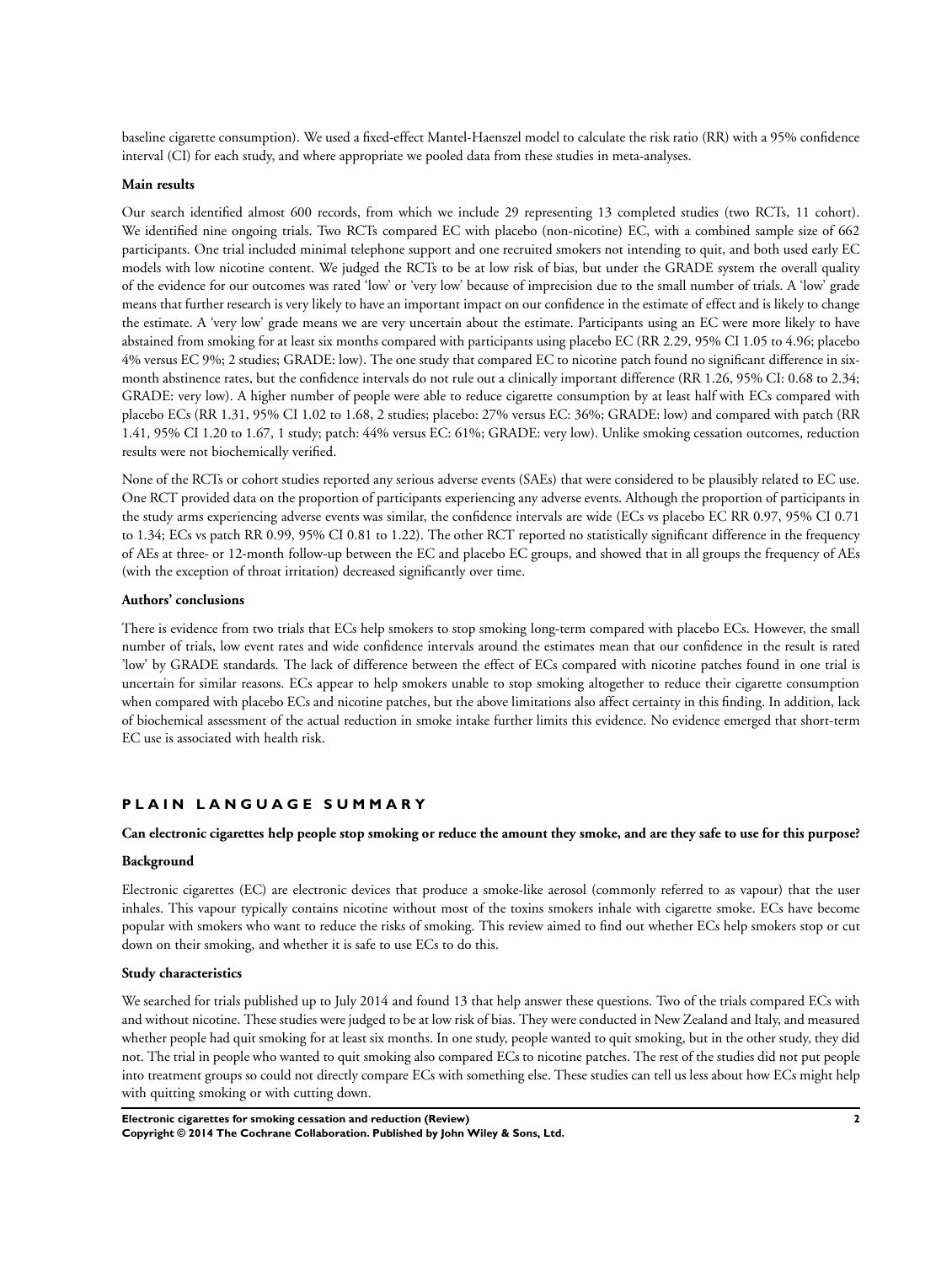## **Key results**

Combined results from two studies, involving over 600 people, showed that using an EC containing nicotine increased the chances of stopping smoking long-term compared to using an EC without nicotine. Using an EC with nicotine also helped more smokers reduce the amount they smoked by at least half compared to using an EC without nicotine. We could not determine if EC was better than a nicotine patch in helping people stop smoking because the number of participants in the study was low. More studies are needed to evaluate this effect. This study showed that people who used EC were more likely to cut down the amount they smoked by at least half than people using a patch. The other studies were of lower quality, but they supported these findings. There was no evidence that using EC at the same time as using regular cigarettes made people less likely to quit smoking. None of the studies found that smokers who used EC short-term (for 2 years or less) had an increased health risk compared to smokers who did not use EC.

## **Quality of the evidence**

The quality of the evidence overall is low because it is based on only a small number of studies. More studies of EC are needed. Some are already underway.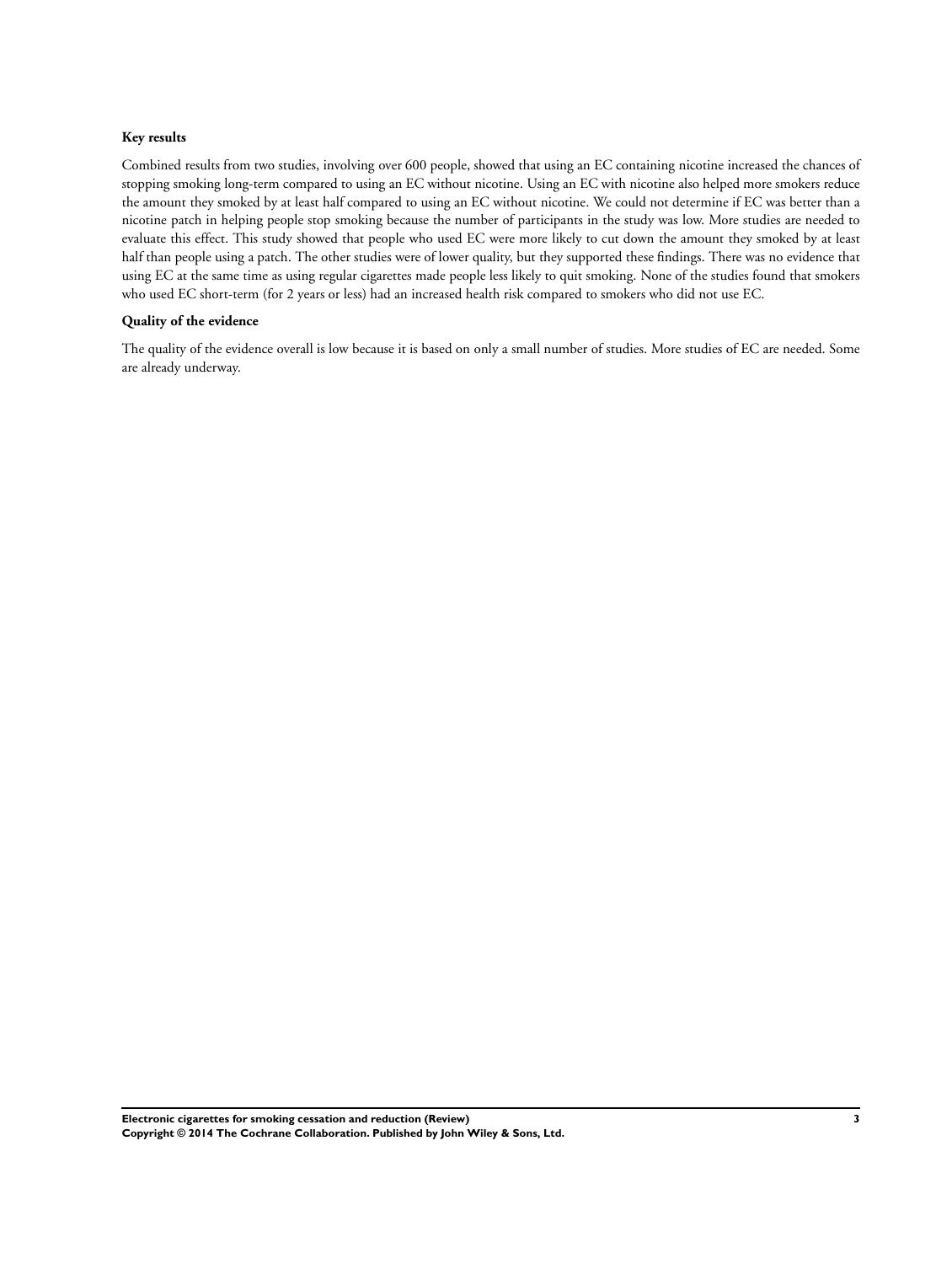# <span id="page-5-0"></span>SUMMARY OF FINDINGS FOR THE MAIN COMPARISON *[\[Explanation\]](http://www.thecochranelibrary.com/view/0/SummaryFindings.html)*

# **Electronic cigarettes (EC) for smoking cessation and reduction**

**Patient or population:** people defined as current smokers at enrolment into trials, motivated or unmotivated to quit

**Intervention:** nicotine-containing electronic cigarettes **Comparison:** placebo electronic cigarettes or nicotine replacement therapy

| <b>Outcomes</b> |                                                                                                                                                                                               | Illustrative comparative risks* (95% CI) |                              | <b>Relative effect</b><br>(95% CI)   | <b>No of Participants</b><br>(studies) | Quality of the evidence Comments<br>(GRADE)             |                                                                                                                            |
|-----------------|-----------------------------------------------------------------------------------------------------------------------------------------------------------------------------------------------|------------------------------------------|------------------------------|--------------------------------------|----------------------------------------|---------------------------------------------------------|----------------------------------------------------------------------------------------------------------------------------|
|                 |                                                                                                                                                                                               | Assumed risk $1$                         | <b>Corresponding risk</b>    |                                      |                                        |                                                         |                                                                                                                            |
|                 |                                                                                                                                                                                               | <b>Control</b>                           | <b>Electronic cigarettes</b> |                                      |                                        |                                                         |                                                                                                                            |
| CO<br>months    | Cessation: Nicotine EC 40 per 1000<br>versus placebo EC <sup>2</sup><br>assessed with exhaled<br>Follow-up: 6 - 12                                                                            |                                          | 93 per 1000<br>(42 to 201)   | <b>RR 2.29</b><br>(1.05 to 4.96)     | 662<br>(2 studies)                     | $\oplus \oplus \bigcirc \bigcirc$<br>low <sup>3,4</sup> | Only RCTs reported<br>here. Some cohort data<br>also available (see full<br>review) but only RCTs<br>provide efficacy data |
| CO              | Cessation: Nicotine EC 58 per 1000<br>versus nicotine re-<br>placement therapy<br>assessed with exhaled<br>Follow-up: 6 months                                                                |                                          | 73 per 1000<br>(39 to 135)   | RR 1.26<br>$(0.68 \text{ to } 2.34)$ | 584<br>$(1$ study)                     | $\bigoplus$ OOO<br>very low $3,5$                       | As above                                                                                                                   |
| tion<br>months  | Reduction: Nicotine EC 271 per 1000<br>versus placebo EC<br>proportion of partici-<br>pants who achieved $\geq$<br>50% reduction in base-<br>line cigarette consump-<br>Follow-up: 6<br>$-12$ |                                          | 355 per 1000<br>(277 to 455) | RR 1.31<br>$(1.02 \text{ to } 1.68)$ | 612<br>(2 studies)                     | $\oplus \oplus \bigcirc \bigcirc$<br>low <sup>3,4</sup> | As above. Analysis ex-<br>cludes quitters                                                                                  |

 $\overline{\mathbf{4}}$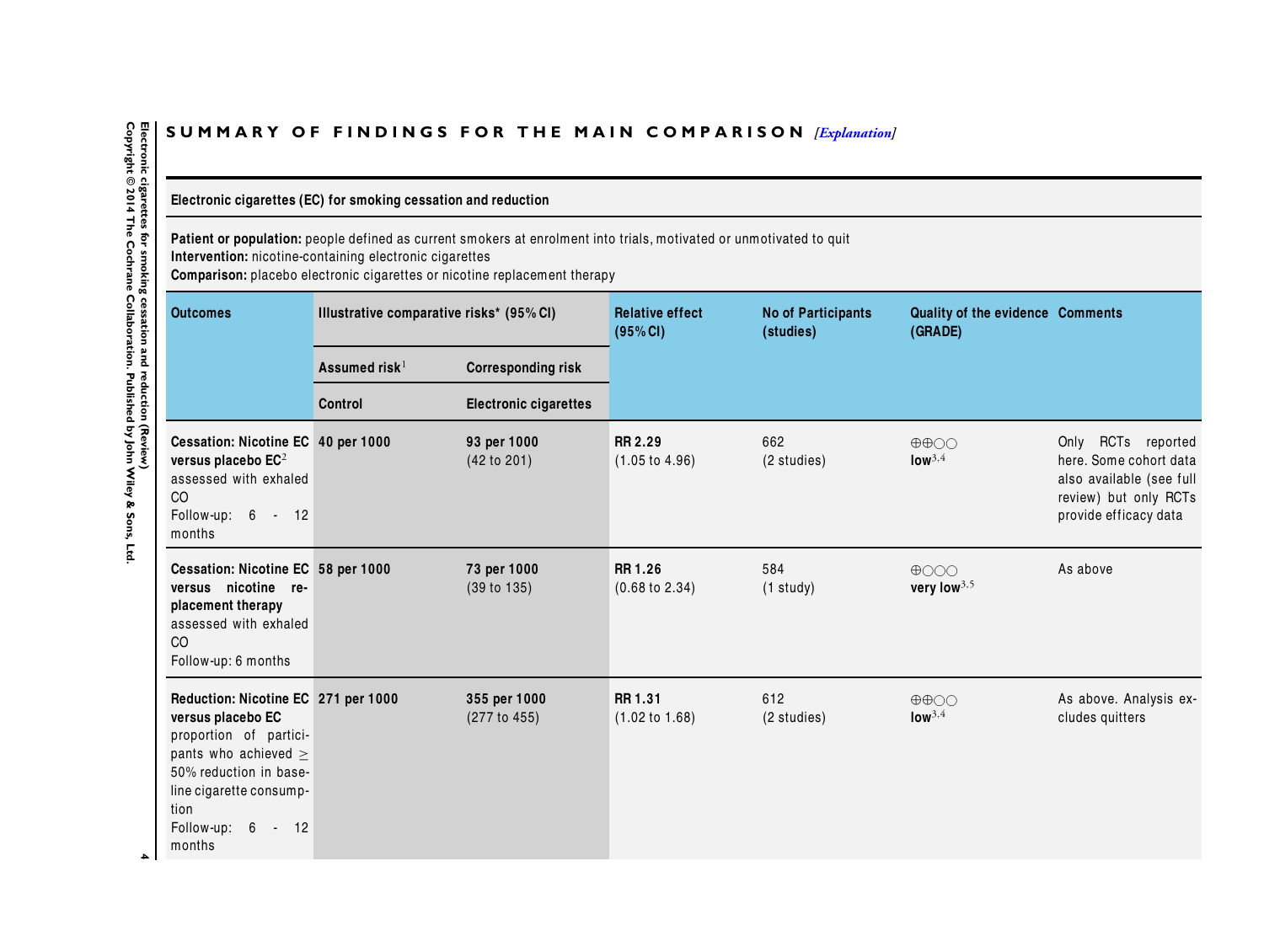| placement therapy<br>proportion of partici-<br>pants who achieved $\geq$<br>50% reduction in base-<br>line cigarette consump-<br>tion<br>Follow-up: 6 months                                                                                                                                                                                                                   | Reduction: Nicotine EC 435 per 1000                                                                                                                                                                                                                                                                                                                                                                                                              | 614 per 1000<br>(522 to 727)                                                                                                                                              | RR 1.41<br>(1.20 to 1.67) | 546<br>$(1$ study) | $\bigoplus$ 000<br>very low <sup>3,5</sup> | As above. Analysis ex-<br>cludes quitters |  |  |
|--------------------------------------------------------------------------------------------------------------------------------------------------------------------------------------------------------------------------------------------------------------------------------------------------------------------------------------------------------------------------------|--------------------------------------------------------------------------------------------------------------------------------------------------------------------------------------------------------------------------------------------------------------------------------------------------------------------------------------------------------------------------------------------------------------------------------------------------|---------------------------------------------------------------------------------------------------------------------------------------------------------------------------|---------------------------|--------------------|--------------------------------------------|-------------------------------------------|--|--|
| <b>Adverse events (AEs)</b><br>Follow-up:<br>months                                                                                                                                                                                                                                                                                                                            | Summary data not available. None of the studies reported any serious AEs 1090<br>$\oplus \oplus \bigcirc \bigcirc$<br>6 - 12 that were related to EC use. Neither RCT detected a significant difference (8 studies (2 RCTs, 6 low <sup>6,7</sup> )<br>in AEs between intervention and control groups. Cohort studies found cohort))<br>mouth and throat irritation, dissipating over time, to be the most frequently<br>reported AEs in EC users |                                                                                                                                                                           |                           |                    |                                            |                                           |  |  |
| based on the assumed risk in the comparison group and the relative effect of the intervention (and its 95%CI).<br>CI: Confidence interval; RR: Risk ratio;<br>GRADE Working Group grades of evidence<br>High quality: Further research is very unlikely to change our confidence in the estimate of effect.                                                                    |                                                                                                                                                                                                                                                                                                                                                                                                                                                  | *The basis for the assumed risk (e.g. the median control group risk across studies) is provided in footnotes. The corresponding risk (and its 95% confidence interval) is |                           |                    |                                            |                                           |  |  |
| Moderate quality: Further research is likely to have an important impact on our confidence in the estimate of effect and may change the estimate.<br>Low quality: Further research is very likely to have an important impact on our confidence in the estimate of effect and is likely to change the estimate.<br>Very low quality: We are very uncertain about the estimate. |                                                                                                                                                                                                                                                                                                                                                                                                                                                  |                                                                                                                                                                           |                           |                    |                                            |                                           |  |  |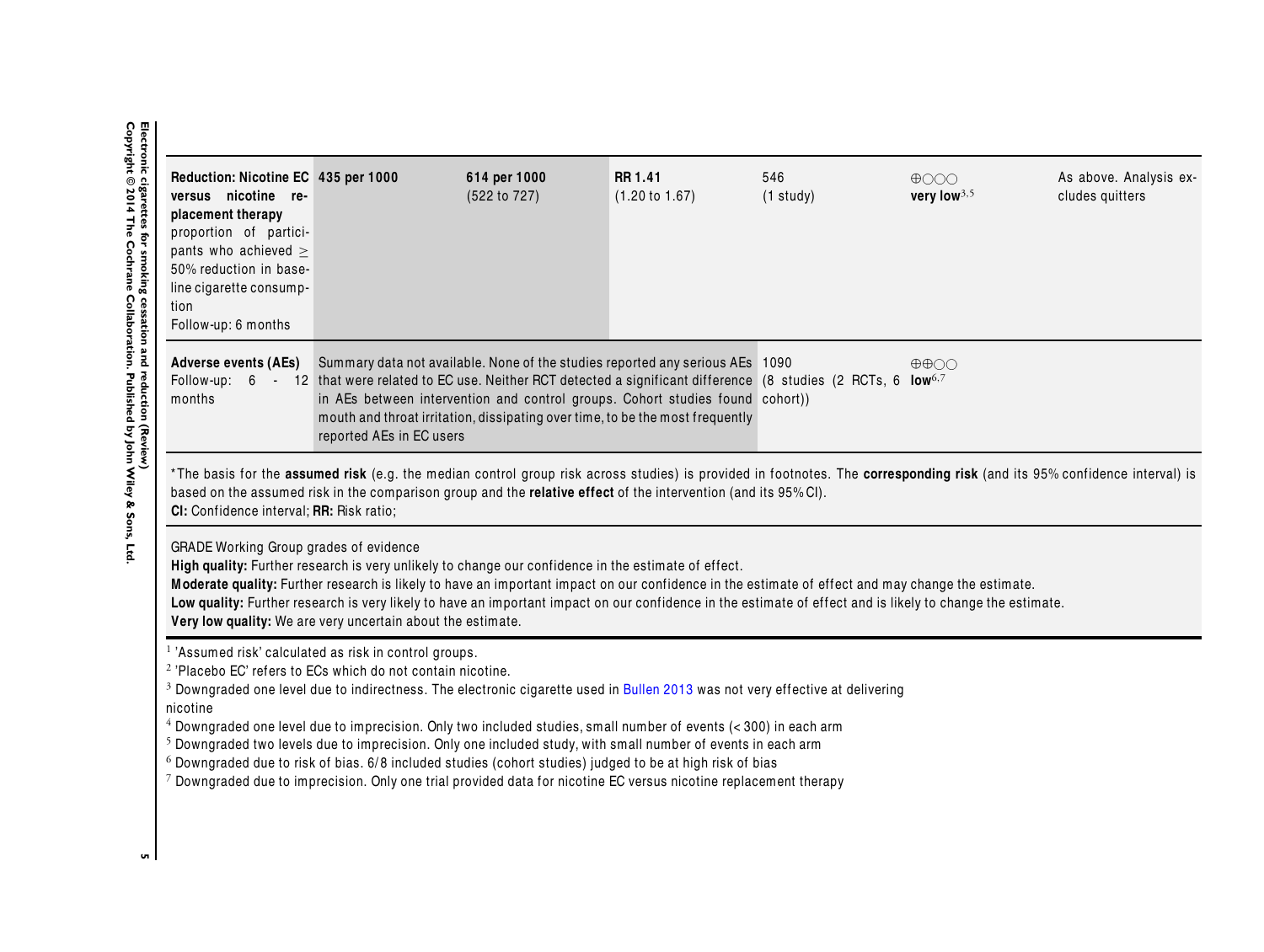# **B A C K G R O U N D**

Throughout this review, we discuss two types of cigarettes: electronic and conventional tobacco cigarettes. To avoid confusion, all mention of smoking, smoking cessation, cigarette use, smoke intake, etc., concern conventional cigarettes. When the text concerns electronic cigarettes we use the abbreviation 'EC'. EC users are sometimes described as vapers, and EC use as vaping. We refer to ECs that do not contain nicotine as placebo ECs.

## **Description of the condition**

Stopping smoking is associated with large health benefits. Despite most smokers wanting to quit, few manage to succeed in the long term. Almost half who try to quit without support will not manage to stop for even a week, and fewer than 5% remain abstinent at one year after quitting [\(Hughes 2004](#page-22-0)).

Behavioural support and medications such as patches or gum increase the chances of quitting, but even with this additional support long-term quit rates remain low ([Cahill 2012](#page-22-0); [Hughes 2014;](#page-22-0) [Lancaster 2005;](#page-22-0) [Stead 2005;](#page-22-0) [Stead 2006](#page-22-0); [Stead 2012](#page-22-0)). One of the limitations of current treatments is that none adequately addresses the sensory and behavioural aspects of smoking that smokers miss when they stop smoking (e.g., holding a cigarette in their hands, taking a puff, etc.). ECs may offer a way to overcome this limitation.

There is no doubt that people become dependent on tobacco, and find it difficult to stop smoking, primarily because of nicotine and its actions on the brain's reward system [\(Balfour 2004](#page-22-0)). However, other factors also contribute to tobacco dependence [\(Rose 2006](#page-22-0)). Sensory and behavioural cues appear to provide additional reinforcement of smoking behaviour ([Rose 1993;](#page-22-0) [Rose 2000\)](#page-22-0) and over time become almost as rewarding as nicotine. There are several lines of evidence to support this. Firstly, smokers appear to have a preference for cigarette smoke compared to other forms of nicotine delivery. This is partly related to its speed of nicotine delivery. However, even when nicotine is administered intravenously it does not provide the same level of satisfaction or reward as smoking [\(Rose 2000](#page-22-0); [Westman 1996\)](#page-22-0). Secondly, the local sensory effects of smoking (e.g., the 'scratch' in the back of the throat) may be important for enjoyment and reward. Numbing the sensations of cigarette smoke by anaesthetising the upper and lower respiratory tract leads to less enjoyment of smoking ([Rose 1985](#page-22-0)). Conversely, products that mimic the sensory effects of smoking on the mouth and throat (such as citric acid, black pepper, and ascorbic acid) reduce craving and some withdrawal symptoms, at least in the short term [\(Rose 1994;](#page-22-0) [Levin 1993;](#page-22-0) [Westman 1995\)](#page-22-0). Thirdly, de-nicotinised cigarettes (DNCs), which have a very low content of nicotine (e.g. 0.08 mg instead of the normal 1 mg) and so have negligible or no central effects, have also been investigated for their role in aiding smoking cessation [\(Przulj 2013\)](#page-22-0). Despite not delivering nicotine, DNCs are satisfying over the initial few days

of abstinence from nicotine ([Donny 2007](#page-22-0); [Pickworth 1999](#page-22-0); [Rose](#page-22-0) [2000](#page-22-0)). They also reduce tobacco withdrawal symptoms, including urges to smoke and low mood ([Barrett 2010](#page-22-0); [Donny 2009;](#page-22-0) [Perkins 2010](#page-22-0); [Rose 2000\)](#page-22-0), and have been shown to improve longterm continuous abstinence rates in one study ([Walker 2012\)](#page-22-0).

An ideal candidate for a smoking cessation product would not only help relieve the unpleasant effects of nicotine withdrawal but would also be an effective substitute for smoking behaviour and the rituals and sensations that accompany smoking, but without the health risks associated with the inhalation of tobacco smoke. The only pharmaceutical treatment available that has some of these characteristics is the nicotine inhalator. However, the inhalator does not have greater cessation efficacy than the other nicotine replacement therapy (NRT) products [\(Hajek 1999](#page-22-0); [Stead 2012](#page-22-0)). This may in part be due to the considerable effort (e.g., 20 minutes of continuous puffing) needed to provide nicotine blood concentrations consistent with other NRTs ([Schneider 2001\)](#page-22-0). Adherence to correct use of the inhalator is low compared to other NRTs [\(Hajek 1999](#page-22-0)). It is therefore possible that any advantage of sensorimotor replacement is diminished by low nicotine delivery and limited similarities between inhalator use and sensations of smoking [\(Bullen 2010](#page-22-0)).

### **Description of the intervention**

ECs are electronic vaporising devices broadly similar in appearance to cigarettes, cigars or pipes, although many newer products are quite different in appearance to cigarettes or cigars. All have in common the ability to heat a liquid - usually comprising propylene glycol and glycerol, with or without nicotine and flavours, and stored in disposable or refillable cartridges or a reservoir - into an aerosol for inhalation. The commonly used term for this aerosol is vapour, which we use throughout the review. ECs are currently being promoted by retailers to use instead of cigarettes when in smoke-free environments, and to replace conventional cigarettes with a safer alternative.

ECs provide sensations similar to smoking a cigarette. They provide taste and throat sensations that are closer to smoking than those provided by the nicotine inhalator [\(Barbeau 2013](#page-22-0)). The vapour that looks like tobacco smoke is only visible when the user exhales after drawing on the mouthpiece, not when the device is being held.

There are hundreds of different brands and models of EC available that differ in the composition of the fluid in the cartridge or in the EC reservoir (nicotine content, flavours and other components) [\(Goniewicz 2012](#page-22-0); [Goniewicz 2014](#page-22-0)). This makes a blanket assessment of cessation efficacy difficult. Conclusions should relate to the particular type of EC tested and the composition of the liquid being aerosolised.

Initial studies showed that the brands of EC tested delivered very low amounts of nicotine to naive users ([Bullen 2010;](#page-22-0) [Eissenberg](#page-22-0) [2010](#page-22-0); [Vansickel 2010\)](#page-22-0). However, the studies suggested that even

**Electronic cigarettes for smoking cessation and reduction (Review) 6 Copyright © 2014 The Cochrane Collaboration. Published by John Wiley & Sons, Ltd.**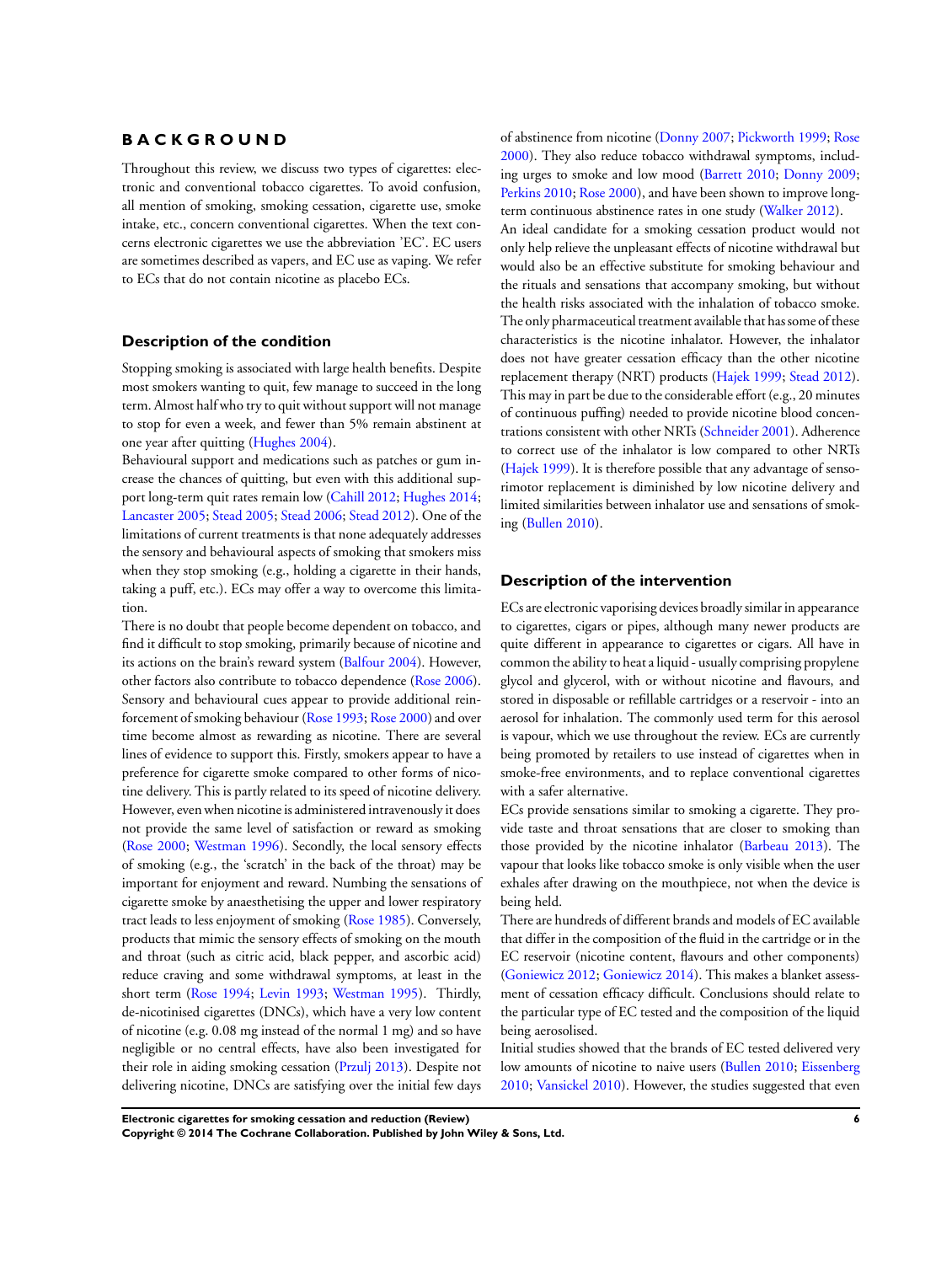in the absence of good nicotine delivery, these brands of EC could alleviate urges to smoke. One study allowed a comparison of EC and inhalator, although its main objective was a comparison of ECs with and without nicotine. Puffing for 20 minutes on the inhalator and puffing for five minutes on the EC had similar effects on desire to smoke after overnight abstinence [\(Bullen 2010](#page-22-0)). Later studies that have measured nicotine pharmacokinetics in both experienced [\(Vansickel 2013\)](#page-22-0) and naive ([Vansickel 2012](#page-22-0)) EC users have found that some EC users can achieve blood nicotine levels similar to those achieved with smoking.

Throughout this review we refer to a nicotine-containing EC as 'nicotine EC' and to a nicotine-free EC as 'placebo EC'. The 'placebo' comparison is a test just of the nicotine effect and not of the potential sensorimotor replacement that the EC may provide.

## **Why it is important to do this review**

Since ECs appeared on the market in 2006 there has been a steady growth in sales, with some commentators reporting that ECs are a threat to the sales of cigarettes [\(Herzog 2013](#page-22-0)). This growth in sales is reflected in population survey data that show an increased awareness and use of ECs over time [\(ASH 2014;](#page-22-0) [Agaku 2014;](#page-22-0) [Ayers 2011](#page-22-0); [Brown 2014b;](#page-22-0) [Gallus 2014\)](#page-22-0). ECs are used almost exclusively by smokers or ex-smokers ([ASH 2014](#page-22-0); [Douptcheva](#page-22-0) [2013](#page-22-0); [West 2014](#page-22-0)). A small proportion of never-smokers have reported trying or experimenting with ECs but they do not seem to progress to regular or even daily use [\(CDC 2013](#page-22-0); [West 2014](#page-22-0)). Of smokers who try ECs, fewer than 15% become daily users [\(Douptcheva 2013;](#page-22-0) [Kralikova 2012](#page-22-0)), which suggests that ECs are still not an entirely satisfying replacement for smoking.

Smokers report using ECs to help them stop or reduce smoking, but various health organisations have been reluctant to support the use of ECs. Some have supported bans on EC sales (e.g., [Bam 2014\)](#page-22-0) and others have recommended that ECs should be regulated as tobacco products but with lower nicotine content (e.g., [European Parliament 2014](#page-22-0)) or be submitted to strict medicinal regulation (e.g., [MHRA 2014](#page-22-0)). This would make them more highly regulated than tobacco products and would reduce their competitiveness against cigarettes. There is now general agreement that EC use exposes the user to fewer toxicants than smoking tobacco cigarettes. However, those public health experts calling for ECs to be stringently regulated (e.g., [Grana 2014a;](#page-22-0) [WHO 2014](#page-22-0)) cite the lack of quality control measures, possible harms of secondhand EC vapour inhalation, concerns that the products may be a gateway to smoking initiation, concerns that ECs may undermine smoke-free legislation if used in smoke-free spaces, and concerns regarding the involvement of the tobacco industry. However, other reviews of available data do not support these concerns [\(Farsalinos](#page-22-0) [2014](#page-22-0); [Hajek 2014;](#page-22-0) [McNeill 2014](#page-22-0)).

Regarding safety, categorical statements about the toxicity of ECs are not possible because of the large number of devices and fluids available and the frequent addition of new products to the market. However, among those brands of EC that have been tested, levels of toxins have been found to be substantially lower than in cigarettes, and are present at levels that are unlikely to represent a significant risk to health to either the user or to bystanders [\(Hajek](#page-22-0) [2014](#page-22-0)). Short- to medium-term use of ECs is associated with few adverse events ([Bullen 2013;](#page-22-0) [Caponnetto 2013a\)](#page-22-0). Long-term effects beyond 12 months are unknown, and although these may emerge in due course, it is highly likely that, based on what is known about liquid and vapour constituents and patterns of use, there will be few risks, and fewer adverse health effects than from ongoing smoking.

Smokers, healthcare providers and regulators are interested to know if these devices can reduce the harms associated with smoking. In particular, healthcare providers have an urgent need to know what advice they should give to people who smoke. The largest health gains are achieved from stopping smoking completely, as opposed to reducing cigarette consumption, and as such the primary objective of this review is to determine the effectiveness of ECs in aiding smoking cessation. However, there is also an opportunity to investigate if the EC has potential to aid reduction in cigarette consumption in those smokers who cannot or do not want to stop smoking altogether. NRT, when used in people who are not ready to quit, has been found to approximately double the odds of achieving at least a 50% reduction in daily cigarette consumption compared to placebo, although this was not fully matched by reductions in markers of tobacco exposure [\(Stead 2007\)](#page-22-0). Thus, some uncertainty about the health benefits of this approach remains. Nevertheless, support is growing for the use of NRT to aid cigarette reduction, especially in the context of preparing smokers for quitting ([Stead 2007](#page-22-0)). The UK National Institute for Health and Care Excellence also recommends harm reduction approaches for people who may want to stop smoking without giving up nicotine or for those that just want to reduce their cigarette consumption ([NICE 2013\)](#page-22-0). These approaches include temporary or long-term use of nicotine-containing products, although only those products that are currently licensed [\(Kelly](#page-22-0) [2014](#page-22-0)). This review will therefore also evaluate the efficacy of ECs to reduce cigarette use with a corresponding decrease in biochemical markers of tobacco exposure, where such data are available.

# **O B J E C T I V E S**

The main objective is to evaluate the efficacy of electronic cigarettes (ECs) for helping people who smoke to achieve long-term abstinence.

The secondary objectives are: 1) to evaluate the efficacy of ECs for helping smokers to reduce cigarette consumption by at least 50% of baseline levels; and 2) to assess the occurrence of adverse events associated with EC use.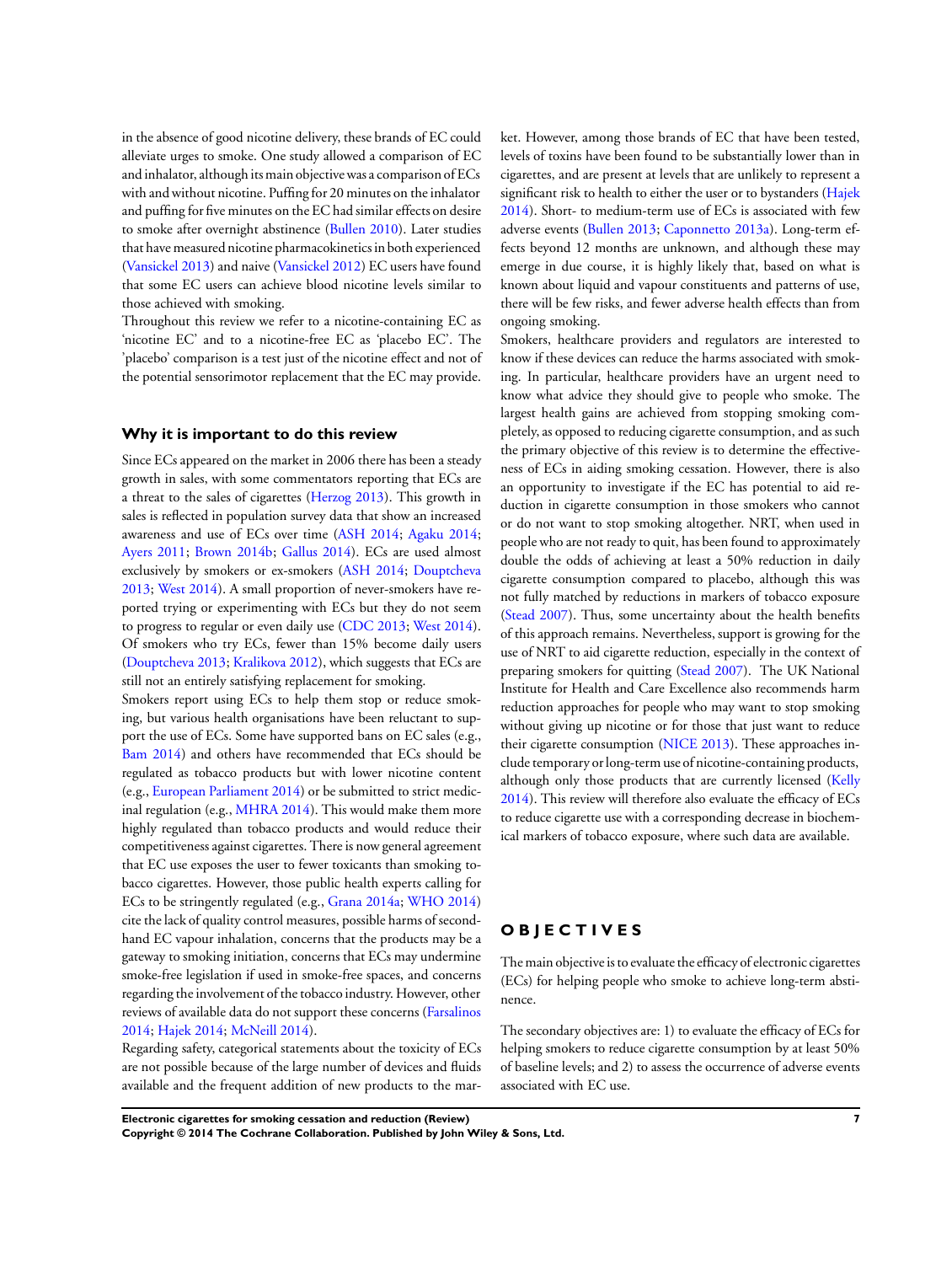# **M E T H O D S**

## **Criteria for considering studies for this review**

# **Types of studies**

Randomized controlled trials (RCTs) in which smokers are randomized to ECs or to a control condition, and which measure abstinence rates or changes in cigarette consumption at six months or longer, to determine the efficacy of ECs in aiding smoking cessation and reduction. We anticipated that the search would return few RCTs and so we also considered the results from cohort follow-up studies with six months' or longer follow-up.

We included randomized cross-over trials and cohort follow-up studies with follow-up of greater than a week, for assessment of adverse events.

We included studies regardless of their publication status or language of publication.

## **Types of participants**

People defined as current smokers at enrolment into the trial. Participants can be motivated or unmotivated to quit.

#### **Types of interventions**

We compare ECs with placebo ECs, ECs versus alternative smoking cessation aids, including NRT or no intervention, and ECs added to standard smoking cessation treatment (behavioural or pharmacological or both) with standard treatment alone.

#### **Types of outcome measures**

## **Primary outcomes**

Cessation at the longest follow-up point, which was at least six months from the start of the intervention, measured on an intention-to-treat basis using the strictest definition of abstinence, preferring biochemically validated results where reported.

#### **Secondary outcomes**

Reduction in cigarette use at the longest follow-up point, which was at least six months from the start of the intervention, measured on an intention-to-treat basis confirmed by a reduction in biomarkers of exposure (e.g., carbon monoxide, thiocyanate, and other markers of tobacco use), if reported.

We collected any data on adverse events at one week or longer, serious and non-serious, from the included studies.

## **Search methods for identification of studies**

## **Electronic searches**

We searched the following databases in July 2014:

- Cochrane Tobacco Addiction Group Specialised Register
- Cochrane Central Register of Controlled Trials
- (CENTRAL) (*The Cochrane Library*, Issue 7, 2014)
	- MEDLINE (OVID SP) (2004 to July 2014)
	- EMBASE (OVID SP) (2004 to July 2014)
	- PsycINFO (OVID SP) (2004 to July 2014)
	- CINAHL (EBSCO Host) (2004 to July 2014)

The search terms were broad and included e-cig\$ OR elect\$ cigar\$ OR electronic nicotine. The search strategy for MEDLINE (Ovid SP) is shown in [Appendix 1.](#page-57-0)

The search date parameters are limited to 2004 to the present, due to the fact that ECs were not available before 2004.

### **Searching other resources**

We searched the reference lists of studies found in the literature search and the metaRegister of controlled trials database ( [www.isrctn.com/page/mrct\)](http://www.isrctn.com/page/mrct). We also contacted authors of known trials and other published EC studies.

## **Data collection and analysis**

#### **Selection of studies**

Two review authors (HM and JHB) independently prescreened all titles and abstracts obtained from the search, using a screening checklist. Where there was disagreement, we obtained the full-text version and resolved the disagreement by discussion with a third review author (PH).

Full text versions of the potentially relevant papers were obtained and independently screened for inclusion by two reviewers (HM and JHB). Any disagreement was resolved with a third reviewer (PH).

#### **Data extraction and management**

Two review authors (HM or JHB) extracted data from the included studies, and checked them against each other. A third review author (PH) was available to review and resolve any discrepancies. We extracted data on:

- Author
- Date and place of publication
- Study design
- Inclusion and exclusion criteria
- Setting
- Summary of study participant characteristics

**Electronic cigarettes for smoking cessation and reduction (Review) 8**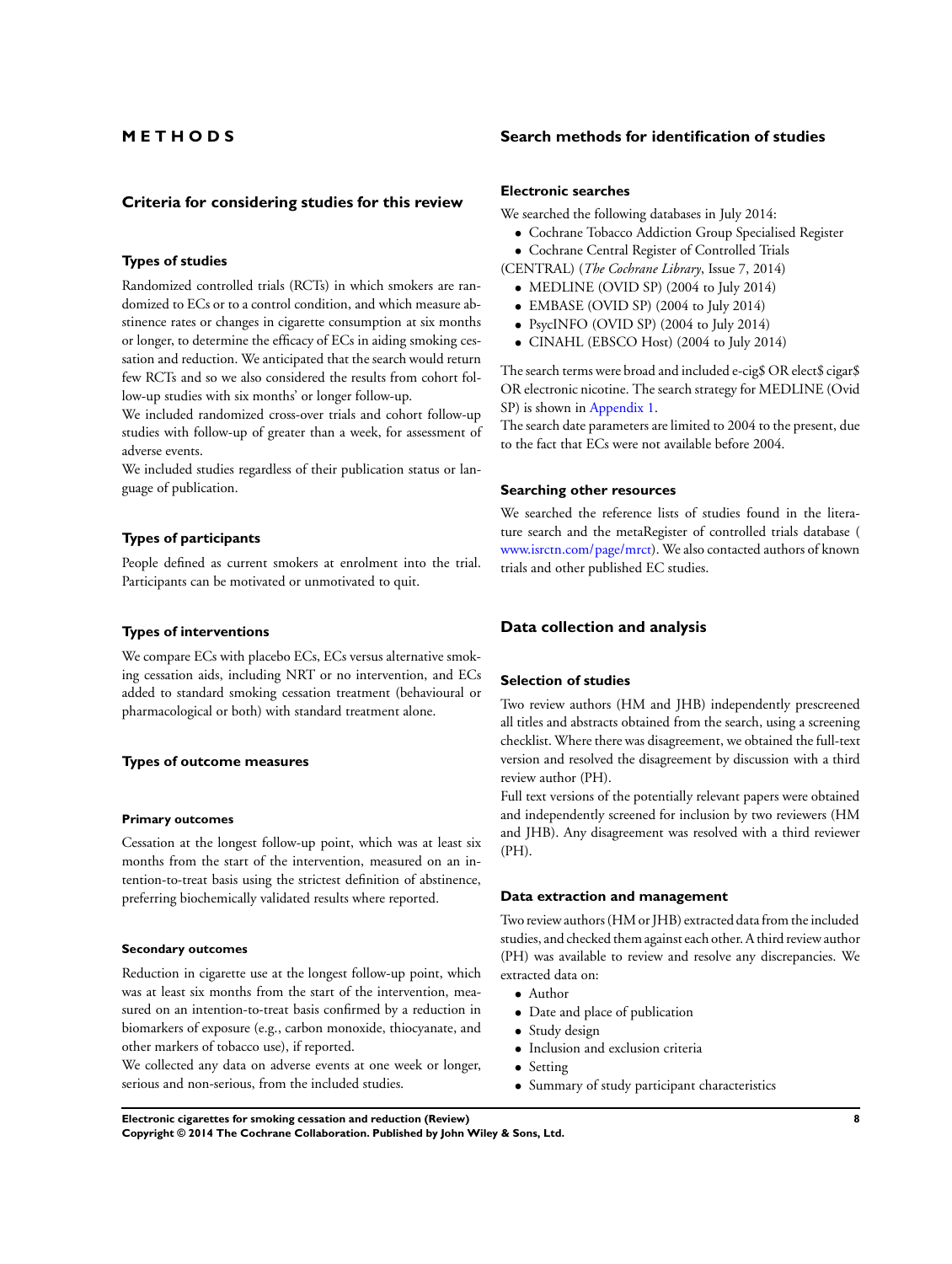- Summary of intervention and control conditions
- Number of participants in each arm
- Smoking cessation outcomes
- Cigarette use per day
- Type of biochemical validation (if any)
- Adverse events (AEs) and serious adverse events (SAEs)
- Assessment time points
- Risk of bias in the domains specified below
- Additional comments

We adopted a broad focus to detect a variety of adverse events. One review author then entered the data into Review Manager 5 software for analyses, and another checked them.

## **Assessment of risk of bias in included studies**

Two review authors (HM and JHB) independently assessed the risk of bias for each included study, following the approach recommended in the *Cochrane Handbook for Systematic Reviews of Interventions* [\(Higgins 2011\)](#page-22-0). This approach uses a domain-based evaluation that addresses seven different areas: random sequence generation; allocation concealment; blinding of participants and providers; blinding of outcome assessment; incomplete outcome data; selective outcome reporting; and other potential sources of bias. We assigned a grade (low, high, or unclear) for risk of bias for each domain. We resolved disagreements by discussion with a third author (PH).

#### **Measures of treatment effect**

We analysed dichotomous data by calculating the risk ratio (RR), using the longest follow-up data reported. We have used a dichotomous approach for cessation, change in cigarette consumption (no change/reduction < 50% versus reduction by 50% or more) and carbon monoxide (CO) in expired breath where this was possible, using the cut-offs employed in the original study reports. For cessation and reduction of 50% or more, we calculated the RR as ((number of events in intervention condition/intervention denominator) / (number of events in control condition/control denominator)) with a 95% confidence interval.

We analysed continuous data (other measures of tobacco exposure) by comparing the difference between the mean change from baseline to the longest follow-up point in the intervention and control groups.

## **Unit of analysis issues**

We extracted data on smoking outcomes only from RCTs in which individuals were the unit of randomisation. In the case of trials with multiple arms, we combined all relevant experimental intervention groups of the study into a single group, and combined all relevant control intervention groups into a single control group. We offer a narrative synthesis of data from cohort studies.

#### **Dealing with missing data**

We used a conservative approach for the treatment of missing data for smoking outcomes. For smoking cessation, we treated participants with missing data as still smoking. For smoking reduction, we treated participants with missing data as having experienced no reduction in cigarettes smoked per day. We based the proportion of people affected by adverse events on the number of people available for follow-up, and not the number randomized.

## **Assessment of heterogeneity**

We assessed the clinical and methodological diversity between studies to guide our decision as to whether data should be pooled. We were also guided by the degree of statistical heterogeneity, assessed by calculating the I² statistic ([Higgins 2003](#page-22-0)): we considered a value greater than 50% as evidence of substantial heterogeneity.

#### **Assessment of reporting biases**

Reporting bias is best assessed using funnel plots, where 10 or more RCTs contribute to an outcome. However, there are currently insufficient studies to support this approach.

## **Data synthesis**

We provide a narrative summary of the included studies. Where appropriate, we have pooled data from these studies in meta-analyses. For dichotomous data, we used a fixed-effect Mantel-Haenszel model to calculate the risk ratio with a 95% confidence interval. We had planned to use a random-effects model if there was substantial heterogeneity, but this was not necessary.

We had planned to calculate the summary estimates for continuous outcomes (e.g. biomarkers of tobacco exposure and cigarettes per day (CPD)) using the inverse variance approach (also with a 95% CI). However, there were insufficient data with which to do so. For adverse events, we originally planned to enter the most commonly-reported adverse events into meta-analyses to determine if there were any significant differences between the EC and control groups. We also originally planned to include data from cross-over trials in a meta-analysis using paired data obtained from reports. However, there were again insufficient data with which to do so, and hence we have summarised adverse event data narratively.

## **Subgroup analysis and investigation of heterogeneity**

We had planned to undertake subgroup analyses to investigate differences between studies, such as:

- Intensity of behavioural support used;
- Type of control group (e.g., placebo EC, nicotine NRT);
- Type of participants (e.g. experience of EC use).

However, there were too few studies to conduct such analyses. Should further studies become available in future, we will follow this approach.

**Electronic cigarettes for smoking cessation and reduction (Review) 9 Copyright © 2014 The Cochrane Collaboration. Published by John Wiley & Sons, Ltd.**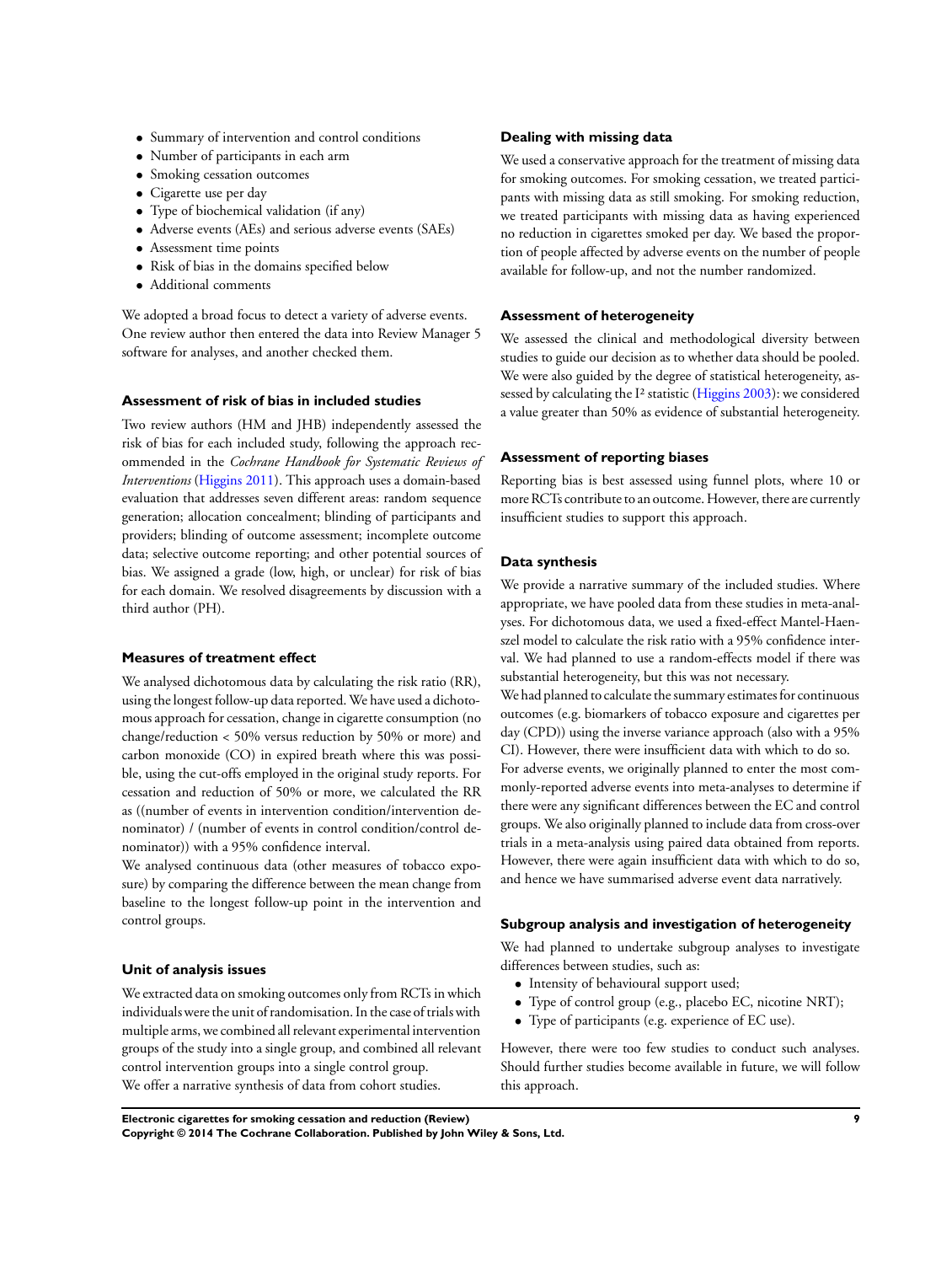## **Sensitivity analysis**

We had planned to undertake sensitivity analyses to assess the effect of removing studies judged to be at high risk of bias. However, there were too few studies to conduct such analyses. Should further studies become available in subsequent updates, we will adopt this approach.

## **Summary of findings table**

Following standard Cochrane methodology, we created a 'Summary of findings' table for each of the three outcomes. For cessation and reduction outcomes, the 'Summary of findings' table only includes data from randomized controlled trials. Also following standard Cochrane methodology, we used the five GRADE considerations (study limitations, consistency of effect, imprecision, indirectness and publication bias) to assess the quality of the body of evidence for each outcome, and to draw conclusions about the quality of evidence within the text of the review.

# **R E S U L T S**

# **Description of studies**

## **Results of the search**

Our search identified 589 non-duplicate records. We found a further five records through screening references in the papers identified through electronic searches. We screened all records and retrieved the full-text papers of 68 potentially relevant studies. Two were conference abstracts and we contacted the authors for the fulltext documents. We excluded 39 papers after full-text screening, leaving 29 records representing 13 completed studies (18 records) and nine ongoing trials (11 records), included in this review (see [Figure 1](#page-12-0), the [Characteristics of included studies](#page-28-0) table, and the [Characteristics of excluded studies](#page-43-0) table). The completed studies include two RCTs and 10 prospective cohort studies that describe changes in smoking behaviour over time or adverse events (AEs), or both. In one of the included studies ([Choi 2014](#page-22-0)), the data come from authors' response to a criticism of their paper - the data were not included in the original study report. One study ([Polosa 2014](#page-22-0)) provided data on changes in respiratory parameters and symptoms in people with asthma that were using electronic cigarettes (ECs). Although this used a retrospective design it used data from different time points and used routine clinical records that we think are adequate for capturing data concerning reduction and adverse events.

**Electronic cigarettes for smoking cessation and reduction (Review) 10 Copyright © 2014 The Cochrane Collaboration. Published by John Wiley & Sons, Ltd.**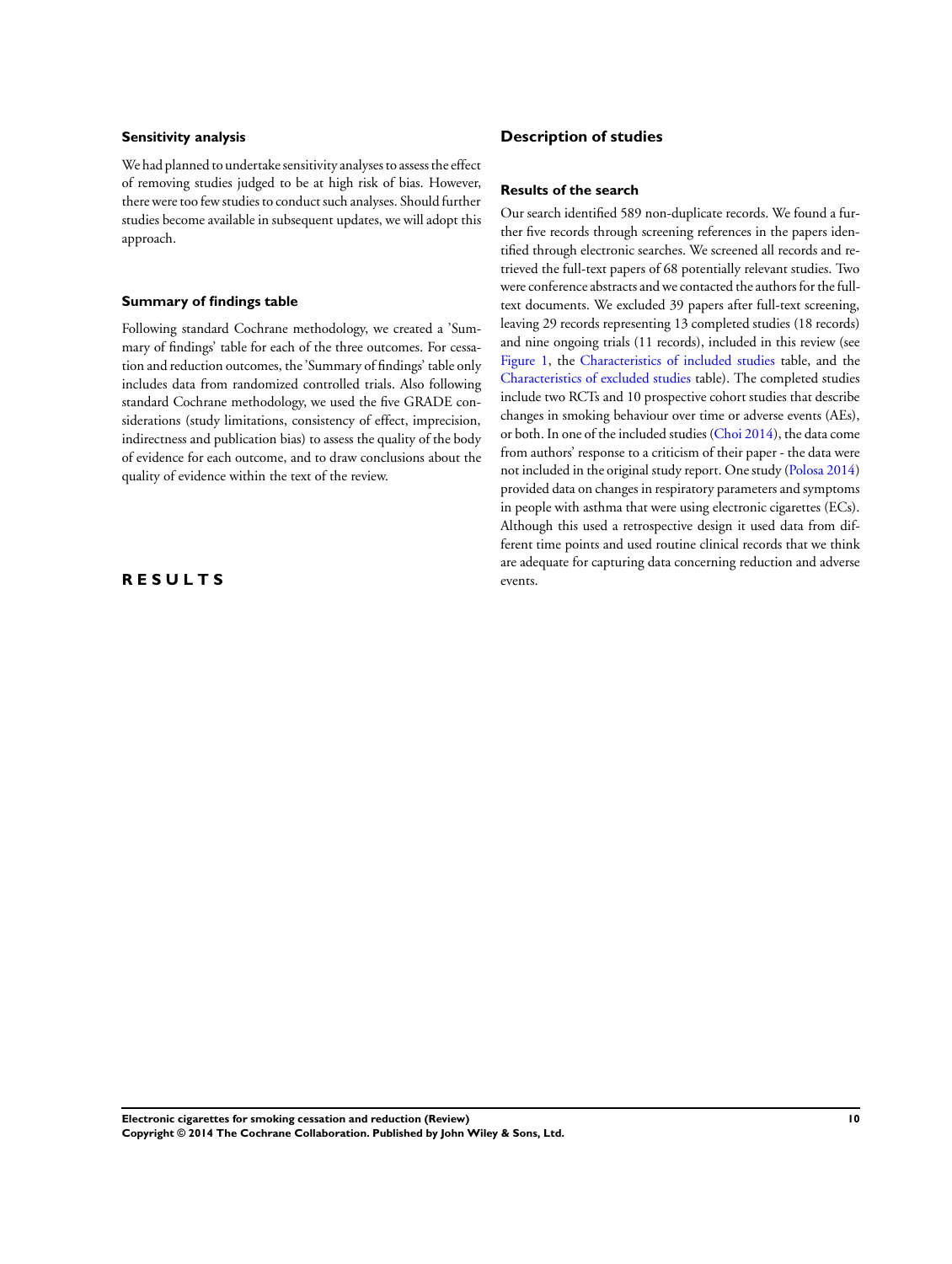<span id="page-12-0"></span>

**Figure 1. Study flow diagram.**

**Electronic cigarettes for smoking cessation and reduction (Review) 11 Copyright © 2014 The Cochrane Collaboration. Published by John Wiley & Sons, Ltd.**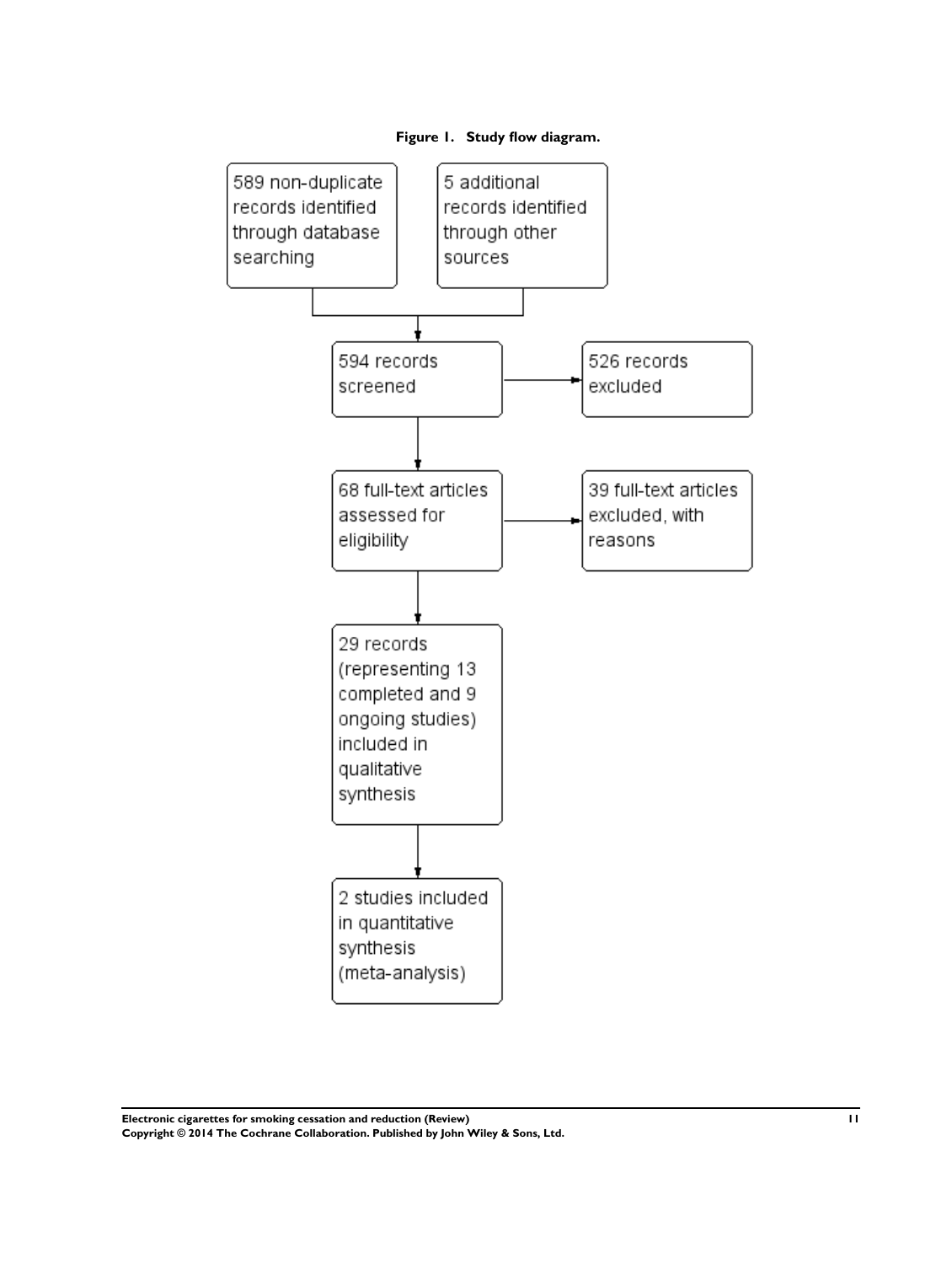#### **Included studies**

The key features of the included studies are summarised by study type below. Further details on each included study can be found in the [Characteristics of included studies](#page-28-0) table.

## **Randomized controlled trials**

We identified only two completed randomized controlled trials [\(Bullen 2013](#page-22-0); [Caponnetto 2013a](#page-22-0)).

The ASCEND trial [\(Bullen 2013\)](#page-22-0) randomized 657 smokers (middle-aged, highly dependent, with one-third being of New Zealand Maori origin) who wanted to quit to use either an Elusion brand EC (first generation technology) with cartridges containing 16 mg nicotine, or 21 mg/24-hour nicotine patches, or an EC with cartridges without nicotine (placebo EC), for 12 weeks following a target quit date (TQD). The ECs were couriered to participants, and those allocated to the patch arm were mailed a voucher to exchange for NRT at a pharmacy, which is standard practice in New Zealand, but also received a voucher to cover the dispensing costs. All participants received an invitation to access phone- or text-based support, although this was accessed by fewer than 10%. The EC used in this study delivered only low levels of nicotine. This was determined in a subsample of four participants, who had used the EC for at least one week, volunteered to give a baseline blood sample, and then use their EC, taking one puff every minute over 10 minutes. They then provided five further blood samples at approximately 10, 20, 30, and 60 minutes after the start of EC use. Pharmacokinetic analyses showed that plasma nicotine concentrations peaked (a median increase of 2.1 ng/ml from baseline) at 10 minutes after the start of EC use. Participants were followed up at six months post-TQD and self-reported abstinence was validated by carbon monoxide (CO) in expired breath, in line with the Russell Standard [\(West 2005\)](#page-22-0). Participants who were still smoking at follow-up were asked to report their daily cigarette consumption, and a change from baseline consumption was measured.

In the three-arm ECLAT trial [\(Caponnetto 2013a\)](#page-22-0), 300 smokers (again middle-aged and highly dependent) who were not intending to quit smoking in the next 30 days were randomized to use a 'Categoria' brand EC (model 401, which is no longer produced) with disposable cartridges containing 7.2 mg nicotine or 0 mg nicotine (placebo EC) for 12 weeks. The third arm used cartridges containing 7.2 mg nicotine for six weeks followed by 5.2 mg nicotine for another six weeks. The EC was presented simply as a healthier alternative to tobacco smoke, and could be freely used ad libitum (up to four cartridges per day) as a tobacco substitute. Participants were seen on eight occasions over 12 months, once at baseline and at seven follow-up visits where they received more cartridges, handed in smoking diaries, and had CO and vital signs measured. Abstinence at 12 months was defined as complete selfreported abstinence from tobacco smoking since the previous visit at six months, confirmed with CO less than 7 parts per million (ppm) at six and 12 months. Participants who were still smoking at follow-up were asked to report their daily cigarette consumption, and a change from baseline consumption was measured.

#### **Prospective cohort studies: smoking behaviour**

Three prospective intervention studies described changes in smoking behaviour in smokers provided with ECs to reduce or stop smoking. Three other studies described changes in smoking status in smokers who had tried or used ECs in the past.

The first of the three intervention studies recruited 14 smokers with schizophrenia from among inpatients at a psychiatric institution in Italy ([Caponnetto 2013b\)](#page-22-0). All had been smoking at least 20 cigarettes per day for at least the past 10 years and were not intending to quit. Participants were seen at baseline and provided with an EC ('Categoria' brand) with an initial four-week supply of 7.4 mg nicotine cartridges. They were instructed to use their EC ad libitum (up to four cartridges per day), but no instruction on cessation or reduction was provided. Follow-up was completed at 1, 2, 3, 6 and 12 months when cigarette consumption, CO, AEs and positive and negative symptoms of schizophrenia were measured. Further EC cartridges were supplied at one, two, and three months.

Another similarly designed study examined the effects of EC use over an extended period of time in 40 highly dependent middleaged smokers not wanting to quit smoking at any time in the next 30 days, recruited from among staff working in an Italian hospital ([Polosa 2011](#page-22-0)). At baseline they were given an EC ('Categoria' brand) with a four-week supply of 7.4 mg nicotine cartridges and instructed to use ad libitum (up to four cartridges per day). No instruction on cessation or reduction was provided. Participants were followed up at 1, 2, 3, 6, 18 and 24 months, when cigarette consumption, CO, and AEs were recorded. Additional EC cartridges could be requested at months one, two, and three.

The third study ([Ely 2013](#page-22-0)) recruited 48 smokers, who wanted to quit or switch from cigarettes to ECs, from among 640 patients of a single family medical practice in Colorado (USA) who were recorded as current smokers. The intervention was based on the'5 As' and the transtheoretical model, and participants were informed of the range of treatment options at the start of the programme. They were provided with written information on 'blu cig' and 'smoke tip' ECs, regarding cost, availability, and nicotine dosage options. All participants used an EC, with 16 using bupropion and two using varenicline as well. Follow-up was undertaken by telephone at two weeks, one, three and six months after the start of the intervention. No definition of abstinence was provided, nor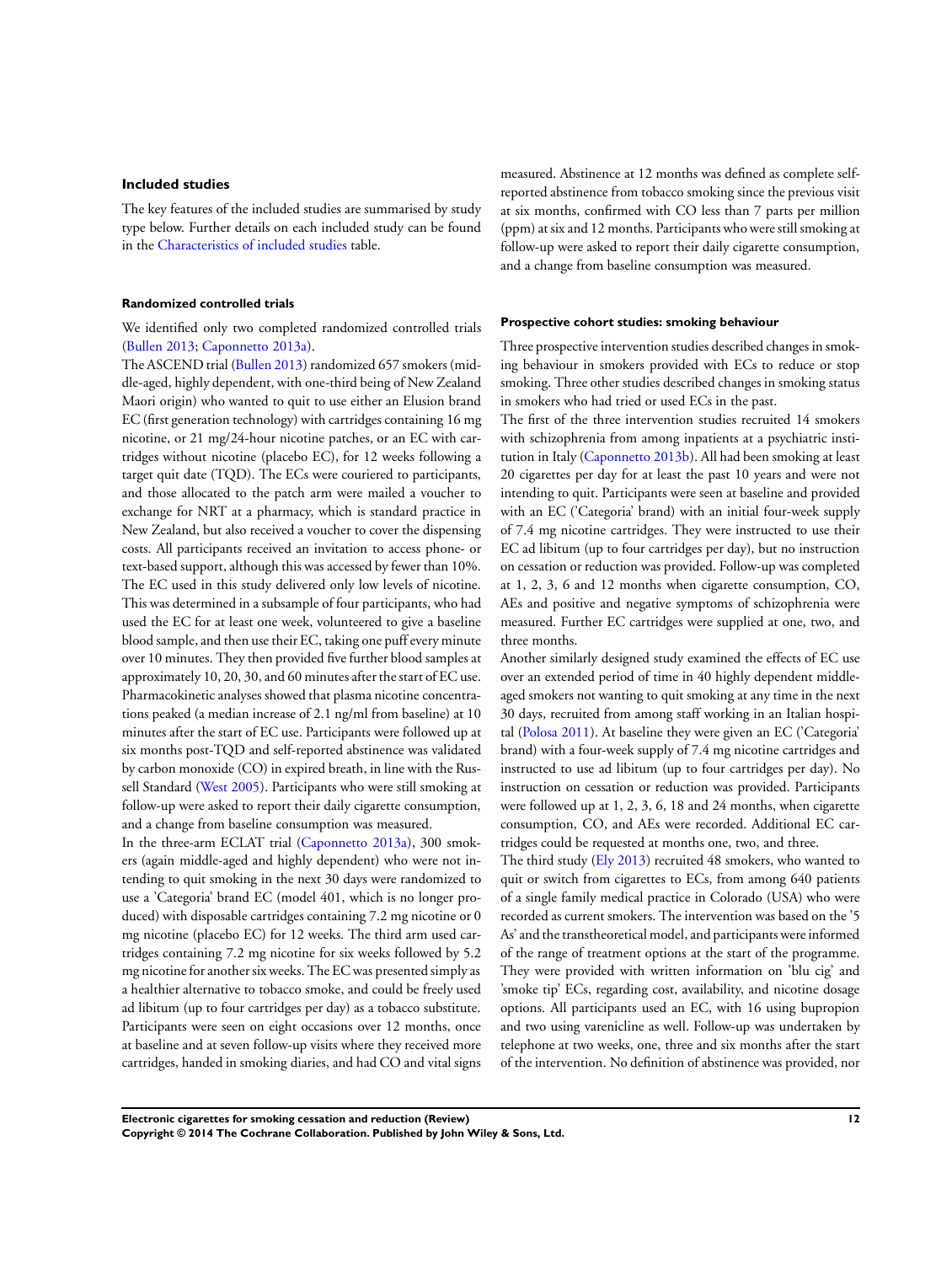were self reports biochemically verified.

The first of the non-intervention studies [\(Etter 2014](#page-22-0)) followed up smokers and EC users accessing web sites selling or informing users about EC and online EC forums. The survey was open to all nationalities with 34% of respondents from the USA, 24% from France, 8% from the UK, 6% from Switzerland, and 28% from other countries. Three hundred and sixty-seven participants who had completed a baseline questionnaire also completed a followup survey one year later when they were asked to provide followup data on EC use and smoking behaviour. Of these participants, 35 (10%) were occasional or daily smokers and daily EC users at baseline.

In another longitudinal web-based survey, [Grana 2014b](#page-22-0) recruited 949 current cigarette smokers (59% smoked within 30 minutes of waking and 69% never expected to quit or did not intend to quit in the next six months) who completed surveys at both baseline and one-year follow-up. At baseline 9% (n = 88) were using ECs (defined as use in the past 30 days). No data on the nicotine content of the EC were provided. Self-reported abstinence (not defined) was measured at one-year follow-up.

In a response to a letter criticising their main paper, which did not provide data on EC users and smoking outcomes, [Choi 2014](#page-22-0) presented new data from a prospective cohort study of young adults recruited from Midwestern states of the USA. The letter reports on smoking cessation outcomes (not defined) in a sample of smokers who used ECs for one or more days in last 30 days at baseline (no N given), comparing these to a sample of baseline smokers who had never used ECs at baseline. No data on the nicotine content of the EC were provided. The main paper included 1379 participants (mean age 24) who had never used ECs, 17.8% of whom were reported to be current smokers.

Although not a prospective cohort study, [Polosa 2014](#page-22-0) allowed for extraction of data regarding reduction in cigarette consumption. This study identified 18 participants with mild to moderate asthma who had previously smoked an average of 22 cigarettes per day, who reported regular EC use on at least two consecutive follow-up visits, approximately six months apart, using a retrospective audit of clinical records from a respiratory outpatient clinic in Italy from September 2012 until December 2013. Ten were using ECs only, and eight used ECs and smoked up to five cigarettes per day. The duration of EC use ranged from 10 to 14 months, with 12 participants using them for more than a year. All started on first-generation ECs, but the 'majority' switched to a 'personal vaporiser' (second or third generation). The authors collected data from four clinic visits: pre-baseline (6 to 12 months prior to baseline); baseline visit (pre-EC use), which occurred approximately six months prior to the first follow-up visit; six-month follow-up; and 12-month follow-up.

events. These studies are not included in smoking analyses due to short follow-up.

[Humair 2014](#page-22-0) describes a prospective cohort study involving 17 participants (all highly dependent smokers, 82% with a mental illness), recruited from a university hospital outpatient clinic in Switzerland, who chose to use an EC to help them stop or reduce smoking. NRT or varenicline were used at some stage by 59% of participants in addition to EC.

[McRobbie 2014](#page-22-0) recruited 40 daily smokers who wanted to quit, from advertisements placed in free London newspapers. Participants attended a baseline session one week prior to their TQD. On the TQD, participants were provided with ECs ('Green Smoke', first-generation device, 2.4% nicotine cartridges). Two cartridges per day were supplied initially, with the supply later adjusted to actual use. Participants attended weekly follow-up sessions for four weeks, and received standard behavioural support. Cigarette consumption and CO readings collected at each session and urine samples for cotinine and 3-HPMA analysis were collected at baseline and at four weeks post-TQD.

[Nides 2014](#page-22-0) recruited 29 smokers in good health and not intending to reduce or quit smoking in the next 30 days. The aim of this study was to investigate nicotine delivery and potential for smoking reduction or cessation. Participants were provided with a 10-day supply of disposable electronic cigarette ('NJOY King Bold' brand containing 26 mg of nicotine) and instructed to use them ad libitum for a week. At the end of the week, 25 participants returned to the clinic, after abstaining from smoking and EC use for 12 hour. They undertook two series, an hour apart, of 10 puffs on their EC, and changes in plasma nicotine, heart rate and CO, and withdrawal symptoms were measured. Adverse events that occurred during the period of ad libitum use were also collected.

[Polosa 2014](#page-22-0), described above, also provided data on changes in respiratory function. At each visit, participants were assessed by clinical history and examination, and by re-evaluation of treatment adherence and efficacy. Information was gathered on asthma control (using Juniper's Asthma Control Questionnaire), the number of exacerbations from the previous follow-up visit (defined as an increase in respiratory symptoms requiring a short course of oral or parenteral corticosteroids), spirometry measurements including FEV1, FVC, FEV1/FVC, forced expiratory flow at the middle half of the FVC (FEF 25% - 75%), and bronchial provocation tests assessing Airway Hyper Responsiveness (AHR) with methacholine (some participants only).

[Van Staden 2013](#page-22-0) recruited 15 healthy smokers of at least 10 cigarettes per day from a military hospital in South Africa. They were each provided with an EC ('Twisp eGo' 18 mg/ml nicotine) and asked to use this and to stop smoking for two weeks. Blood pressure, pulse, arterial and venous COHb and blood oxygen saturation were measured at baseline and two-week follow-up in 13 participants that attended both sessions.

**Prospective cohort studies: adverse event data only**

We include five short-term cohort studies that report on adverse

**Electronic cigarettes for smoking cessation and reduction (Review) 13 Copyright © 2014 The Cochrane Collaboration. Published by John Wiley & Sons, Ltd.**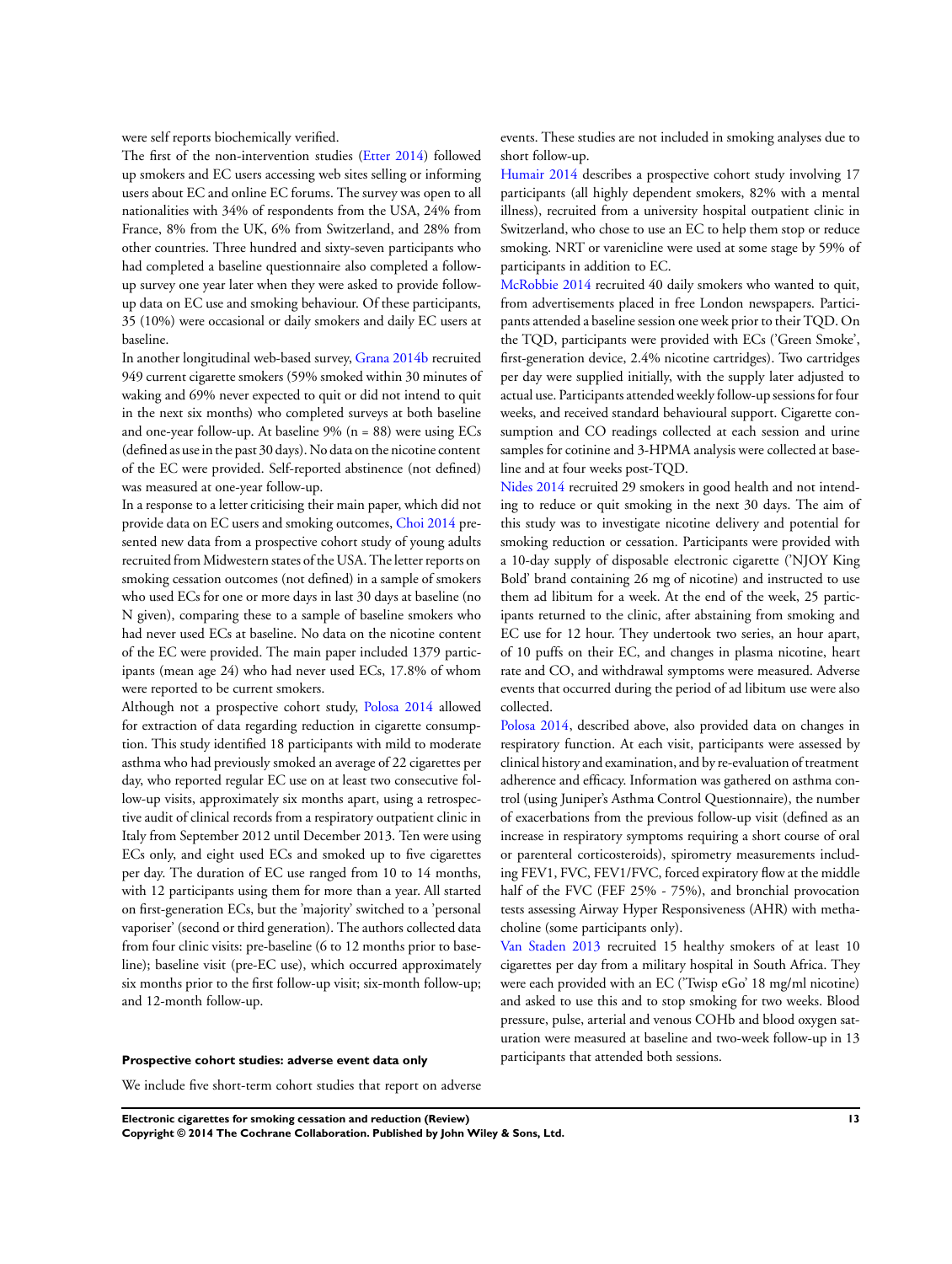#### **Excluded studies**

The reasons for exclusion of the 39 studies that we reviewed are briefly summarised below, but further detail can be found in the [Excluded studies](#page-22-0) table.

The majority of excluded studies were ruled out because the participants used ECs for less than a week, or the study report contained no information on cessation, reduction or adverse events. In these cases we were unable to determine if the excluded studies intended to measure these outcomes. As per the protocol, we excluded cross-sectional studies with data collected at one time point only for reasons including inability to control for confounding variables, problems with the definition of EC use (e.g. any use in the last 30 days), and recall bias.

## **Risk of bias in included studies**

The risk of bias in the two RCTs (Bullen 2013; Caponnetto 2013a) was low across all domains. The only exception was in the reporting bias in [Caponnetto 2013a,](#page-22-0) as it was unclear if the original intention was to combine the two nicotine-containing EC groups or not. In the sample size calculation the authors compared the nicotine EC group with the placebo EC, but results are not reported in this way. In both studies the randomization procedures were adequate, biochemical validation of abstinence was used, and an intention-to-treat analysis was undertaken where all participants lost to follow-up were considered to be smoking. The lost-to-follow-up (LTFU) rate in [Bullen 2013](#page-22-0) was 22%. Although the patch group had a higher LTFU and withdrawal than the EC group (patch: 27%; nicotine-EC: 16%; placebo EC 22%), there was minimal

difference between the per-protocol and ITT analyses and so attrition bias was deemed to be at low risk. LTFU rates were similar among the three arms at 12 months in [Caponnetto 2013a](#page-22-0) (35% in 7.2 mg nicotine group; 37% in 5.4 mg nicotine group; 45% in no-nicotine group). Reduction data are self-reported only.

All other included studies, by nature of design, were categorised as being at high risk of selection bias. The three surveys ([Choi](#page-22-0) [2014](#page-22-0); [Etter 2014](#page-22-0); [Grana 2014b\)](#page-22-0) did not validate self-reported abstinence, excluded EC users who stopped smoking, and in case of [Grana 2014b](#page-22-0) and [Choi 2014](#page-22-0), do not provide a clear definition of abstinence. The lack of intervention or contact with researchers means that there is unlikely to be a significant performance or detection bias. Five cohort studies ([Caponnetto 2013b;](#page-22-0) [McRobbie](#page-22-0) [2014](#page-22-0); [Nides 2014](#page-22-0); [Polosa 2011;](#page-22-0) [Van Staden 2013\)](#page-22-0) included biochemical validation of participants and so were graded as being at low risk of detection bias. Rates of follow-up were mixed in the non-randomized studies. [Caponnetto 2013b](#page-22-0) followed up all participants. [Etter 2014](#page-22-0) had one-year data from only 367 (28%) of the 1329 people that completed the baseline survey. For many of the cohort studies we were unable to determine prespecified outcomes and hence rated these as being at unclear risk of reporting bias. Finally, [Ely 2013](#page-22-0) did not provide a definition of abstinence and it was unclear if the completion of the programme was at six months after enrolment, or at an earlier time point. This study was therefore judged as being at high risk of other bias.

Details of risk of bias judgements for each domain of each included study can be found in the [Characteristics of included studies](#page-28-0) table. [Figure 2](#page-16-0) illustrates judgements for each included study.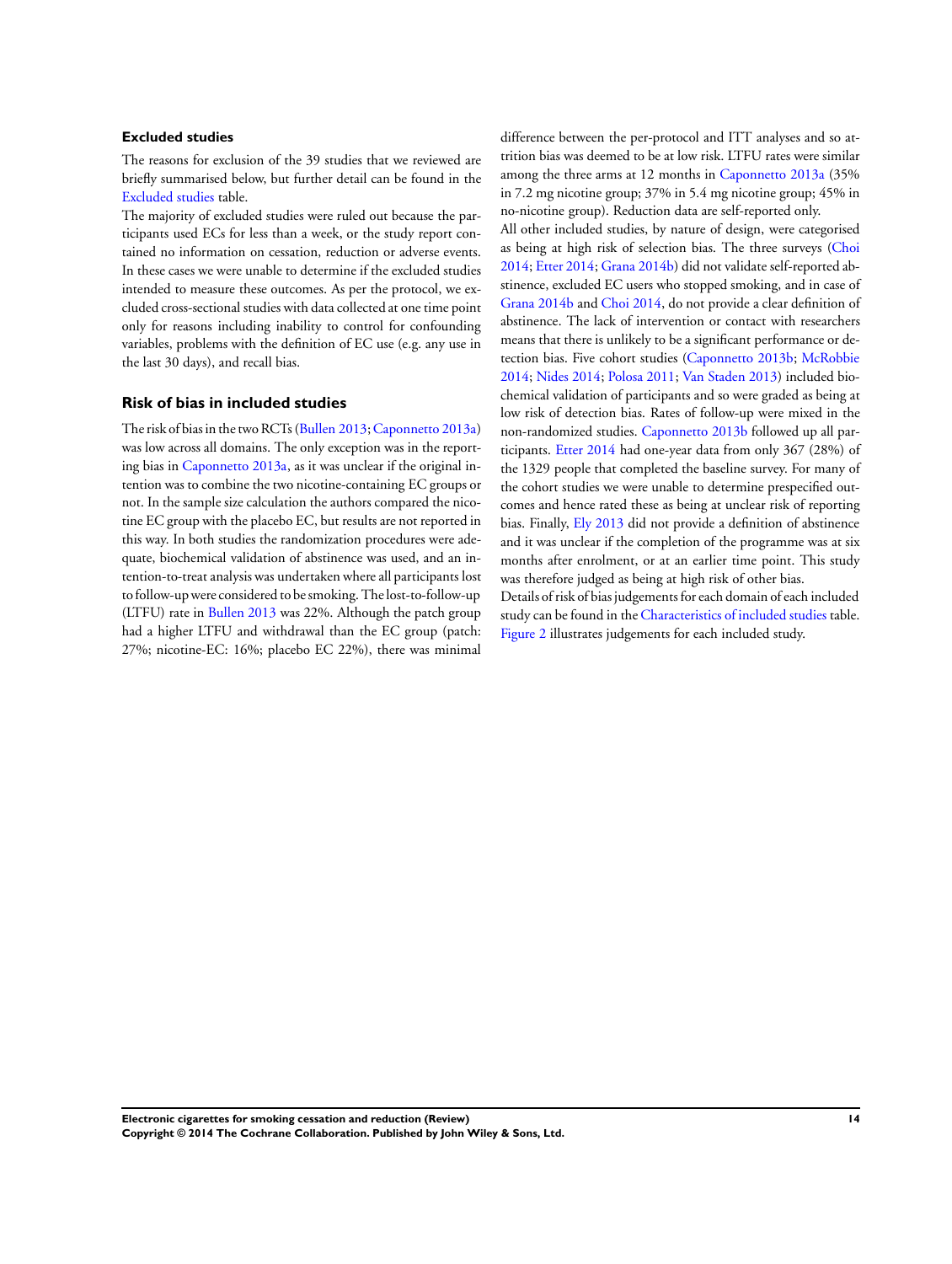

<span id="page-16-0"></span>**Figure 2. Risk of bias summary: review authors' judgements about each risk of bias item for each included study.**

**Electronic cigarettes for smoking cessation and reduction (Review) 15 Copyright © 2014 The Cochrane Collaboration. Published by John Wiley & Sons, Ltd.**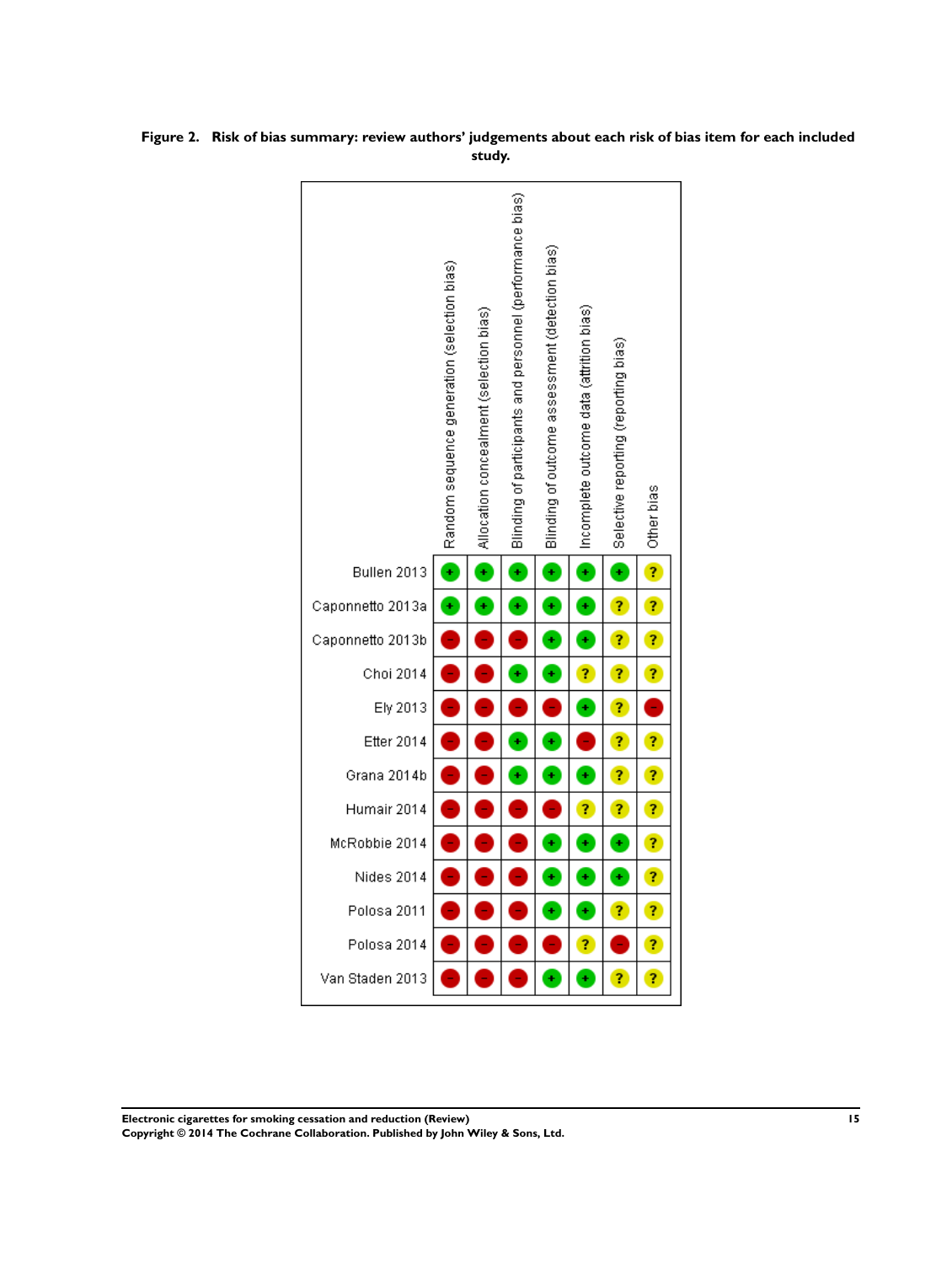## **Effects of interventions**

See: **[Summary of findings for the main comparison](#page-5-0)** [Electronic](#page-5-0) [cigarettes for smoking cessation and reduction](#page-5-0)

In this section we have summarised the effects of ECs on smoking cessation, reduction and adverse events.

#### **Cessation**

#### **Randomized controlled trials**

In the trial comparing EC to patch [\(Bullen 2013\)](#page-22-0) there was no significant difference in six-month CO-validated continuous abstinence between the treatment arms (7.3%, 5.8% and 4.1%, in the nicotine EC, patch and placebo EC arms respectively). We made two comparisons. The first compares abstinence rates between nicotine and placebo EC (7.3% vs. 4.1%, risk ratio (RR) 1.77, 95% confidence interval (CI): 0.54 to 5.77, [Analysis 1.1](#page-53-0)). The second compares abstinence rates between the nicotine EC and patch arms; our analysis does not show a significant difference between the two (7.3% vs. 5.8%, RR 1.26, 95% CI 0.68 to 2.34, [Analysis 1.2](#page-53-0)). Fewer than half of all participants across all groups accessed support (39.8%, 35.9%, and 35.6% in the nicotine EC, patch and placebo EC arms respectively).

In the other RCT [\(Caponnetto 2013a](#page-22-0)) one-year abstinence rates (at least six months of not smoking and CO-validated) were higher in the two nicotine EC arms (13% and 9%) compared with the placebo EC group (4%). In our analysis we combined the two nicotine EC arms and compared these with the placebo group. The difference was not statistically significant (11% vs. 4%, RR 2.75, 95% CI 0.97 to 7.76, [Analysis 1.1](#page-53-0)).

We combined data from the two studies comparing abstinence rates in nicotine versus placebo EC groups. There was no significant statistical heterogeneity between the studies (Chi<sup>2</sup> =  $0.30$ ,  $P = 0.58$ ;  $I^2 = 0\%$ ) and pooled results showed use of a nicotinecontaining EC was associated with higher abstinence rates than placebo EC use (RR 2.29, 95% CI 1.05 to 4.96, [Analysis 1.1;](#page-53-0) 662 participants).

#### **Cohort studies**

The abstinence rates from each cohort study are summarised in [Table 1.](#page-56-0)

Among the intervention cohort studies that enrolled smokers unmotivated to quit, [Polosa 2011](#page-22-0) reported abstinence rates (30 day point prevalence, CO-validated abstinence) of 22.5% at six months and 12.5% at two years. In the study of highly dependent smokers with schizophrenia, 14% (2/14) achieved abstinence (CO-validated) at one year [\(Caponnetto 2013b\)](#page-22-0). In [Ely 2013,](#page-22-0) 43.8% (21/48) of participants were abstinent from smoking at the completion of the six-month programme. Of those that exclusively used ECs ( $n = 26$ ), 50% (13) were abstinent, compared with 37.5% (6/16) of those who used both ECs and bupropion and 100% (2/2) who used ECs with varenicline.

The longitudinal surveys contained relatively few smokers who were using ECs at baseline. [Etter 2014](#page-22-0) showed one-year self-reported abstinence rates of 45.7% (16/35) among the responders who used ECs at baseline. In [Grana 2014b](#page-22-0) the one-year abstinence rate was 10% (9/88) in smokers who had used ECs (at least once in the last 30 days) at baseline, compared with 13.8% (119/861) in non-EC users. The difference between EC and non-EC users was not statistically significant. No information was provided on whether people were using ECs for the purpose of cessation or reduction prior to baseline, or whether they used any EC at all during the follow-up period. [Choi 2014](#page-22-0) only reported that 11% of smokers who had used ECs for one day or more in the last 30 days at baseline had quit smoking at one-year follow-up, compared with 17% of smokers who had never used ECs. After adjusting for demographics and baseline cigarette consumption, the odds of quitting were not significantly different between EC users and people who had never used ECs (OR 0.93, 95% CI 0.19 to 4.63). Again, no information was provided on whether the participants used ECs during the follow-up period. The Etter, Grana and Choi studies share a serious limitation. As these studies only recruited current smokers, they excluded those people from the same population who tried ECs and stopped smoking (e.g. if 100 smokers tried ECs and 50 stopped smoking, these studies would only recruit the 50 who continued to smoke). Following up 'treatment failures' is likely to show a low treatment effect, even for treatments that are highly effective. To asses the effects of ECs on smoking, participants need to be recruited prior to initiating EC use.

#### **Reduction**

We dichotomised data from studies showing the proportion of participants who did not manage to stop smoking, but achieved a 50% or greater reduction in baseline cigarette consumption versus those who did not. Participants who were abstinent were not included in the 50% or greater reduction group, and are removed from the denominator for each arm when calculating the RR.

## **Randomized controlled trials**

In the ASCEND trial ([Bullen 2013](#page-22-0)) the difference in the proportion of people that achieved a 50% or more reduction between nicotine and placebo EC users was borderline statistically significant (RR 1.31, 95% CI 1.00 to 1.70, [Analysis 2.1](#page-54-0)). A significantly higher proportion of EC users, compared with patch users, achieved a 50% or more cigarette reduction (57% vs 41%; RR

**Electronic cigarettes for smoking cessation and reduction (Review) 16 Copyright © 2014 The Cochrane Collaboration. Published by John Wiley & Sons, Ltd.**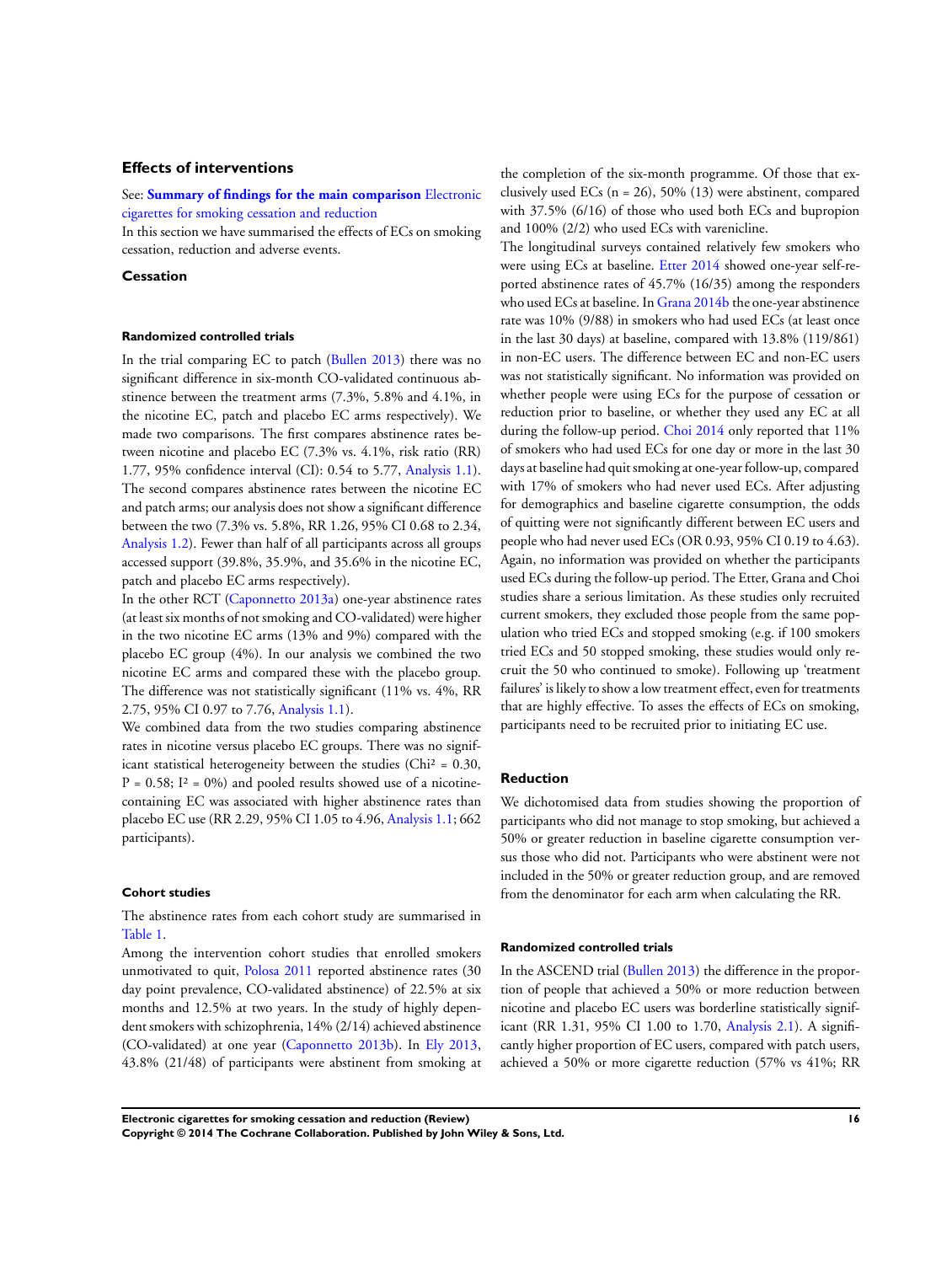1.41, 95% CI 1.20 to 1.67, [Analysis 2.2\)](#page-54-0). Overall, nicotine EC users reduced consumption by an average of 9.7 (standard error (SE) 0.4) cigarettes per day, compared to a reduction of 7.7 (SE 0.4) in patch users ( $P = 0.002$ ). In this study only self-reported abstainers were asked to undertake a CO breath test, so these selfreported changes in cigarette consumption are not objectively validated.

The ECLAT trial [\(Caponnetto 2013a\)](#page-22-0) found that 25.5% of nicotine EC users versus 16% of placebo EC users achieved 50% or greater reduction in smoking at one year (RR 1.30, 95% CI 0.70 to 2.44, [Analysis 2.1\)](#page-54-0).

We combined the self-reported reduction data from the two studies and found that nicotine EC use was associated with a significantly higher likelihood of reducing cigarette consumption by at least half when compared with placebo EC groups (RR 1.31, 95% CI 1.02 to 1.68, [Analysis 2.1;](#page-54-0) 612 participants).

## **Cohort studies**

Data regarding smoking reduction are summarised in [Table 2](#page-56-0). In smokers that were unmotivated to quit, a third (32.5%) achieved sustained reduction of 50% or more for at least 30 days at six months, reducing to 27.5% at both 18 and 24 months [\(Polosa](#page-22-0) [2011](#page-22-0)). At six months, the reducers cut their median cigarette consumption from 25 [interquartile range (IQR) 20 - 30] to 6 [IQR 5 - 6], and their CO from 18 [IQR 14 -3 3] ppm to 8 [IQR 6 - 11] ppm. Both changes were statistically significant (P < 0.001 and P = 0.001 respectively). Among the reducers at 24 month followup similar changes were also observed (cigarette consumption: 24 [IQR 19 - 27.5] to 4 IQR  $[4 - 5]$ , P = 0.003; CO 24 [IQR 17 -36.5] to 10 [IQR 8.5 - 12],  $P = 0.006$ .

Half (7/14) of the cohort of smokers with schizophrenia achieved a sustained reduction of 50% or more for at least 30 days at 12 months ([Caponnetto 2013b](#page-22-0)). Within this group, median daily cigarette consumption reduced from 30 [IQR 30 - 60] to 15 [IQR 10 - 20] (P = 0.018), and CO from 32 [IQR 22 - 39] to 17 [IQR 11 - 20] ppm ( $P = 0.028$ ).

In the cohort of smokers with asthma, mean cigarette consumption decreased over a period of 12 months from 21.9 to 1.7 (P < 0.001) in all users, and from 22.4 to 3.9 ( $P < 0.001$ ) in the dual users [\(Polosa 2014](#page-22-0)).

In a cohort of people recruited from primary care who were trying to quit ([Ely 2013](#page-22-0)), 27.1% of participants achieved a reduction of 50% or more at six months.

[Etter 2014](#page-22-0) reported no significant change in cigarette consumption between baseline and one-year follow-up in people who used ECs and smoked both at baseline and at follow-up. [Grana 2014b](#page-22-0) found no association between the history of EC use at baseline and change in cigarette consumption in people who smoked at both time points. [Choi 2014](#page-22-0) reports no difference in change in cigarette consumption between baseline and one-year follow-up between smokers who had used ECs at baseline and those who had not. However, relevant data on EC use during the follow-up period are not reported.

#### **Adverse events**

None of the RCTs or cohort studies reported any serious adverse events (SAEs) that were considered to be plausibly related to EC use.

Of the people available for 6-month follow-up in the ASCEND trial [\(Bullen 2013](#page-22-0)) 44.4% of participants in the nicotine EC arm reported any AEs, compared with 44.7% and 45.6% in the patch and placebo EC arms respectively. Differences were not statistically significant (nicotine vs placebo EC: RR 0.97, 95% CI 0.71 to 1.34, [Analysis 3.1](#page-55-0); nicotine EC vs patch; RR 0.99, 95% CI 0.81 to 1.122, [Analysis 3.2](#page-55-0)).

The ECLAT trial [\(Caponnetto 2013a\)](#page-22-0) found no difference in frequency of AEs at 3- or 12-month follow-up between the three groups. AEs were also measured at baseline, with the five most frequently reported being cough (26%), dry mouth (22%), shortness of breath (20%), throat irritation (17%), and headache (17%). In all groups the frequency of AEs decreased significantly over time, with the exception of throat irritation.

The cohort studies show a similar picture, with mouth and throat irritation being the most frequently reported AEs in EC users, dissipating over time. In [Nides 2014](#page-22-0), where participants used ECs for one week, 12 participants experienced 15 AEs and all but one (throat irritation) were classified as mild. After two weeks of use, [Van Staden 2013](#page-22-0) documented that 54% of participants (7/13) reported reduction in phlegm compared with baseline, whilst 31% (4/13) reported an increase. Changes in phlegm product could also be secondary to stopping smoking (the majority also reported an improved sense of taste, smell and an increase in appetite). There was one drop-out due to illness (headache and fever), but it is unclear if this was deemed to be related to EC use or not. [Humair](#page-22-0) [2014](#page-22-0) reports only that participants did not experience any AEs. Three studies ([McRobbie 2014;](#page-22-0) [Polosa 2014](#page-22-0); [Van Staden 2013](#page-22-0)) report the effects of at least one week of EC use on more specific parameters.

[McRobbie 2014](#page-22-0) assessed the change in 3-HPMA, the main metabolite of acrolein, excreted in urine after four weeks of EC use. Acrolein is a carcinogen and is present in cigarette smoke and some EC vapour ([Bein 2011\)](#page-22-0). There is a concern that people that use EC *and* smoke may be exposed to higher levels of acrolein than smoking alone. Of the 33 people that completed four-week follow-up, 16 were EC users only, and 17 were dual users. Both groups showed a significant decrease in 3-HMPA in ng/mg creatinine (EC users: 1623 [standard deviation (SD) 850] to 343 [SD 178], P < 0.001; Dual users: 2443 [SD 1105] to 969 [SD 807], P < 0.001). Carbon monoxide levels (ppm) also showed a significant decrease over time in both groups (EC users: 15 [SD 8] to 3 [SD 2], P < 0.001; Dual users: 23 [SD 11] to 11 [SD 8], P = 0.001). Urinary cotinine (ng/mg creatinine) also decreased in both groups

**Electronic cigarettes for smoking cessation and reduction (Review) 17 Copyright © 2014 The Cochrane Collaboration. Published by John Wiley & Sons, Ltd.**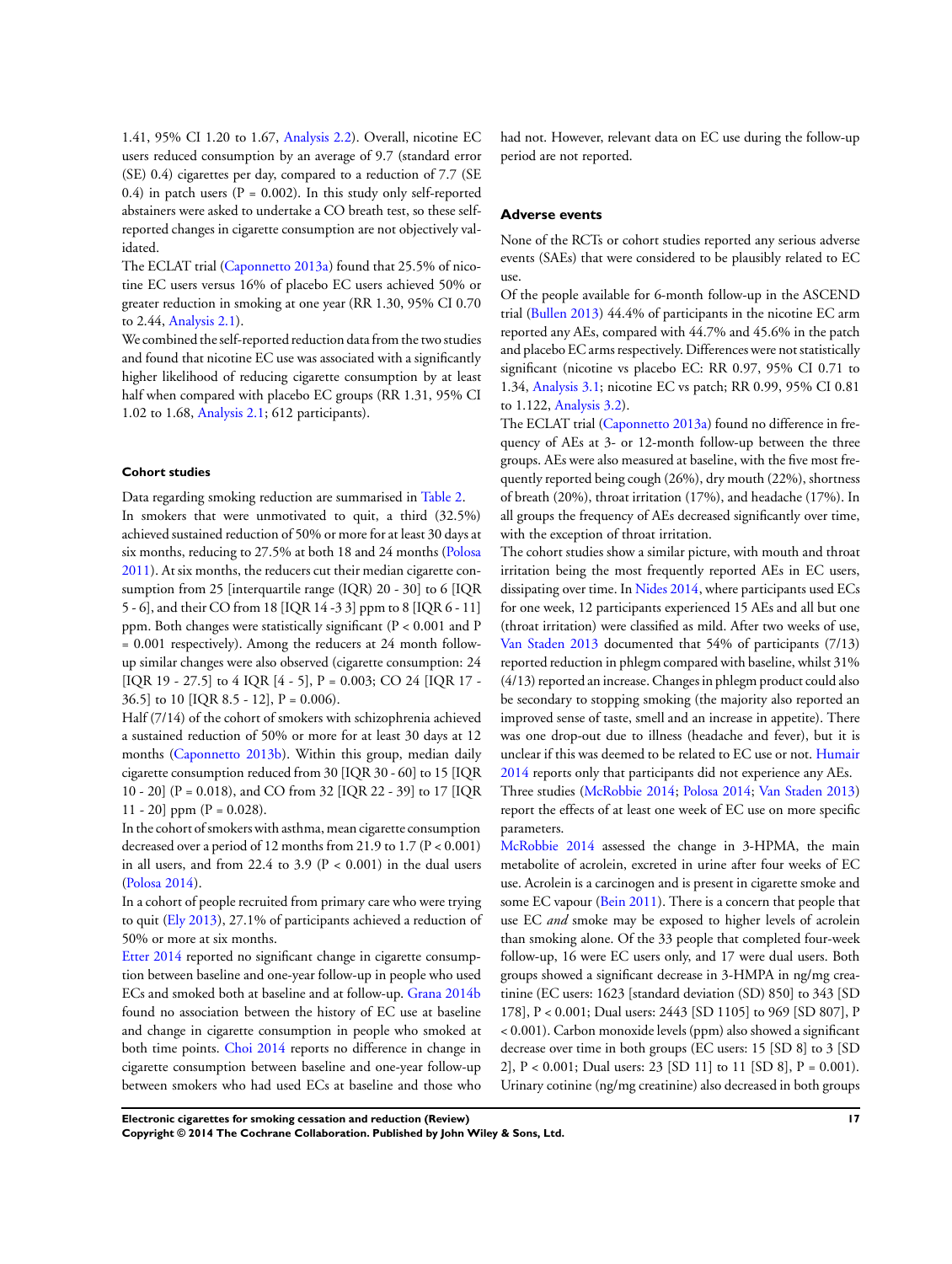(EC users: 1073 [SD 832] to 889 [SD 959], P = 0.486; Dual users: 2203 [SD 1734] to 1227 [SD 679], P = 0.001).

In the retrospective study of smokers with asthma who had become regular EC users [\(Polosa 2014](#page-22-0)), there was no evidence of harm. On the contrary, there were significant improvements in asthma control, measures of lung function, and airways hyperresponsiveness both in EC users only  $(n = 10)$  and in dual users  $(n = 8)$  over the 12-month follow-up period. There was a slight decrease in the number of asthma exacerbations, but this was not statistically significant (1.17 to 0.78,  $P = 0.153$ ).

The outcomes of [Van Staden 2013](#page-22-0) showed that smokers who switched to ECs had significant improvement in blood oxygen saturation (96.15% [SD 1.76] to 97.49% [SD 1.34]; 1.34% increase, 95% CI 0.60 to 2.08;  $P = 0.002$ ) and reduction in arterial  $(1.95\%; 95\% \text{ CI } 0.47 \text{ to } 3.44; P = 0.01)$  and venous  $(1.87\%; 95\%$ CI 0.38 to 3.36;  $P = 0.02$ ) carboxyhaemoglobin levels.

# **D I S C U S S I O N**

#### **Summary of main results**

A meta-analysis that pooled the results of two randomized controlled trials (RCTs), covering 662 participants, showed that smokers who used nicotine electronic cigarettes (ECs) were significantly more likely to stop smoking than smokers using placebo ECs. The effect size (5%) is small, but not unusual given the low level of behavioural support provided. There was no evidence of statistical heterogeneity, despite the differences in study designs. In the one trial that evaluated it, a first-generation EC with low nicotine delivery was as effective as nicotine patches at helping smokers to quit long-term, but confidence intervals were wide.

In terms of reduction in cigarette consumption, nicotine-containing ECs were significantly more effective than placebo ECs and also significantly more effective than nicotine patches in helping people achieve 50% or greater reduction in smoking. The finding is tempered by lack of biochemical confirmation of the reduction. Future studies should include such measures. There was evidence from intervention cohort studies that dual use may promote smoking reduction, and no evidence that dual use undermined smoking cessation.

Although the two randomized controlled trials were well conducted and judged to be at low risk of bias, the quality of the evidence overall is categorised as low, because of the small number of trials on which it is based (see [Summary of findings for the main](#page-5-0) [comparison\)](#page-5-0). We would be more confident in the findings were there more studies available.

None of the included studies reported serious adverse events that were related to EC use, nor did any studies detect a significant increase in adverse events in people using ECs. The most commonly reported AEs were local irritation of the throat and mouth. One of the RCTs [\(Caponnetto 2013a](#page-22-0)) measured AEs at baseline and then across the study duration, and showed that the frequency of respiratory symptoms (e.g. cough and shortness of breath) decreased over time, which is likely to be secondary to changes in cigarette smoking.

# **Overall completeness and applicability of evidence**

This is a new and rapidly evolving field of research. Our search methods captured almost 600 publications. While we are confident that this represents the full range of data for the time period searched, there may be unpublished studies that we did not find. Despite the large number of publications returned, there were relatively few that contain empirical data and met our inclusion criteria.

We relied predominantly on RCTs for smoking cessation and reduction outcomes. Only two have been published to date. This limits the strength of our conclusions. We were unable to do many of the planned analyses because of insufficient data.

The designs of the two published RCTs limit the interpretation of the findings. The ECLAT study ([Caponnetto 2013a](#page-22-0)) used only a placebo EC control, which does not allow comparison with standard smoking cessation treatments. The ASCEND trial ([Bullen](#page-22-0) [2013](#page-22-0)) was more pragmatic, but also has some limitations. For example, few people accepted the offer of telephone-based behavioural support. This is a likely reason for low absolute abstinence rates across all arms. The pragmatic nature of the study also resulted in some differences in the way that participants received their allocated product (EC was couriered directly to participants, whereas nicotine patches were supplied via a voucher that participants had to take to a community pharmacist). This approach has been criticised, as this difference may have influenced the outcomes ([Grana 2014a\)](#page-22-0). However the trial was trying to replicate standard practice, and sensitivity analyses did not suggest that this was a confounding factor.

Both studies used first-generation cartridge 'cigalike' ECs that were widely available at the time but that have been surpassed by newer models. The EC used in the ASCEND trial ([Bullen 2013](#page-22-0)) delivered little nicotine and not particularly quickly  $(C_{max}$  of 1.3 ng/ ml was achieved after 10 minutes of use). The EC used in the ECLAT trial ([Caponnetto 2013a](#page-22-0)) also performed poorly and was discontinued before the trial was published. This may have yielded a more conservative estimate than would be seen with newer models. If these poorly performing EC products can assist smokers, products with better nicotine delivery may have better effects.

Much of the cohort data we used in this review is from one team and it would therefore be useful to see these results replicated by others. It is reassuring, however, to see that different populations studied (e.g. smokers with and without mental illness) have a similar response in terms of EC use on smoking behaviour.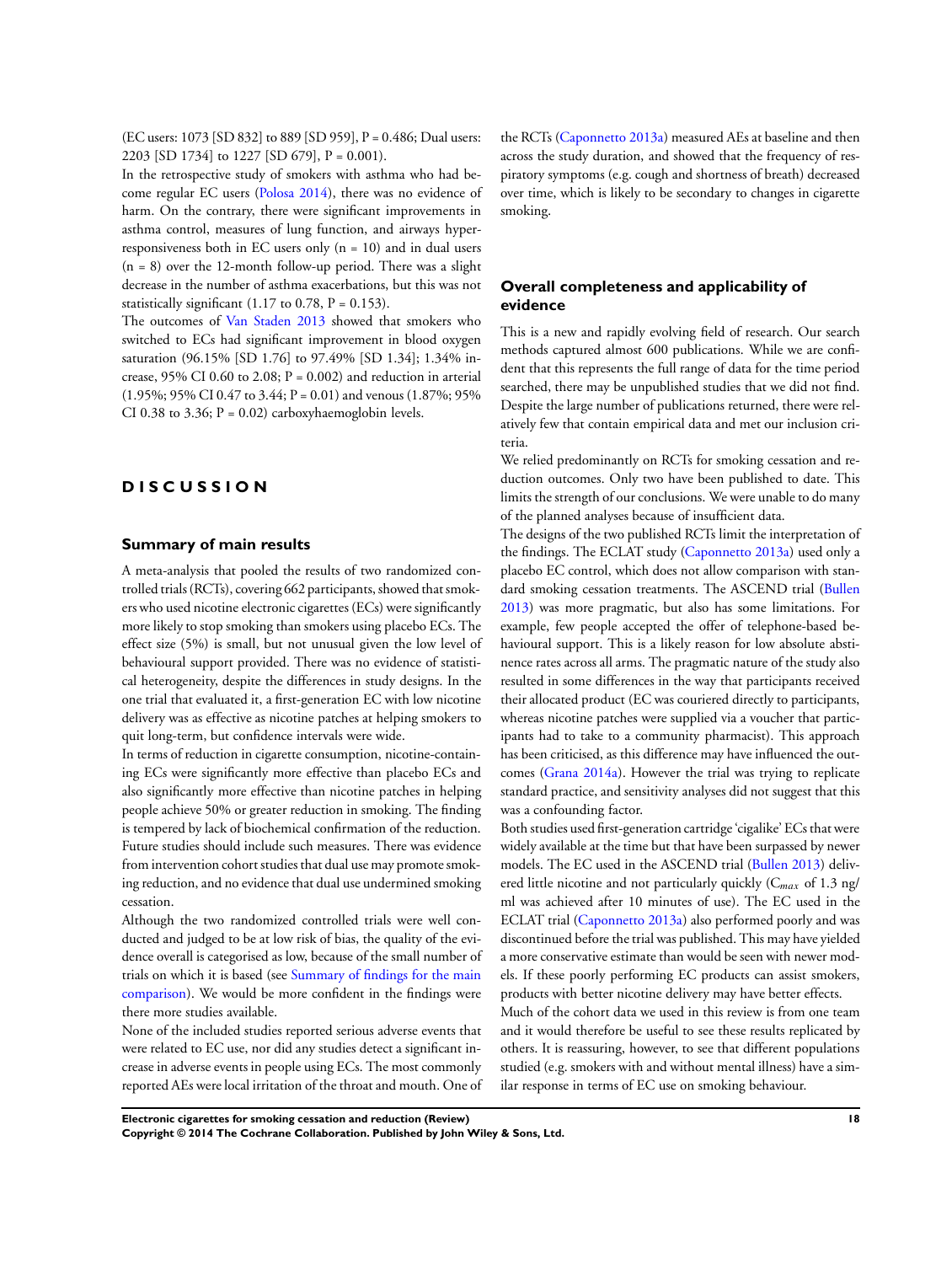The adverse effects described in both the RCT and cohort studies are similar, regardless of the brand of EC used. They also reflect what is reported in survey data ([Dawkins 2013b](#page-22-0); [Etter 2011](#page-22-0)), so we believe that they are broadly applicable to most EC brands. The common adverse effects, i.e., mouth and throat irritation, are likely to be caused by the propylene glycol (a humectant) and nicotine, which has a distinctive hot/peppery taste.

There has been concern raised that dual use may expose people to greater health risks, including higher nicotine levels. However, given that people who smoke like to maintain relatively stable blood nicotine levels ([Russell 1990\)](#page-22-0), receiving nicotine from an alternative source (i.e., EC) is likely to reduce nicotine intake from cigarettes, which should be accompanied by a reduction in smoke and toxin intake. In the single study that assessed biochemical changes in dual users, there was a significant decrease in cotinine, exhaled carbon monoxide levels, and urinary 3-HMPA [\(McRobbie](#page-22-0) [2014](#page-22-0)).

## **Quality of the evidence**

The RCTs from which we extracted data for this review were conducted to a high standard, with adequate randomization, treatment allocation and blinding, and the abstinence data are reported in line with accepted standards, including biochemical validation of self-reported smoking status. We consider these studies to be at an overall low risk of bias. However, as there were only two of them, the body of evidence is limited and is considered to be low or very low quality by GRADE standards, because of the small number of trials. These GRADE ratings reflect low levels of confidence in the effect estimates presented in this review. This low level of certainty in the findings does not reflect issues with the quality of the individual studies, but rather reflects imprecision arising from low event rates and wide confidence intervals around the estimated effects, and some indirectness due to poor nicotine delivery in one of the devices tested.

It was unclear if the ECLAT trial ([Caponnetto 2013a\)](#page-22-0) intended to combine the two EC arms in the analysis or not. In sample size calculation they compared ECs with placebo ECs, but results are not reported in this way. The rationale for examining two very similar EC arms is not obvious to the review authors.

Both RCTs were underpowered. The sample for the ASCEND trial [\(Bullen 2013](#page-22-0)) was based on absolute six month quit rates of 20% and 30% for the patch and nicotine EC groups respectively. The effect size was estimated from the meta-analysis of NRT trials, but the estimated patch group 20% quit rate, which was estimated from previous research undertaken in New Zealand where participants were recruited from among callers to the national Quitline, was clearly too optimistic. The ASCEND study recruited directly from the community and this population may not have been as committed to quitting, or the national Quitline data were based on a less rigorous standard (e.g., unvalidated self-reported abstinence rate). The ECLAT trial [\(Caponnetto 2013a](#page-22-0)) also overesti-

mated expected abstinence rates and the subsequent sample size  $(n = 300)$  was insufficient to detect significant differences.

The cohort studies that we included were all deemed to have high risks of bias, which is inherent in the study design. Some studies did not define abstinence outcomes or validated self-reported smoking status, which further lowers our confidence in the findings. In addition, two studies ([Choi 2014;](#page-22-0) [Grana 2014b\)](#page-22-0) did not report on the nicotine content of the EC used. Data presented from these studies therefore needs to be interpreted with caution.

We excluded a number of studies at the full-paper screening stage because they did not contain any useable data, had significant limitations, or had only short-term EC use.

A major limitation common to several cohort studies (e.g. [Choi](#page-22-0) [2014](#page-22-0); [Dutra 2014](#page-22-0); [Lee 2014;](#page-22-0) [Popova 2013\)](#page-22-0) is the definition of EC use, which is generally categorised as 'ever use' (e.g. ever tried, even just once) and 'current' use (used on at least one day in the last 30 days). 'Ever use' identifies experimentation, but oddly experimentation within the last 30 days would be captured as current use. Studies were also unclear on the reasons for EC use (e.g., as part of a quit attempt, trying the new product out of curiosity, or to use when they cannot smoke) and failed to take into account other relevant factors (e.g., level of dependence) in their analyses. Perhaps most importantly, these studies excluded EC users who stopped smoking and so only followed up 'treatment failures'. Inherent to all cross-sectional studies is the difficulty of establishing a temporal association. Causation cannot be inferred.

## **Potential biases in the review process**

We consider the review process used to be robust and do not believe we have introduced any biases. Our search strategy included the Cochrane Tobacco Addiction Group Specialised Register and we were able to capture a number of ongoing studies. However, there may be unpublished data that our searches did not uncover. We also considered participants lost to follow-up as smokers, which is best practice in this field of work.

# **Agreements and disagreements with other studies or reviews**

This is the first review of ECs that has pooled data and conducted a meta-analysis. The findings are in line with a recent compre-hensive review of the EC literature [\(Hajek 2014](#page-22-0)). Our findings are also in agreement with those of a large, representative, population survey ([Brown 2014a\)](#page-22-0). Although cross-sectional in design, it examined self-reported abstinence rates among people that had smoked within the previous 12 months and made at least one quit attempt during that period with either an EC, NRT purchased over-the-counter or nothing in their most recent quit attempt. After adjusting for key potential confounders, including nicotine dependence, smokers attempting to stop smoking with the help of

**Electronic cigarettes for smoking cessation and reduction (Review) 19 Copyright © 2014 The Cochrane Collaboration. Published by John Wiley & Sons, Ltd.**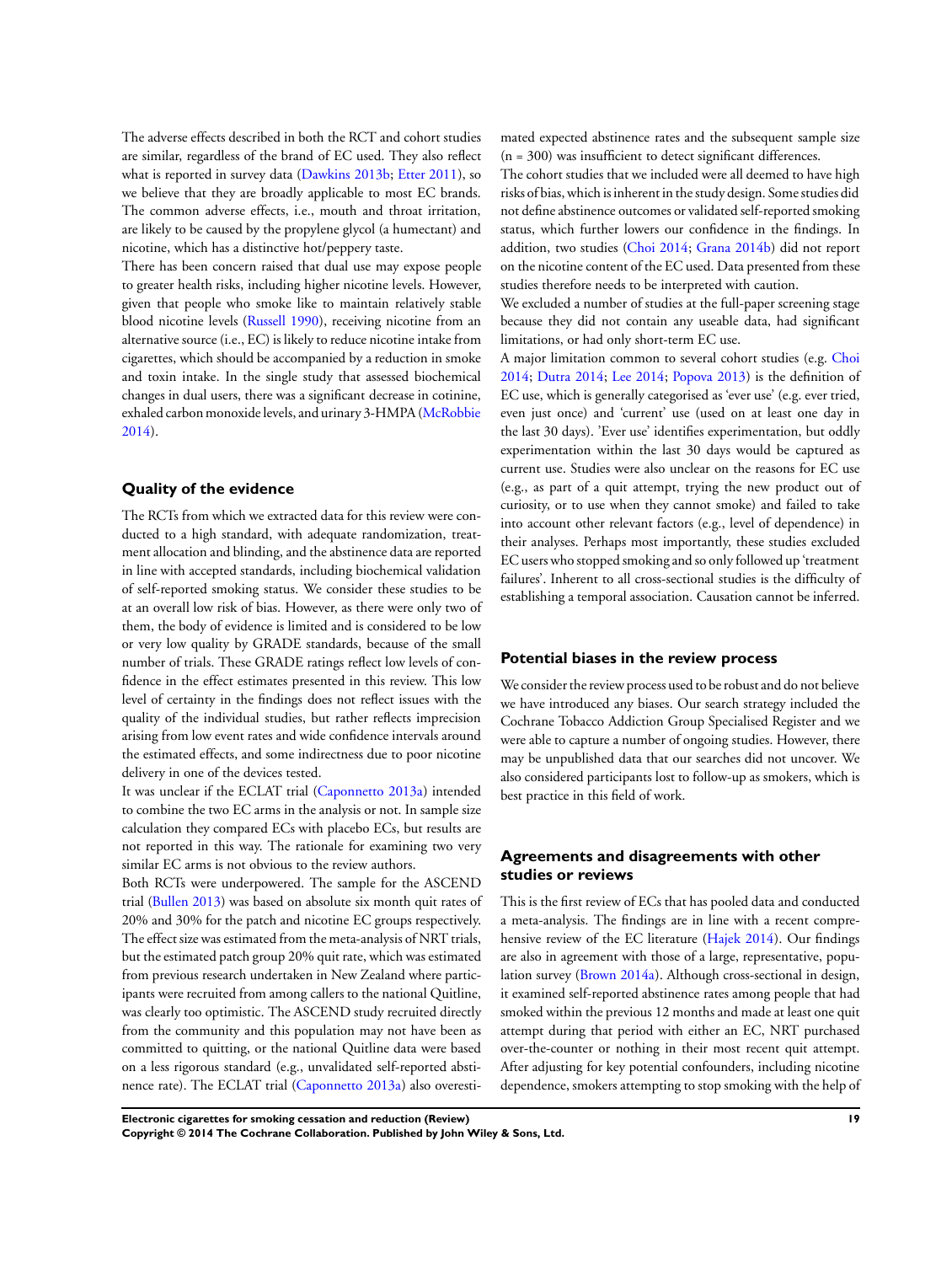ECs were more likely to succeed than those using NRT or trying to quit unaided.

Our findings, however, are in disagreement with another review that was commissioned by the World Health Organization, and later published ([Grana 2014a](#page-22-0)). To examine the association between EC use and smoking cessation, the authors pooled data from five population-based studies (four longitudinal and one crosssectional), and reported that EC use was associated with a significantly lower chance of quitting smoking (OR 0.61, 95% CI 0.50 to 0.75). We excluded three ([Adkison 2013](#page-22-0); [Popova 2013;](#page-22-0) [Vickerman 2013\)](#page-22-0) of these studies from our review. [Popova 2013](#page-22-0) was excluded because of a cross-sectional design. Whilst [Adkison](#page-22-0) [2013](#page-22-0) use a longitudinal design, participants were only asked about EC use at follow-up, and so for the purpose of our outcomes of interest, we considered this as a cross-sectional study. [Vickerman](#page-22-0) [2013](#page-22-0) was not a longitudinal study, but surveyed people at seven months after enrolment into a Quitline service and asked them about EC use retrospectively. Of those that reported ever using ECs (30.9%), the majority (72%) had only used them in the past six months. The authors were unable to determine how much EC use occurred at baseline or how many clients used ECs as part of their quit attempt. Also, smokers calling the Quitline were those who did not benefit from EC use and so, like the surveys by Grana and Choi, this only included 'treatment failures' and cannot deter-mine the effects of EC use overall. [Grana 2014b](#page-22-0) and [Choi 2014,](#page-22-0) which did use a longitudinal design and which are included both in our review and in [Grana 2014a,](#page-22-0) did not detect a significant difference in smoking cessation between smokers that used or did not use ECs at baseline but, as noted above, only those smokers who did not stop smoking after using ECs were followed up. These studies are also limited by their definition of EC use at baseline. As per the original protocol for this review, we focused on evidence from randomized controlled trials for cessation and reduction outcomes, although we also analysed cohort studies which provided interpretable data.

# **A U T H O R S ' C O N C L U S I O N S**

## **Implications for practice**

A limited number of randomized trials have been reported, so certainty about the effects is low. More data are needed to strengthen confidence in the estimates. There is evidence from the pooled results of two trials that electronic cigarettes (ECs) with nicotine, compared with placebo ECs, helped smokers to stop smoking long-term; they also increased the number of people who did not quit altogether to halve cigarette consumption. This corresponds to findings from placebo-controlled trials of NRT ([Stead 2012\)](#page-22-0).

There is evidence from one trial that ECs may lead to similar quit rates at six months as NRT, but the confidence interval is wide. ECs are an evolving technology and newer devices may be more effective, but research is needed to confirm this.

There is evidence from this same trial that nicotine ECs may lead to a greater proportion of participants reducing cigarette consumption by at least 50% at six months than the use of NRT.

The included studies did not identify any serious adverse effects associated with short- to medium-term (up to two years) use of ECs. The most commonly reported adverse effects were irritation of the mouth and throat.

### **Implications for research**

Although the gold standard in examining the efficacy of medicines, including those used to help people stop smoking, is to compare active treatment with placebo, testing ECs containing nicotine against ECs without nicotine presents a rather conservative paradigm. This is because ECs provide nicotine replacement as well as behavioural and sensory replacement for cigarettes. As both of these elements are likely to be active ingredients of EC effects, 'placebo-controlled' trials are in effect subtracting the sensorimotor element from EC efficacy. Although these sensorimotor effects may be important to many smokers, we do not know how much they might enhance quit rates. Existing evidence suggests that this may be only small [\(Bullen 2013](#page-22-0); [Przulj 2013](#page-22-0)). Although placebo ECs were important in testing ECs with metrics used in evaluating NRT products, future studies should focus on comparing ECs with 'usual care' or minimal treatment, and with alternative pharmacological and behavioural treatments. Data are also needed on the proportions of smokers who successfully quit smoking with the help of ECs and who continue to use ECs long-term and the proportion who eventually become nicotine-free.

Given the variety of EC products on the market and the product evolution, future studies need to select ECs with good nicotine delivery that are representative of the best current standard in terms of reliability and user satisfaction.

Further RCTs also need to be adequately powered, and to consider providing ECs in a way that would be used in real-world settings (e.g., taking into account individual preferences for strengths and flavours of e-liquids and even EC devices).

# **A C K N O W L E D G E M E N T S**

JHB is funded by the National Institute of Health Research School for Primary Care Research.

**Electronic cigarettes for smoking cessation and reduction (Review) 20 Copyright © 2014 The Cochrane Collaboration. Published by John Wiley & Sons, Ltd.**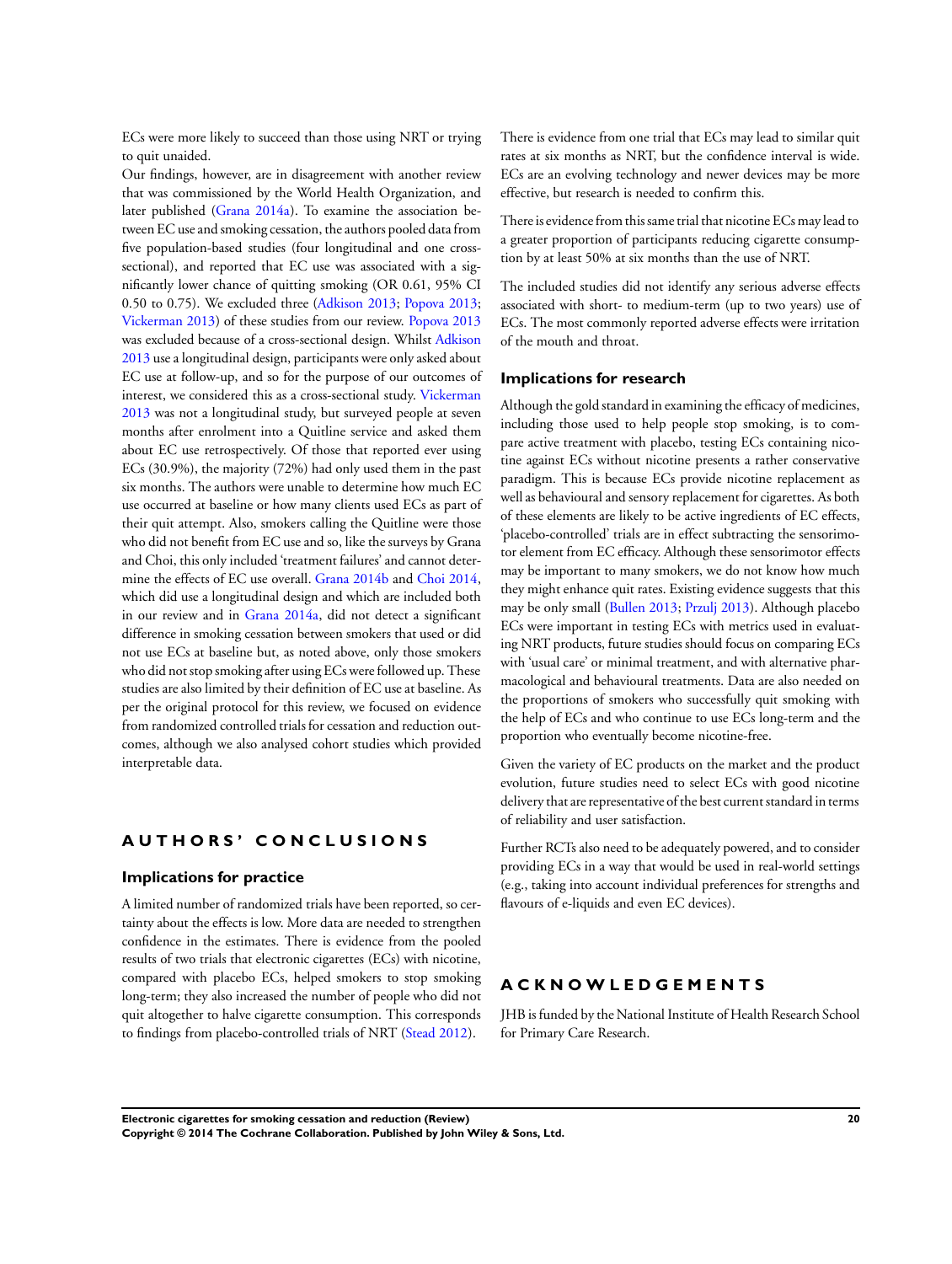# **R E F E R E N C E S**

## <span id="page-22-0"></span>**References to studies included in this review**

#### **Bullen 2013** *{published data only}*

Bullen C, Howe C, Laugesen M, McRobbie H, Parag V, Williman J. Do electronic cigarettes help smokers quit? Results from a randomised controlled trial [Abstract]. *European respiratory society annual congress, 2013 September 7-11, Barcelona, Spain* 2013;**42**:215s–[P1047].

Bullen C, Howe C, Laugesen M, McRobbie H, Parag V, Williman J, et al. Electronic cigarettes and smoking cessation: a quandary? - Authors' reply. *Lancet* 2014;**383** (9915):408–9.

<sup>∗</sup> Bullen C, Howe C, Laugesen M, McRobbie H, Parag V, Williman J, et al. Electronic cigarettes for smoking cessation: a randomised controlled trial. *Lancet* 2013;**382** (9905):1629–37.

Bullen C, Williman J, Howe C, Laugesen M, McRobbie H, Parag V, et al. Study protocol for a randomised controlled trial of electronic cigarettes versus nicotine patch for smoking cessation. *BMC Public Health* 2013;**13**:210.

#### **Caponnetto 2013a** *{published data only}*

Caponnetto P, Campagna D, Cibella F, Morjaria JB, Caruso M, Russo C, et al. EffiCiency and Safety of an eLectronic cigAreTte (ECLAT) as tobacco cigarettes substitute: a prospective 12-month randomized control design study. *PloS One* 2013;**8**(6):e66317.

## **Caponnetto 2013b** *{published data only}*

<sup>∗</sup> Caponnetto P, Auditore R, Russo C, Cappello GC, Polosa R. Impact of an electronic cigarette on smoking reduction and cessation in schizophrenic smokers: a prospective 12 month pilot study. *International Journal of Environmental Research and Public Health* 2013;**10**(2):446–61. Minutolo G, Caponnetto P, Auditore R, Russo C, Polosa R. Management of smoking reduction and cessation in inpatients with schizophrenia: Impact of electronic cigarettes. *European Neuropsychopharmacology* 2013;**23**: S581–2.

## **Choi 2014** *{published data only}*

Choi K, Forster JL. Beliefs and experimentation with electronic cigarettes : a prospective analysis among young adults. *American Journal of Preventive Medicine* 2014;**6**(2): 175–8.

<sup>∗</sup> Choi K. Forster JL. Authors' Response to: Context on use is needed before public health recommendations are made about e-cigarettes. *Americal Journal of Preventive Medicine* 2014;**46**(6):e58–59.

# **Ely 2013** *{published data only}*

Ely J. Evaluation of the use of electric cigarettes in a rural smoking cessation program. Available online at: digitalunc.coalliance.org/fedora/repository/cogru:4161 2013 (accessed 1st November 2014).

#### **Etter 2014** *{published data only}*

Etter JF, Bullen C. A longitudinal study of electronic cigarette users. *Addictive Behaviors* 2014;**39**(2):491–4.

#### **Grana 2014b** *{published data only}*

Grana RA, Popova L, Ling PM. A longitudinal analysis of electronic cigarette use and smoking cessation. *JAMA Internal Medicine* 2014;**174**(5):812–3.

#### **Humair 2014** *{published data only}*

Humair J-P, Tango R. Can e-cigarette help patients to reduce or stop smoking in primary care practice?. *Journal of General Internal Medicine* 2014;**29**:S480.

#### **McRobbie 2014** *{published data only}*

McRobbie H, Goniewicz M, Phillips A, Myers-Smith K, West O, Hajek P. Effects of the use of electronic cigarettes with and without concurrent smoking on acrolein delivery POS4-33. Society for Research on Nicotine and Tobacco, 20th Annual Meeting, Seattle, Washington. 2014:13. [http://www.srnt.org/conferences/2014/pdf/ SRNT<sup>·2014</sup> Rapids C.pdf]

#### **Nides 2014** *{published data only}*

Nides MA, Leischow SJ, Bhatter M, Simmons M. Nicotine blood levels and short-term smoking reduction with an electronic nicotine delivery system. *American Journal of Health Behavior* 2014;**38**(2):265–74.

#### **Polosa 2011** *{published data only}*

<sup>∗</sup> Polosa R, Caponnetto P, Morjaria JB, Papale G, Campagna D, Russo C. Effect of an electronic nicotine delivery device (e-Cigarette) on smoking reduction and cessation: a prospective 6-month pilot study. *BMC Public Health* 2011; **11**:786.

Polosa R, Morjaria JB, Caponnetto P, Campagna D, Russo C, Alamo A, et al. Effectiveness and tolerability of electronic cigarette in real-life: a 24-month prospective observational study. *Internal and Emergency Medicine* 2014;**9**(5):537–46.

#### **Polosa 2014** *{published data only}*

Polosa R, Morjaria J, Caponnetto P, Caruso M, Strano S, Battaglia E, et al. Effect of smoking abstinence and reduction in asthmatic smokers switching to electronic cigarettes: evidence for harm reversal. *International Journal of Environmental Research & Public Health* 2014;**11**(5): 4965–77.

#### **Van Staden 2013** *{published data only}*

Van Staden SR, Groenewald M, Engelbrecht R, Becker PJ, Hazelhurst LT. Carboxyhaemoglobin levels, health and lifestyle perceptions in smokers converting from tobacco cigarettes to electronic cigarettes. *South African Medical Journal* 2013;**103**(11):865–8.

## **References to studies excluded from this review**

#### **Adkison 2013** *{published data only}*

Adkison SE, O'Connor RJ, Bansal-Travers M, Hyland A, Borland R, Yong HH, et al. Electronic nicotine delivery systems: international tobacco control four-country survey. *American Journal of Preventive Medicine* 2013;**44**(3): 207–15.

**Electronic cigarettes for smoking cessation and reduction (Review) 21**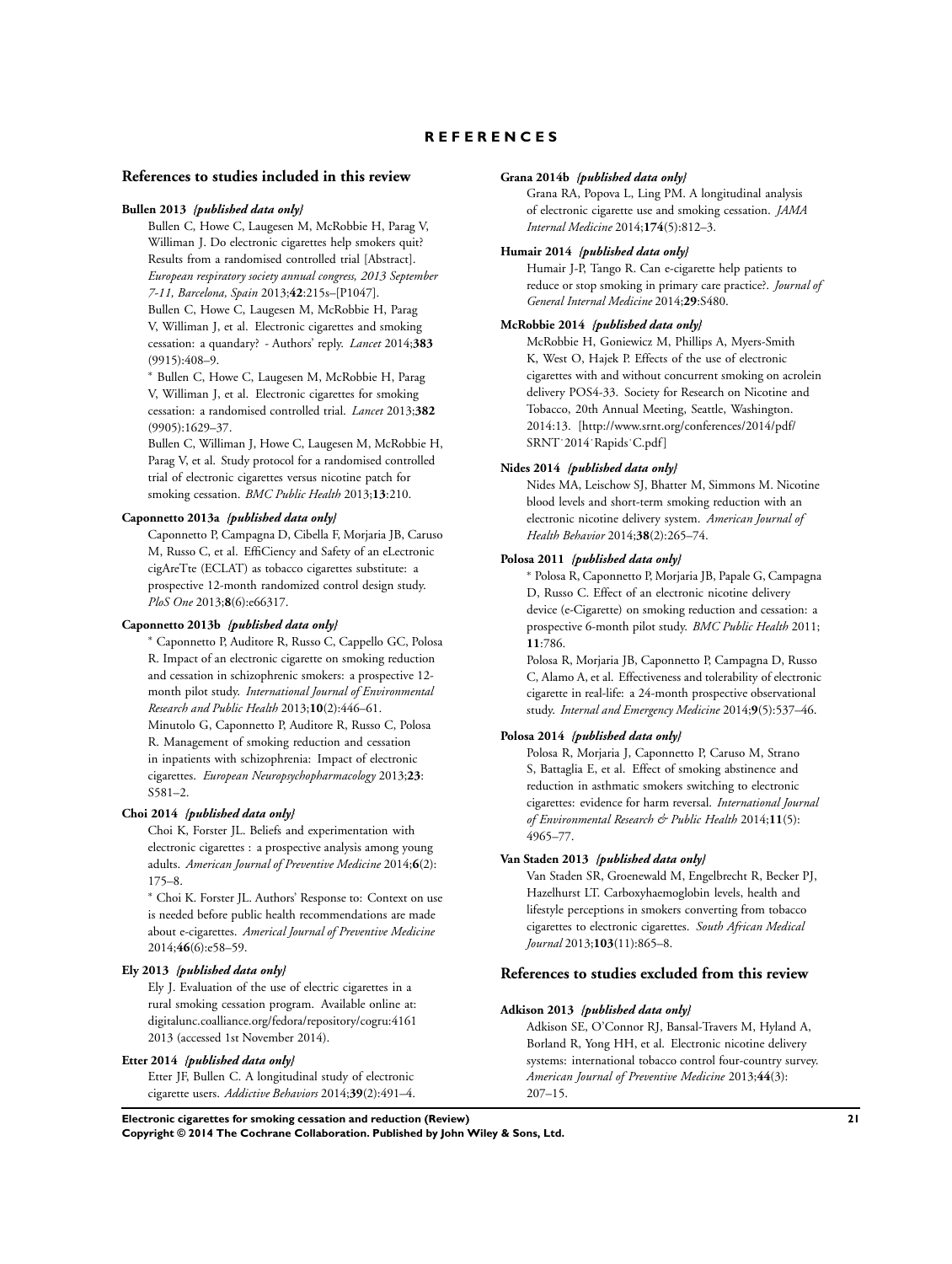### **Battista 2013** *{published data only}*

Battista L, Di Iorio M, Tancredi M, Acconcia MC, Torromeo C, Barilla F, et al. Cardiovascular effects of electronic cigarettes. *Circulation* 2013;**128**:A16755.

### **Brown 2014a** *{published data only}*

Brown J, Beard E, Kotz D, Michie S, West R. Real-world effectiveness of e-cigarettes when used to aid smoking cessation: a cross-sectional population study. *Addiction* 2014;**109**(9):1531–40.

## **Bullen 2010** *{published data only}*

Bullen C, McRobbie H, Thornley S, Glover M, Lin R, Laugesen M. Effect of an electronic nicotine delivery device (e cigarette) on desire to smoke and withdrawal, user preferences and nicotine delivery: randomised cross-over trial. *Tobacco Control* 2010;**19**(2):98–103.

#### **Chorti 2012** *{published data only}*

Chorti M, Poulianiti K, Jamurtas A, Kostikas K, Tzatzarakis M, Vynias D, et al. Effects of active and passive electronic and tobacco cigarette smoking on lung function (P08-02). *Toxicology Letters* 2012;**211**:S64.

### **Czogala 2012** *{published data only}*

Czogala J, Cholewinski M, Kutek A, Zielinska-Danch W. [Evaluation of changes in hemodynamic parameters after the use of electronic nicotine delivery systems among regular cigarette smokers]. [Polish]. *Przeglad lekarski* 2012;**69**(10): 841–5.

## **Dawkins 2012** *{published data only}*

Dawkins L, Turner J, Hasna S, Soar K. The electroniccigarette: effects on desire to smoke, withdrawal symptoms and cognition. *Addictive Behaviors* 2012;**37**(8):970–3.

## **Dawkins 2013a** *{published data only}*

Dawkins L, Turner J, Crowe E. Nicotine derived from the electronic cigarette improves time-based prospective memory in abstinent smokers. *Psychopharmacology* 2013; **227**(3):377–84.

## **Dawkins 2014** *{published data only}*

Dawkins L, Corcoran O. Acute electronic cigarette use: nicotine delivery and subjective effects in regular users. *Psychopharmacology* 2014;**231**(2):401–7.

#### **Douptcheva 2013** *{published data only}*

Douptcheva N, Gmel G, Studer J, Deline S, Etter JF. Use of electronic cigarettes among young Swiss men. *Journal of Epidemiology & Community Health* 2013;**67**(12):1075–6.

#### **Dutra 2014** *{published data only}*

Dutra LM, Glantz SA. Electronic cigarettes and conventional cigarette use among U.S. adolescents: a crosssectional study. *JAMA Pediatrics* 2014;**168**(7):610–7.

#### **Eissenberg 2010** *{published data only}*

Eissenberg T. Electronic nicotine delivery devices: ineffective nicotine delivery and craving suppression after acute administration. *Tobacco Control* 2010;**19**(1):87–8.

#### **Farsalinos 2012** *{published data only}*

<sup>∗</sup> Farsalinos K, Tsiapras D, Kyrzopoulos S, Savvopoulou M, Avramidou E, Vasilopoulou D, et al. Acute effects of using an electronic nicotine-delivery device (e-cigarette) on myocardial function: comparison with the effects of regular cigarettes. *European Heart Journal* 2012;**33**:203. Farsalinos KE, Romagna G, Tsiapras D, Kyrzopoulos S, Voudris V. Acute effects of using an electronic nicotinedelivery device (electronic cigarette) on myocardial function: comparison with the effects of regular cigarettes. *BMC Cardiovascular Disorders* 2014;**14**:78.

## **Farsalinos 2013a** *{published data only}*

Farsalinos KE, Romagna G, Tsiapras D, Kyrzopoulos S, Voudris V. Evaluating nicotine levels selection and patterns of electronic cigarette use in a group of "vapers" who had achieved complete substitution of smoking. *Substance Abuse: Research and Treatment* 2013;**7**:139–46.

## **Farsalinos 2013b** *{published data only}*

Farsalinos KE, Romagna G, Tsiapras D, Kyrzopoulos S, Spyrou A, Voudris V. Impact of flavour variability on electronic cigarette use experience: an internet survey. *International Journal of Environmental Research & Public Health* 2013;**10**(12):7272–82.

## **Farsalinos 2013c** *{published data only}*

Farsalinos K, Tsiapras D, Kyrzopoulos S, Stefopoulos C, Spyrou A, Tsakalou M, et al. Immediate effects of electronic cigarette use on coronary circulation and blood carboxyhemoglobin levels: comparison with cigarette smoking. *European Heart Journal* 2013;**34**(Suppl 1):13.

## **Farsalinos 2013d** *{published data only}*

Farsalinos K, Tsiapras D, Kyrzopoulos S, Spyrou A, Stefopoulos C, Romagna G, et al. Effects of electronic cigarette use on the elastic properties of the ascending aorta in healthy subjects: comparison with the effects of tobacco cigarettes. *European Heart Journal Cardiovascular Imaging* 2013;**14**(Suppl 2):ii203.

#### **Flouris 2012** *{published data only}*

Flouris AD, Poulianiti KP, Chorti MS, Jamurtas AZ, Kouretas D, Owolabi EO, et al. Acute effects of electronic and tobacco cigarette smoking on complete blood count. *Food and Chemical Toxicology* 2012;**50**(10):3600–3.

## **Flouris 2013** *{published data only}*

Flouris AD, Chorti MS, Poulianiti KP, Jamurtas AZ, Kostikas K, Tzatzarakis MN, et al. Acute impact of active and passive electronic cigarette smoking on serum cotinine and lung function. *Inhalation Toxicology* 2013;**25**(2): 91–101.

## **Kasza 2013** *{published data only}*

Kasza KA, Bansal-Travers M, O'Connor RJ, Compton WM, Kettermann A, Borek N, et al. Cigarette smokers' use of unconventional tobacco products and associations with quitting activity: findings from the ITC-4 U.S. cohort. *Nicotine & Tobacco Research* 2013;**16**(6):672–81.

#### **Kouretas 2012** *{published data only}*

Kouretas D, Poulianiti K, Chorti M, Jamurtas A, Kostikas K, Tzatzarakis M, et al. Effects of electronic cigarette and tobacco cigarette smoking on complete blood count (P08- 03). *Toxicology Letters* 2012;**211**:S64.

**Electronic cigarettes for smoking cessation and reduction (Review) 22**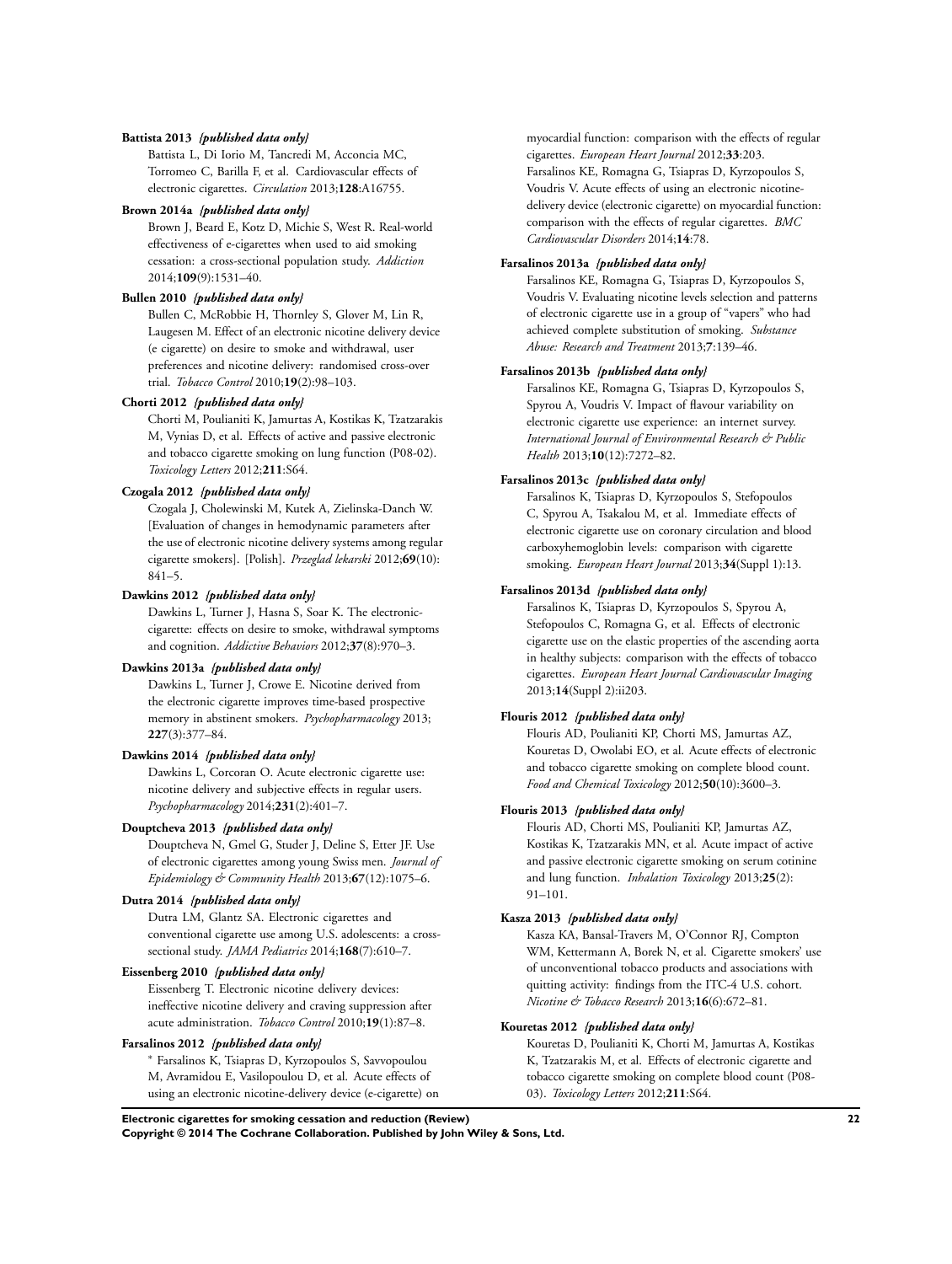## **Lee 2014** *{published data only}*

Lee S, Grana RA, Glantz SA. Electronic cigarette use among Korean adolescents: a cross-sectional study of market penetration, dual use, and relationship to quit attempts and former smoking. *Journal of Adolescent Health* 2014;**54**(6): 684–90.

## **Marini 2014** *{published data only}*

Marini S, Buonanno G, Stabile L, Ficco G. Short-term effects of electronic and tobacco cigarettes on exhaled nitric oxide. *Toxicology and Applied Pharmacology* 2014;**278**(1):  $9 - 15$ 

#### **Palamidas 2014** *{published data only}*

Palamidas A, Gennimata SA, Kaltsakas G, Tsikrika S, Vakali S, Gratziou C, et al. Acute effect of an e-cigarette with and without nicotine on lung function. *Tobacco Induced Diseases* 2014;**12**(Suppl 1):A34.

## **Pearson 2012** *{published data only}*

Pearson JL, Richardson A, Niaura RS, Vallone DM, Abrams DB. e-Cigarette awareness, use, and harm perceptions in US adults. *American Journal of Public Health* 2012;**102**(9): 1758–66.

### **Pokhrel 2013** *{published data only}*

Pokhrel P, Fagan P, Little MA, Kawamoto CT, Herzog TA. Smokers who try e-cigarettes to quit smoking: findings from a multiethnic study in Hawaii. *American Journal of Public Health* 2013;**103**(9):e57–62.

## **Popova 2013** *{published data only}*

Ling PM, Popova L. Novel "Tobacco" product use and association with smoking cessation: A national study. *Journal of General Internal Medicine* 2012;**27**(2 Suppl): S254.

<sup>∗</sup> Popova L, Ling PM. Alternative tobacco product use and smoking cessation: a national study. *American Journal of Public Health* 2013;**103**(5):923–30.

## **Schober 2014** *{published data only}*

Schober W, Szendrei K, Matzen W, Osiander-Fuchs H, Heitmann D, Schettgen T, et al. Use of electronic cigarettes (e-cigarettes) impairs indoor air quality and increases FeNO levels of e-cigarette consumers. *International Journal of Hygiene and Environmental Health* 2014;**217**(6):628–37.

## **Siegel 2011** *{published data only}*

Siegel MB, Tanwar KL, Wood KS. Electronic cigarettes as a smoking-cessation tool: results from an online survey. *American Journal of Preventive Medicine* 2011;**40**(4):472–5.

#### **Tsikrika 2014** *{published data only}*

Tsikrika S, Vakali S, Gennimata SA, Palamidas A, Kaltsakas G, Koulouris N, et al. Short term use of an e-cig: influence on clinical symptoms, vital signs and eCO levels. *Tobacco Induced Diseases* 2014;**12**(Suppl 1):A30.

### **Tzatzarakis 2013** *{published data only}*

Tzatzarakis MN, Tsitoglou KI, Chorti MS, Poulianiti KP, Jamurtas AZ, Koutedakis Y, et al. Acute and short term impact of active and passive tobacco and electronic cigarette smoking on inflammatory markers. *Toxicology Letters* 2013; **221**(Suppl):S86.

#### **Vakali 2014** *{published data only}*

Vakali S, Tsikrika S, Gennimata SA, Kaltsakas G, Palamidas A, Koulouris N, et al. E-Cigarette acute effect on symptoms and airway inflammation: comparison of nicotine with a non-nicotine cigarette. *Tobacco Induced Diseases* 2014;**12** (Suppl 1):A35.

### **Vansickel 2010** *{published data only}*

Vansickel AR, Cobb CO, Weaver MF, Eissenberg TE. A clinical laboratory model for evaluating the acute effects of electronic "cigarettes": nicotine delivery profile and cardiovascular and subjective effects. *Cancer Epidemiology, Biomarkers & Prevention* 2010;**19**(8):1945–53.

## **Vansickel 2012** *{published data only}*

Vansickel AR, Weaver MF, Eissenberg T. Clinical laboratory assessment of the abuse liability of an electronic cigarette. *Addiction* 2012;**107**(8):1493–500.

## **Vansickel 2013** *{published data only}*

Vansickel AR, Eissenberg T. Electronic cigarettes: effective nicotine delivery after acute administration. *Nicotine & Tobacco Research* 2013;**15**(1):267–70.

## **Vardavas 2012** *{published data only}*

Vardavas CI, Anagnostopoulos N, Kougias M, Evangelopoulou V, Connolly GN, Behrakis PK. Short-term pulmonary effects of using an electronic cigarette: Impact on respiratory flow resistance, impedance, and exhaled nitric oxide. *Chest* 2012;**141**(6):1400–6.

#### **Vickerman 2013** *{published data only}*

Vickerman KA, Carpenter KM, Altman T, Nash CM, Zbikowski SM. Use of electronic cigarettes among state tobacco cessation quitline callers. *Nicotine & Tobacco Research* 2013;**15**(10):1787–91.

## **Wagener 2014** *{published data only}*

Wagener TL, Meier E, Hale JJ, Oliver ER, Warner ML, Driskill LM, et al. Pilot investigation of changes in readiness and confidence to quit smoking after E-cigarette experimentation and 1 week of use. *Nicotine & Tobacco Research* 2014;**16**(1):108–14.

## **References to ongoing studies**

#### **Caponnetto 2014** *{published data only}*

<sup>∗</sup> Caponnetto P, Polosa R, Auditore R, Minutolo G, Signorelli M, Maglia M, et al. Smoking cessation and reduction in schizophrenia (SCARIS) with e-cigarette: study protocol for a randomized control trial. *Trials [electronic resource]* 2014;**15**:88.

NCT01979796. Antismoking Effects of Electronic Cigarettes in Subjects With Schizophrenia and Their Potential Influence on Cognitive Functioning: Design of a Randomized Trial. Smoking Cessation And Reduction In Schizophrenia (The SCARIS Study). clinicaltrials.gov/ show/NCT01979796 (accessed 16 July 2014).

#### **Manzoli 2013** *{published data only}*

<sup>∗</sup> Manzoli L, La Vecchia C, Flacco ME, Capasso L, Simonetti V, Boccia S, et al. Multicentric cohort study on the long-term efficacy and safety of electronic cigarettes:

**Electronic cigarettes for smoking cessation and reduction (Review) 23**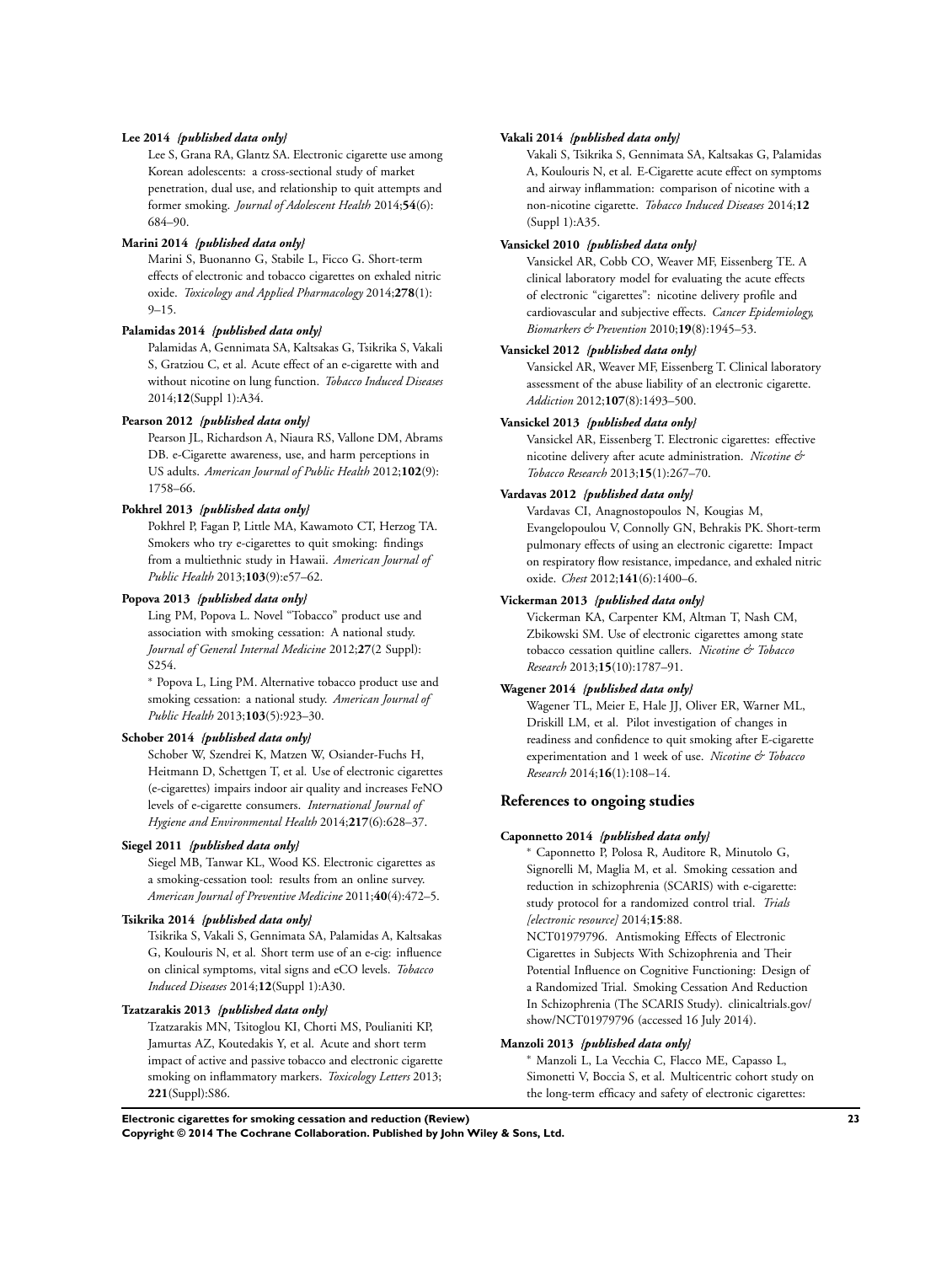study design and methodology. *BMC public health* 2013;**13** (1):883.

NCT01785537. The Efficacy and Safety of Electronic Cigarettes: a 5-year Follow-up Study. clinicaltrials.gov/ show/NCT01785537 (accessed 16 July 2014).

# **NCT01194583** *{published data only}*

NCT01194583. Randomised controlled trial investigating the efficacy and safety of an electronic nicotine delivery Device (e-cigarette) without nicotine cartridges in smokers. clinicaltrials.gov/show/NCT01194583 (accessed 16 July 2014).

#### **NCT01842828** *{published data only}*

NCT01842828. E-Cigarettes as an addition to multicomponent treatment for tobacco dependence: a pilot study. clinicaltrials.gov/show/NCT01842828 (accessed 16 July 2014).

#### **NCT01989923** *{published data only}*

NCT01989923. Immediate smoking cessation for patients at risk for cervical dysplasia, cervical cancer and lower genital tract dysplasia and cancer - a feasibility study comparing nicotine replacement therapy with the electronic nicotine delivery system. clinicaltrials.gov/show/NCT01989923 (accessed 16 July 2014).

#### **NCT02004171** *{published data only}*

NCT02004171. Electronic nicotine delivery devices (ENDDs) or nicotine inhaler for smoking cessation. clinicaltrials.gov/show/NCT02004171 (accessed 16 July 2014).

#### **NCT02029196** *{published data only}*

NCT02029196. A randomised, parallel group, multi-centre study to evaluate the safety profile of the ITG EVP G1 product. clinicaltrials.gov/show/NCT02029196 (accessed 16 July 2014).

## **NCT02124187** *{published data only}*

NCT02124187. Smoking cessation and reduction in depression (SCARID). clinicaltrials.gov/show/ NCT02124187 (accessed 16 July 2014).

## **NCT02143310** *{published data only}*

NCT02143310. A multi-centre study to evaluate the safety of use of electronic vapour products for two years. clinicaltrials.gov/show/NCT02143310 (accessed 16 July 2014).

## **Additional references**

## **Agaku 2014**

Agaku IT, King BA, Husten CG, Bunnell R, Ambrose BK, Hu SS, et al. Tobacco product use among adults - United States, 2012-2013. *MMWR - morbidity & mortality weekly report* 2014;**63**(25):542–7.

#### **ASH 2014**

Action on Smoking and Health. Use of electronic cigarettes in Great Britain. www.ash.org.uk/files/documents/ ASH˙891.pdf (accessed 25th November 2014).

## **Ayers 2011**

Ayers JW, Ribisl KM, Brownstein JS. Tracking the rise in popularity of electronic nicotine delivery systems (electronic cigarettes) using search query surveillance. *American Journal of Preventive Medicine* 2011;**40**(4):448–53.

#### **Balfour 2004**

Balfour D. The neurobiology of tobacco dependence: A preclinical perspective on the role of dopamine projections to the nucleus. *Nicotine & Tobacco Research* 2004;**6**(6): 899–912.

## **Bam 2014**

Bam TS, Bellew W, Berezhnova I, Jackson-Morris A, Jones A, Latif E, et al. Position statement on electronic cigarettes or electronic nicotine delivery systems [Official statement]. *International Journal of Tuberculosis and Lung Disease* 2014; **18**(1):5–7.

#### **Barbeau 2013**

Barbeau AM, Burda J, Siegel M. Perceived efficacy of e-cigarettes versus nicotine replacement therapy among successful e-cigarette users: a qualitative approach. *Addict Science & Clinical Practice* 2013;**8**:5.

#### **Barrett 2010**

Barrett SP. The effects of nicotine, denicotinized tobacco, and nicotine-containing tobacco on cigarette craving, withdrawal, and self-administration in male and female smokers. *Behavorial Pharmacology* 2010;**21**(2):144–52.

## **Bein 2011**

Bein K, Leikauf GD. Acrolein - a pulmonary hazard. *Molecular Nutrition & Food Research* 2011;**55**(9):1342–60.

## **Brown 2014b**

Brown J, West R, Beard E, Michie S, Shahab L, McNeill A. Prevalence and characteristics of e-cigarette users in Great Britain: Findings from a general population survey of smokers. *Addictive Behaviors* 2014;**39**(6):1120–5.

#### **Cahill 2012**

Cahill K, Stead LF, Lancaster T. Nicotine receptor partial agonists for smoking cessation. *Cochrane Database of Systematic Reviews* 2012, Issue 4. [DOI: 10.1002/ 14651858.CD006103.pub6]

#### **CDC 2013**

Centers for Disease Control and Prevention. Notes from the field: electronic cigarette use among middle and high school students - United States, 2011-2012. *MMWR morbidity and mortality weekly report* 2013;**62**(35):729–30.

#### **Dawkins 2013b**

Dawkins L, Turner J, Roberts A, Soar K. 'Vaping' profiles and preferences: an online survey of electronic cigarette users. *Addiction* 2013;**108**(6):1115–25.

#### **Donny 2007**

Donny EC, Houtsmuller E, Stitzer ML. Smoking in the absence of nicotine: behavioral, subjective and physiological effects over 11 days. *Addiction* 2007;**102**(2):324–34.

## **Donny 2009**

Donny EC, Jones M. Prolonged exposure to denicotinized cigarettes with or without transdermal nicotine. *Drug and Alcohol Dependence* 2009;**104**(1-2):23–33.

**Electronic cigarettes for smoking cessation and reduction (Review) 24**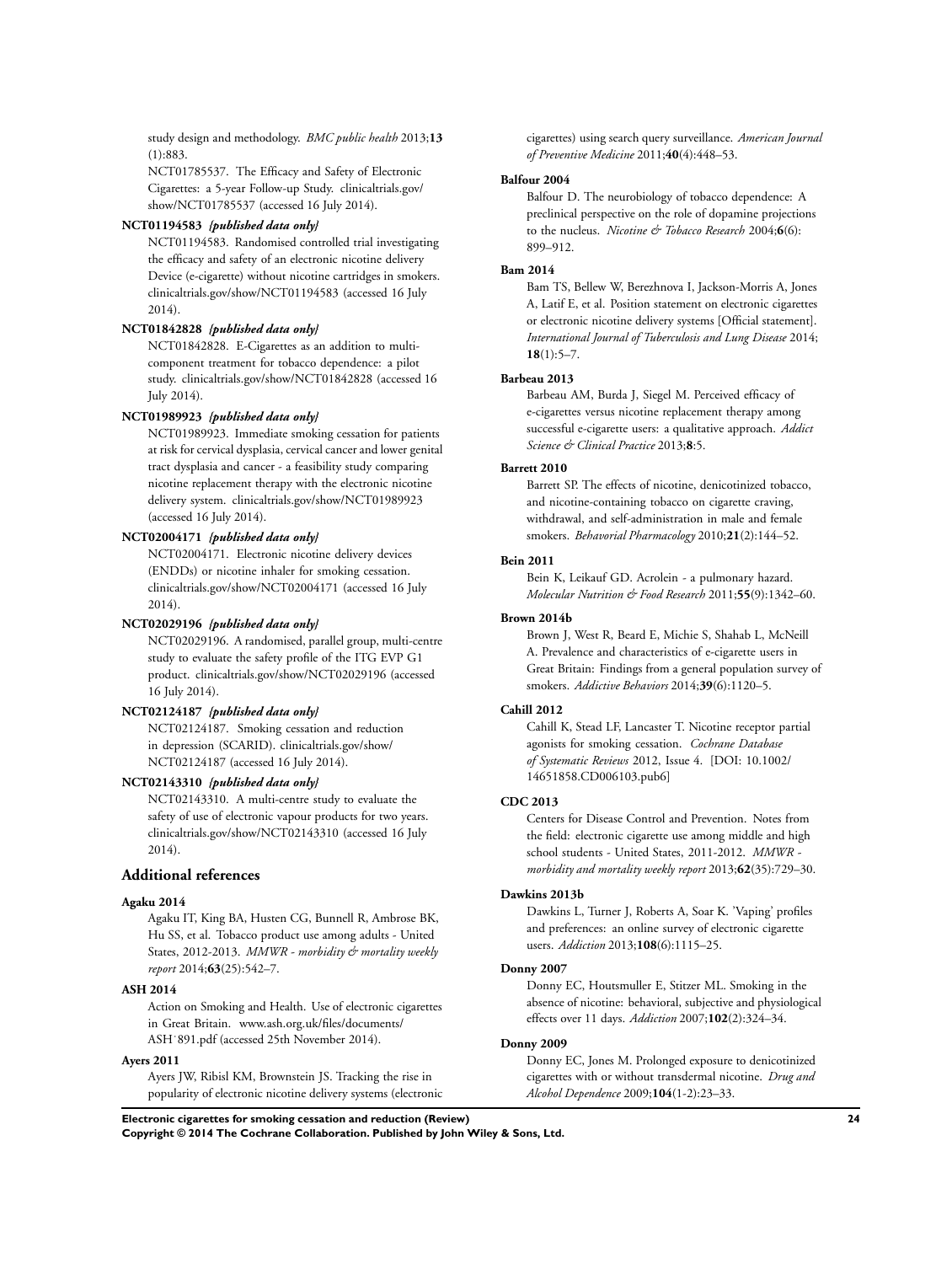#### **Etter 2011**

Etter JF, Bullen C. Electronic cigarette: users profile, utilization, satisfaction and perceived efficacy. *Addiction* 2011;**106**(11):2017–28.

#### **European Parliament 2014**

European Parliament and Council of the European Union. Directive 2014/40/EU of the European Parliament and of the Council of 3 April 2014 on the approximation of the laws, regulations and administrative provisions of the Member States concerning the manufacture, presentation and sale of tobacco and related products and repealing Directive 2001/37/EC. www.ncdlinks.org/pie-elibrary/ reports-publications/?entryid43=35159&p=8 2014 (accessed 25th November 2014).

### **Farsalinos 2014**

Farsalinos KE, Polosa R. Safety evaluation and risk assessment of electronic cigarettes as tobacco cigarette substitutes: a systematic review. *Therapeutic Advances in Drug Safety* 2014;**5**(2):67–86.

#### **Gallus 2014**

Gallus S, Lugo A, Pacifici R, Pichini S, Colombo P, Garattini S, et al. E-Cigarette awareness, use, and harm perception in Italy: a national representative survey. Nicotine & Tobacco Research July 31st 2014 [Epub ahead of print].

### **Goniewicz 2012**

Goniewicz ML, Kuma T, Gawron M, Knysak J, Kosmider L. Nicotine levels in electronic cigarettes. *Nicotine & Tobacco Research* 2012;**15**(1):158–66.

#### **Goniewicz 2014**

Goniewicz M L, Hajek P, McRobbie H. Nicotine content of electronic cigarettes, its release in vapour and its consistency across batches: regulatory implications. *Addiction* 2014; **109**:500–7.

#### **Grana 2014a**

Grana R, Benowitz N, Glantz SA. E-cigarettes: a scientific review. *Circulation* 2014;**129**(19):1972–86.

## **Hajek 1999**

Hajek P, West R, Foulds J, Nilsson F, Burrows S, Meadow A. Randomized comparative trial of nicotine polacrilex, a transdermal patch, nasal spray, and an inhaler. *Archives of Internal Medicine* 1999;**159**(17):2033–8.

### **Hajek 2014**

Hajek P, Etter J-F, Benowitz N, Eissenberg T, McRobbie H. Electronic cigarettes: review of use, content, safety, effects on smokers and potential for harm and benefit. *Addiction* 2014;**109**(11):1801–10.

## **Herzog 2013**

Herzog B. E cigs revolutionizing the tobacco industry. *Convenience Store News* 2013;**49**(9):94–6.

## **Higgins 2003**

Higgins JPT, Thompson SG, Deeks JJ, Altman DG. Measuring inconsistency in meta-analyses. *BMJ* 2003;**327** (7414):557–60.

#### **Higgins 2011**

Higgins JPT, Green S (editors). Cochrane Handbook for Systematic Reviews of Interventions Version 5.1.0 [updated March 2011] The Cochrane Collaboration, 2011. Available from www.cochrane-handbook.org.

#### **Hughes 2004**

Hughes JR, Keely J, Naud S. Shape of the relapse curve and long-term abstinence among untreated smokers. *Addiction* 2004;**99**(1):29–38.

### **Hughes 2014**

Hughes JR, Stead LF, Hartmann-Boyce J, Cahill K, Lancaster T. Antidepressants for smoking cessation. *Cochrane Database of Systematic Reviews* 2014, Issue 1. [DOI: 10.1002/14651858.CD000031.pub4]

## **Kelly 2014**

Kelly MP. NICE guidance does not currently recommend ecigarettes. *BMJ* 2014;**348**:g315.

#### **Kralikova 2012**

Kralikova E, Kubatova S, Truneckova K, Kmetova A, Hajek P. The electronic cigarette: what proportion of smokers have tried it and how many use it regularly?. *Addiction* 2012;**107** (8):1528–9.

#### **Lancaster 2005**

Lancaster T, Stead LF. Individual behavioural counselling for smoking cessation. *Cochrane Database of Systematic Reviews* 2005, Issue 2. [DOI: 10.1002/ 14651858.CD001292.pub2]

#### **Levin 1993**

Levin ED, Behm F, Carnahan E, LeClair R, Shipley R, Rose JE. Clinical trials using ascorbic acid aerosol to aid smoking cessation. *Drug and Alcohol Dependence* 1993;**33** (3):211–23.

#### **McNeill 2014**

McNeill A, Etter JF, Farsalinos K, Hajek P, Le Houezec J, McRobbie H. A critique of a WHO-commissioned report and associated article on electronic cigarettes. *Addiction* 2014;**109**(12):2128–34.

## **MHRA 2014**

Medicines and Healthcare products Regulatory Agency (MHRA). Press release: UK moves towards safe and effective electronic cigarettes and other nicotine-containing products. www.mhra.gov.uk/NewsCentre/Pressreleases/ CON286855 2014 (accessed 8 Oct 2014).

#### **NICE 2013**

National Institute for Health and Care Excellence. Tobacco harm reduction (PH45). www.nice.org.uk/guidance/ph45. London: National Institute for Health and Care Excellence, 2013 (accessed 25th November 2014).

## **Perkins 2010**

Perkins KA, Karelitz JL, Conklin CA, Sayette MA, Giedgowd GE. Acute negative affect relief from smoking depends on the affect situation and measure but not on nicotine. *Biological Psychology* 2010;**67**(8):707–14.

**Electronic cigarettes for smoking cessation and reduction (Review) 25 Copyright © 2014 The Cochrane Collaboration. Published by John Wiley & Sons, Ltd.**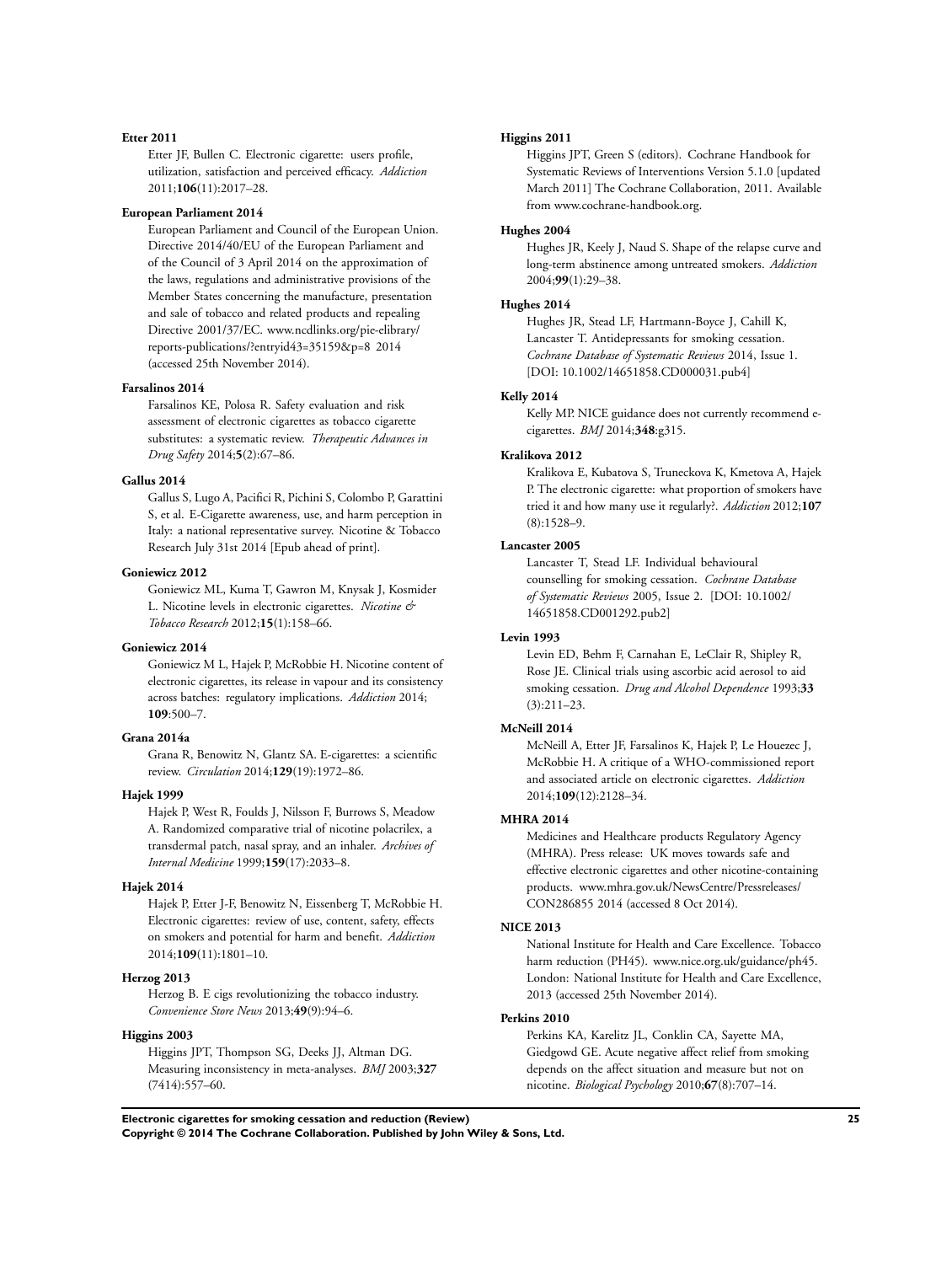#### **Pickworth 1999**

Pickworth WB, Fant RV, Nelson RA, Rohrer MS, Henningfield JE. Pharmacodynamic effects of new denicotinized cigarettes. *Nicotine & Tobacco Research* 1999;**1** (4):357–64.

#### **Przulj 2013**

Przulj D, McRobbie H, Hajek P. The effect of sensorimotor replacement on smoking cessation and craving. *Open Addiction Journal* 2013;**5**:41–50.

## **Rose 1985**

Rose JE, Tashkin DP, Ertle A, Zinser MC, Lafer R. Sensory blockade of smoking satisfaction. *Pharmacology Biochemistry & Behavior* 1985;**23**(2):289–93.

#### **Rose 1993**

Rose JE, Behm FM, Levin ED. Role of nicotine dose and sensory cues in the regulation of smoke intake. *Pharmacology Biochemistry & Behavior* 1993;**44**(4):891–900.

#### **Rose 1994**

Rose JE, Behm FM. Inhalation of vapor from black pepper extract reduces smoking withdrawal symptoms. *Drug and Alcohol Dependence* 1994;**34**(3):225–9.

#### **Rose 2000**

Rose JE, Behm FM, Westman EC, Johnson M. Dissociating nicotine and nonnicotine components of cigarette smoking. *Pharmacology Biochemistry & Behavior* 2000;**67**(1):71–81.

#### **Rose 2006**

Rose JE. Nicotine and nonnicotine factors in cigarette addiction. *Psychopharmacology* 2006;**184**(3-4):274–85.

#### **Russell 1990**

Russell MAH. Nicotine intake and its control over smoking. In: Wonnacott S, Russell MAH, Stolerman I editor (s). *Nicotine Psychopharmacology: Molecular, Cellular and Behavioural Aspects*. London: Oxford University Press, 1990:374–418.

#### **Schneider 2001**

Schneider NG, Olmstead RE, Franzon MA, Lunell E. The nicotine inhaler: clinical pharmacokinetics and comparison with other nicotine treatments. *Clinical Pharmcokinetics* 2001;**40**(9):661–84.

#### **Stead 2005**

Stead LF, Lancaster T. Group behaviour therapy programmes for smoking cessation. *Cochrane Database of Systematic Reviews* 2005, Issue 2. [DOI: 10.1002/ 14651858.CD001007.pub2]

#### **Stead 2006**

Stead LF, Lancaster T. Nicobrevin for smoking cessation. *Cochrane Database of Systematic Reviews* 2006, Issue 2. [DOI: 10.1002/14651858.CD005990]

### **Stead 2007**

Stead LF, Lancaster T. Interventions to reduce harm from continued tobacco use. *Cochrane Database of Systematic Reviews* 2007, Issue 3. [DOI: 10.1002/ 14651858.CD005231.pub2]

#### **Stead 2012**

Stead LF, Perera R, Bullen C, Mant D, Hartmann-Boyce J, Cahill K, et al. Nicotine replacement therapy for smoking cessation. *Cochrane Database of Systematic Reviews* 2012, Issue 11. [DOI: 10.1002/14651858.CD000146.pub4]

#### **Walker 2012**

Walker N, Howe C, Bullen C, Grigg M, Glover M, McRobbie H, et al. The combined effect of very low nicotine content cigarettes, used as an adjunct to usual Quitline care (nicotine replacement therapy and behavioural support), on smoking cessation: a randomized controlled trial. *Addiction* 2012;**107**(10):1857–67.

#### **West 2005**

West R, Hajek P, Stead L, Stapleton J. Outcome criteria in smoking cessation trials: proposal for a common standard. *Addiction* 2005;**100**(3):299–303.

#### **West 2014**

West R, Brown J, Beard E. Electronic cigarettes in England - latest trends. www.smokinginengland.info/latest-statistics/ (accessed 18 October 2014).

#### **Westman 1995**

Westman EC, Behm FM, Rose JE. Airway sensory replacement combined with nicotine replacement for smoking cessation. A randomized, placebo-controlled trial using a citric acid inhaler. *Chest* 1995;**107**(5):1358–64.

#### **Westman 1996**

Westman EC, Behm FM, Rose JE. Dissociating the nicotine and airway sensory effects of smoking. *Pharmacology Biochemistry & Behavior* 1996;**53**(2):309–15.

#### **WHO 2014**

World Health Organization. Electronic nicotine delivery systems: Report prepared by WHO for the sixth session of the Conference of the Parties to the WHO Framework Convention on Tobacco Control. apps.who.int/gb/fctc/ PDF/cop6/FCTC˙COP6˙10-en.pdf?ua=1 2014 (accessed 25 November 2014).

∗ *Indicates the major publication for the study*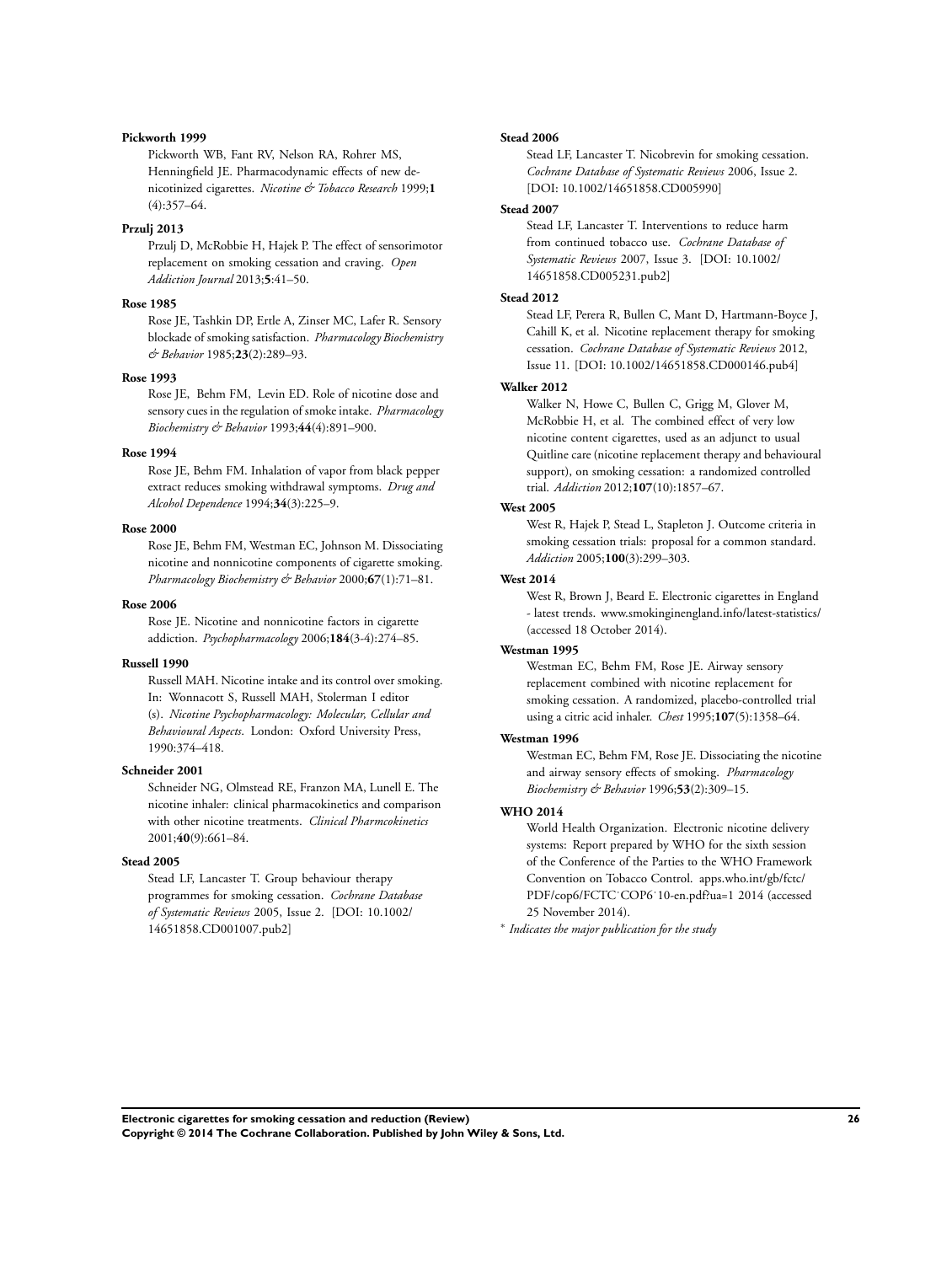# <span id="page-28-0"></span>**CHARACTERISTICS OF STUDIES**

# **Characteristics of included studies** *[ordered by study ID]*

# **Bullen 2013**

| Methods                                        | Design: 3 parallel groups RCT<br>Recruitment: Smokers recruited from the community, via newspaper advertisements<br>Setting: Research Unit, New Zealand<br>Inclusion Criteria: 18 years of age or older; Smoked 10 or more cpd over past year;<br>Wanted to stop smoking<br>Exclusion Criteria: pregnant and breastfeeding women, people using cessation<br>medicines or using other support to quit, heart attack, stroke, severe angina in the last 2<br>weeks, poorly-controlled medical disorder, allergies, other chemical dependence |                                  |  |
|------------------------------------------------|--------------------------------------------------------------------------------------------------------------------------------------------------------------------------------------------------------------------------------------------------------------------------------------------------------------------------------------------------------------------------------------------------------------------------------------------------------------------------------------------------------------------------------------------|----------------------------------|--|
| Participants                                   | Total N: 657<br>62% women, mean age 42, $\times$ NZ Maori, smoking 18 cpd, mean FTND score 5.5<br>Lost to follow-up at 6 months:<br>$\bullet$ NEC: 43/289<br>• PATCH: 58/295<br>$\bullet$ PEC: 15/73<br>Discontinued treatment:<br>$\bullet$ NEC: $4/289$<br>• PATCH: 22/295<br>$\bullet$ PEC: 1/73                                                                                                                                                                                                                                        |                                  |  |
| Interventions                                  | randomized 4:4:1 to NEC, PATCH or PEC use for 13 weeks (from 1 week prior to<br>TQD)<br>• NEC: Elusion brand 16 mg cartridges; sent product via courier<br>• PATCH: 21 mg/24-hour patch; sent voucher to exchange for NRT at pharmacy<br>(dispensing costs covered)<br>• PEC: As per EC but 0 mg cartridges<br>All participants referred to Quitline and received an invitation to access phone- or text-<br>based support. This was accessed by < 10%                                                                                     |                                  |  |
| Outcomes                                       | Sustained ( $\leq$ 5 cigarettes allowed) validated (exhaled breath CO < 10 ppm) abstinence<br>at 6 months<br>$\geq$ 50% self-reported reduction in baseline cigarettes at 6 months<br>Participants reporting any adverse events<br>Propotion of AEs that were serious<br>Proportion of unrelated AEs                                                                                                                                                                                                                                       |                                  |  |
| <b>Notes</b>                                   | Accessed support: NEC: 115/289; PATCH: 106/295; PEC: 26/73                                                                                                                                                                                                                                                                                                                                                                                                                                                                                 |                                  |  |
| <b>Risk of bias</b>                            |                                                                                                                                                                                                                                                                                                                                                                                                                                                                                                                                            |                                  |  |
| <b>Bias</b>                                    | Authors' judgement                                                                                                                                                                                                                                                                                                                                                                                                                                                                                                                         | Support for judgement            |  |
| Random sequence generation (selection Low risk |                                                                                                                                                                                                                                                                                                                                                                                                                                                                                                                                            | Computerised block randomization |  |

**Electronic cigarettes for smoking cessation and reduction (Review) 27**

bias)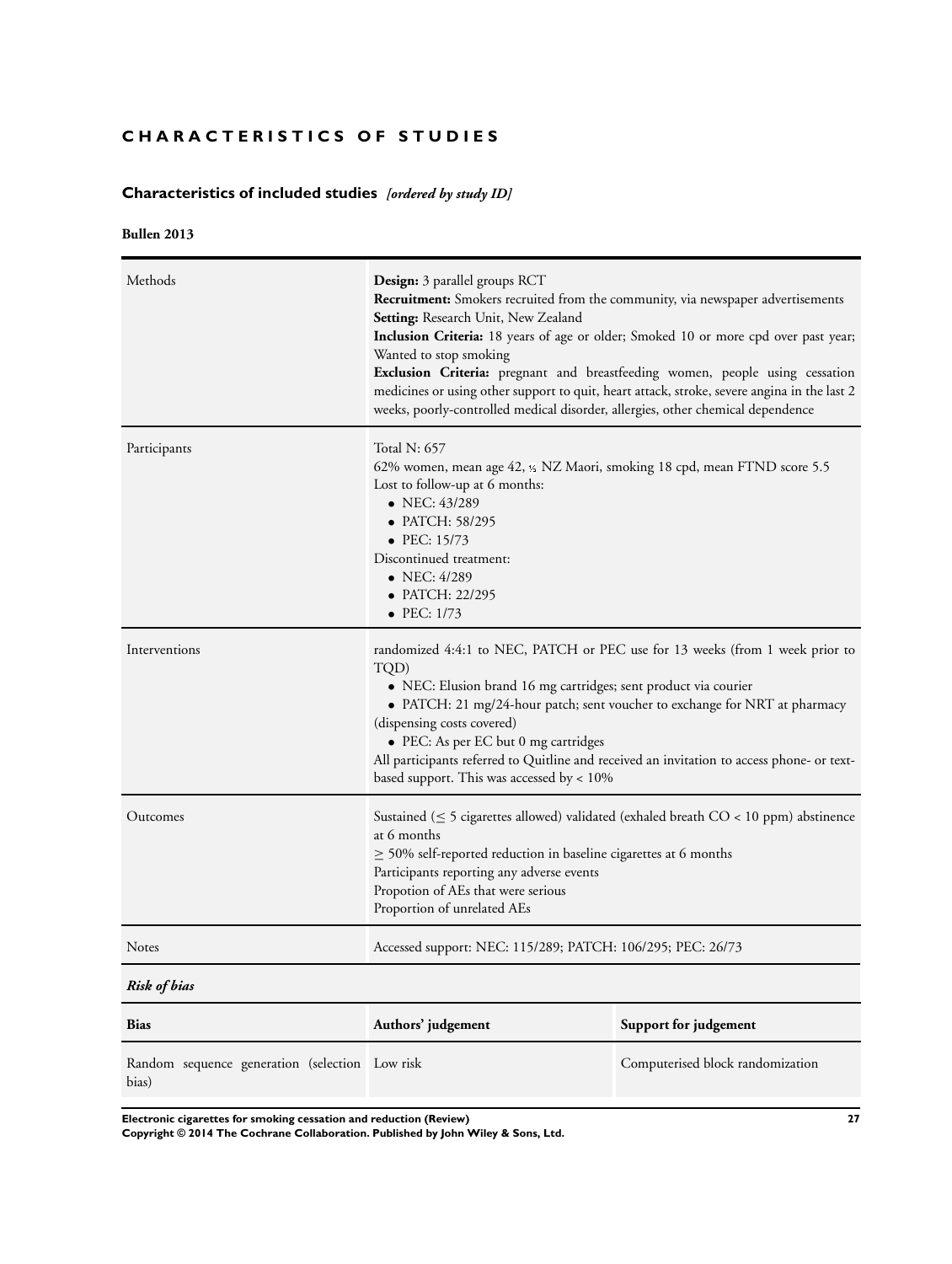# **Bullen 2013** (*Continued)*

| Allocation concealment (selection bias)                                               | Low risk     | Computerised via study statistician                                                                                                                                                                                       |
|---------------------------------------------------------------------------------------|--------------|---------------------------------------------------------------------------------------------------------------------------------------------------------------------------------------------------------------------------|
| Blinding of participants and personnel Low risk<br>(performance bias)<br>All outcomes |              | NEC and PEC were blind to treatment<br>condition in relation to one another. No<br>blinding for NEC/PEC vs PATCH condi-<br>tions, but as NEC and PATCH were both<br>active treatments performance bias judged<br>unlikely |
| Blinding of outcome assessment (detection Low risk<br>bias)<br>All outcomes           |              | Biochemical validation used                                                                                                                                                                                               |
| Incomplete outcome data (attrition bias)<br>All outcomes                              | Low risk     | LTFU 22% (all considered smokers). Patch<br>group had a higher LTFU and withdrawal<br>than EC (loss to follow-up 17% NEC,<br>27% patches, 22% PEC). However, min-<br>imal difference in per-protocol and ITT<br>analysis  |
| Selective reporting (reporting bias)                                                  | Low risk     | All prespecified outcomes reported                                                                                                                                                                                        |
| Other bias                                                                            | Unclear risk | None noted                                                                                                                                                                                                                |

# **Caponnetto 2013a**

| Methods       | <b>Design:</b> 3-arm double-blind randomized controlled trial: EC with 7.2 mg nicotine for<br>12 weeks; same for 6 weeks followed by 5.2 mg for 6 weeks: EC with no nicotine for 12<br>weeks<br><b>Recruitment:</b> Newspaper advertisements<br><b>Setting:</b> Outpatient clinic, Italy<br>Inclusion Criteria: Smoked at least 10 cpd for past 5 years; age 18 - 70; in good health;<br>not currently or intending to quit smoking in the next 30 days<br>Exclusion Criteria: symptomatic cardiovascular or respiratory disease; regular psy-<br>chotropic medicine use; current or past history of alcohol abuse; use of smokeless tobacco<br>or NRT; pregnant or breast feeding |
|---------------|------------------------------------------------------------------------------------------------------------------------------------------------------------------------------------------------------------------------------------------------------------------------------------------------------------------------------------------------------------------------------------------------------------------------------------------------------------------------------------------------------------------------------------------------------------------------------------------------------------------------------------------------------------------------------------|
| Participants  | Total N: 300<br>36% women, mean age 44 (SD 12.5), mean cpd 20 (IQR: 15 - 25)<br>Lost to follow-up at 12 months<br>• Grp A: $N = 35/100$<br>• Grp B: $N = 37/100$<br>• Grp C: $N = 45/100$<br>No participants discontinued intervention                                                                                                                                                                                                                                                                                                                                                                                                                                             |
| Interventions | EC presented as a healthier alternative to tobacco smoke and could be freely used, ad<br>libitum (up to 4 cartridges per day) for 12 weeks, as a tobacco substitute<br>EC used: 'Categoria' (model 401) with disposable cartridges                                                                                                                                                                                                                                                                                                                                                                                                                                                 |

**Electronic cigarettes for smoking cessation and reduction (Review) 28**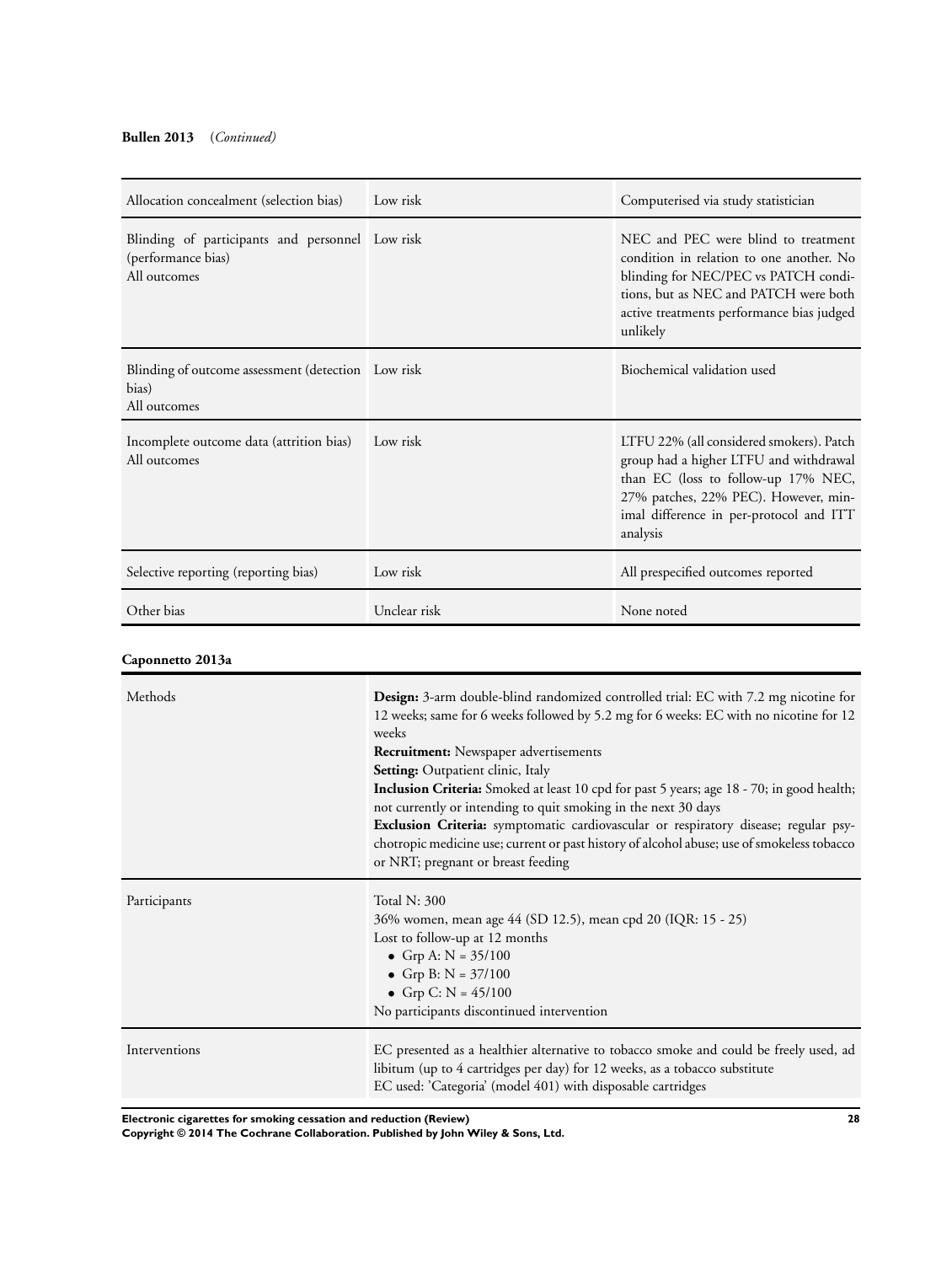# **Caponnetto 2013a** (*Continued)*

|                 | • Grp A: 12 weeks of 7.2 mg capsules ('Original')<br>• Grp B: 6 weeks 7.2 mg ('Original') then 6 weeks 5.4 mg ('Categoria')<br>• Grp C: 12 weeks of 0 mg ('Original')<br>Baseline visit and up to 7 follow-up visits to receive more cartridges, hand in diaries,<br>measure CO and vital signs                                                                                             |
|-----------------|---------------------------------------------------------------------------------------------------------------------------------------------------------------------------------------------------------------------------------------------------------------------------------------------------------------------------------------------------------------------------------------------|
| <b>Outcomes</b> | Abstinence at 12 months (complete self-reported abstinence from tobacco smoking since<br>previous visit at 6 months, confirmed with CO < 7 ppm at 12 months)<br>$\geq$ 50% reduction in baseline cigarettes at 12 months<br>Recorded AEs thought to be related to tobacco smoking and EC at baseline and at each<br>study visit (7 follow-up visits over 12 weeks, plus at 24 and 52 weeks) |
|                 |                                                                                                                                                                                                                                                                                                                                                                                             |

Notes

*Risk of bias*

| <b>Bias</b>                                                                           | Authors' judgement | Support for judgement                                                                                                                                                                         |
|---------------------------------------------------------------------------------------|--------------------|-----------------------------------------------------------------------------------------------------------------------------------------------------------------------------------------------|
| Random sequence generation (selection Low risk<br>bias)                               |                    | Computer-generated, block size 15 (5:5:5<br>ratio)                                                                                                                                            |
| Allocation concealment (selection bias)                                               | Low risk           | randomization carried out by pharmacy,<br>who did not have direct contact with the<br>participants                                                                                            |
| Blinding of participants and personnel Low risk<br>(performance bias)<br>All outcomes |                    | Double-blind. "Blinding was ensured by<br>the identical external appearance of the<br>cartridges. The hospital pharmacy was in<br>charge of randomization and packaging of<br>the cigarettes" |
| Blinding of outcome assessment (detection Low risk<br>bias)<br>All outcomes           |                    | Biochemical validation used                                                                                                                                                                   |
| Incomplete outcome data (attrition bias)<br>All outcomes                              | Low risk           | 211 (70.3%) and 183 (61%) attended 6-<br>and 12-month follow-up (at 12m, 35% lost<br>in 7.2 group; 37% lost in 5.4 group; 45%<br>lost in no-nicotine group)                                   |
| Selective reporting (reporting bias)                                                  | Unclear risk       | Unclear if original intention was to com-<br>bine groups A+B or not. In sample size cal-<br>culation they compared A+B with C, but<br>results are not reported in this way                    |
| Other bias                                                                            | Unclear risk       | None noted                                                                                                                                                                                    |

**Electronic cigarettes for smoking cessation and reduction (Review) 29**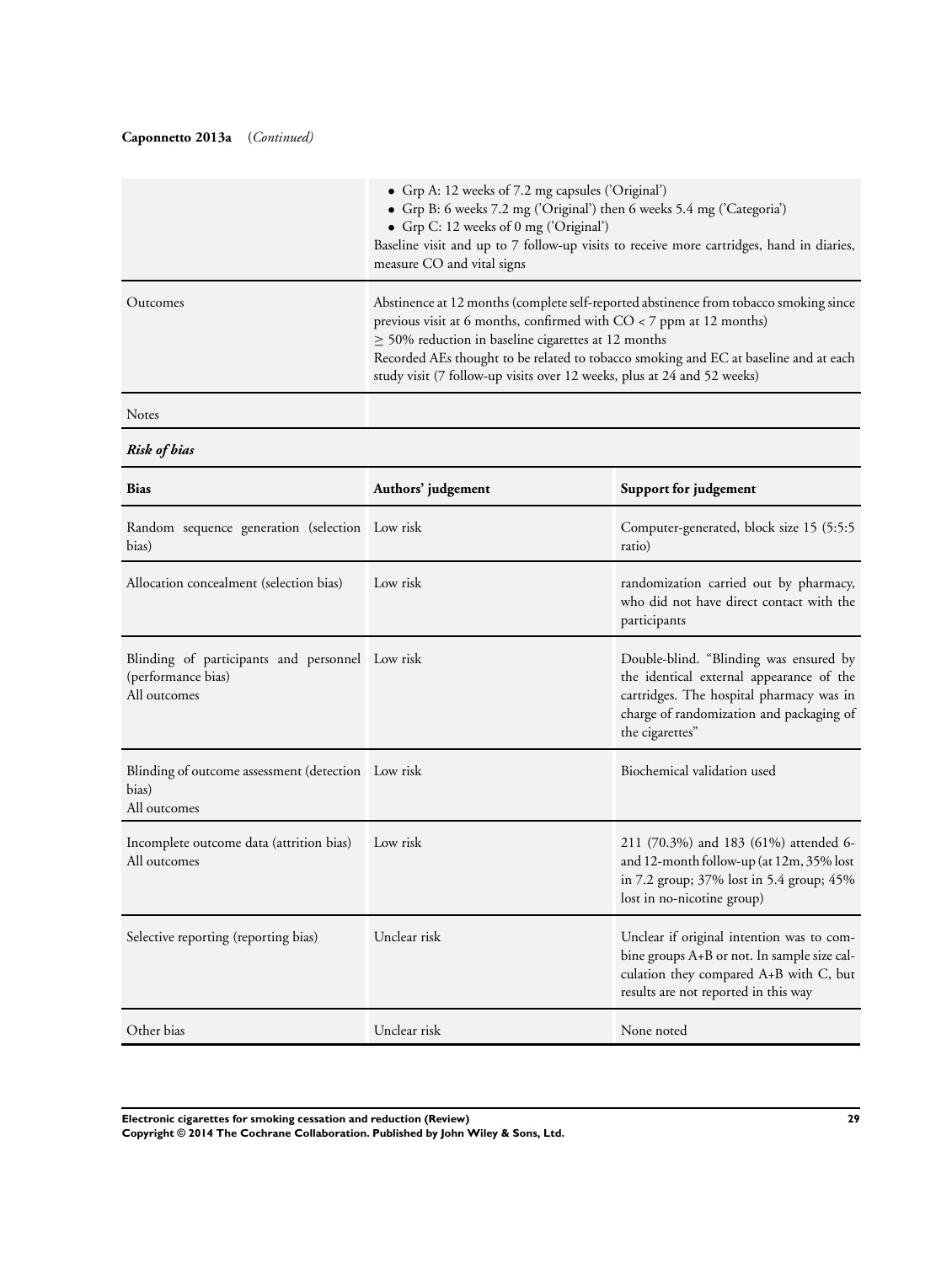# **Caponnetto 2013b**

| Methods       | Design: Prospective cohort<br><b>Recruitment:</b> Inpatients at a psychiatric institution in Italy<br>Inclusion criteria: Smoked $\geq 20$ cpd for at least the past 10 years; diagnosis of<br>schizophrenia<br>Exclusion Criteria: Alcohol and illicit drug use, recent myocardial infarction, angina<br>pectoris, high blood pressure (BP > 140 mmHg systolic or 90 mmHg diastolic, or both)<br>, diabetes mellitus, severe allergies, poorly-controlled asthma or other airway diseases |
|---------------|--------------------------------------------------------------------------------------------------------------------------------------------------------------------------------------------------------------------------------------------------------------------------------------------------------------------------------------------------------------------------------------------------------------------------------------------------------------------------------------------|
| Participants  | Total N: 14<br>57% women, mean age 44.6 (SD 12.5), mean pack years smoked 28.8 (SD 12.9)                                                                                                                                                                                                                                                                                                                                                                                                   |
| Interventions | Seen at baseline, given EC ('Categoria' brand) with an initial 4-weeks supply of 7.4 mg<br>nicotine cartridges. Instructed to use ad libitum up to 4 cartridges per day. EC cartridges<br>supplied at months 1, 2, and 3<br>No instruction on cessation or reduction was provided.                                                                                                                                                                                                         |
| Outcomes      | Follow-up at 1, 2, 3, 6 and 12 months where cigarette consumption, CO, AEs and<br>positive and negative symptoms of schizophrenia were measured<br>Sustained reduction of $\geq$ 50% for at least 30 days at 12 months<br>30-day point prevalence CO-validated abstinence at 12 months<br>Adverse events                                                                                                                                                                                   |
| <b>Notes</b>  |                                                                                                                                                                                                                                                                                                                                                                                                                                                                                            |

# *Risk of bias*

| <b>Bias</b>                                                                            | Authors' judgement | Support for judgement                     |
|----------------------------------------------------------------------------------------|--------------------|-------------------------------------------|
| Random sequence generation (selection High risk<br>bias)                               |                    | Prospective cohort; no randomization      |
| Allocation concealment (selection bias)                                                | High risk          | Not randomized                            |
| Blinding of participants and personnel High risk<br>(performance bias)<br>All outcomes |                    | No blinding                               |
| Blinding of outcome assessment (detection Low risk<br>bias)<br>All outcomes            |                    | Biochemical validation used               |
| Incomplete outcome data (attrition bias)<br>All outcomes                               | Low risk           | $0/14$ lost to follow-up                  |
| Selective reporting (reporting bias)                                                   | Unclear risk       | Unable to determine prespecified outcomes |
| Other bias                                                                             | Unclear risk       | None noted                                |

**Electronic cigarettes for smoking cessation and reduction (Review) 30**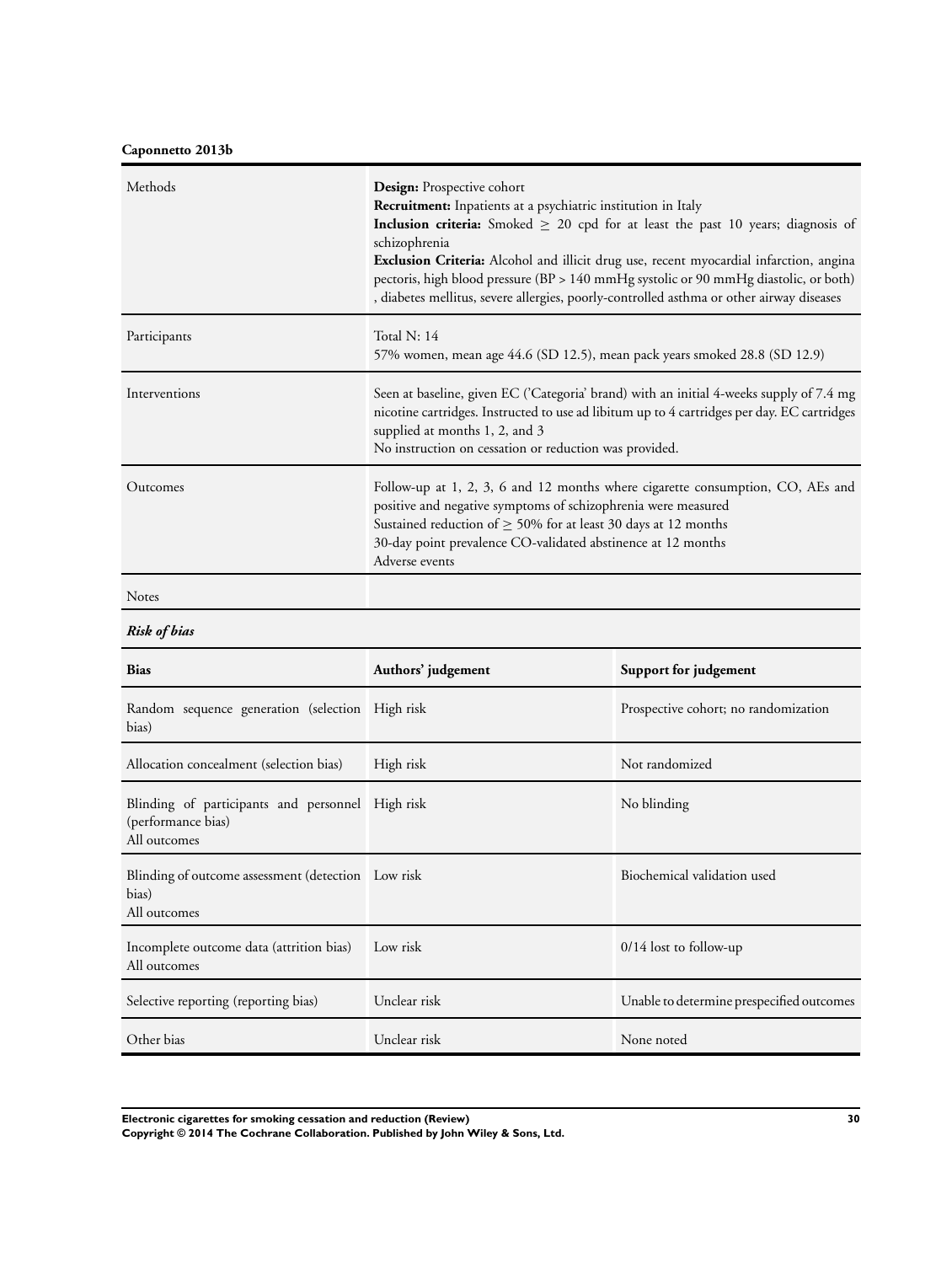**Choi 2014**

| Methods       | <b>Design:</b> Longitudinal survey (data from the Minnesota Adolescent Community Cohort)<br><b>Recruitment:</b> Participants selected via cluster random sampling of household phone<br>numbers<br><b>Setting:</b> Telephone survey<br>Inclusion criteria: Participants who completed the survey between October 2010 and<br>March 2011 and provided follow-up data one year later<br><b>Exclusion Criteria:</b> none stated |
|---------------|------------------------------------------------------------------------------------------------------------------------------------------------------------------------------------------------------------------------------------------------------------------------------------------------------------------------------------------------------------------------------------------------------------------------------|
| Participants  | Total N: 346                                                                                                                                                                                                                                                                                                                                                                                                                 |
| Interventions | Observational; no specific intervention. No data on nicotine content of ECs are provided                                                                                                                                                                                                                                                                                                                                     |
| Outcomes      | Self-reported smoking cessation at 1-year follow-up (not otherwise defined)                                                                                                                                                                                                                                                                                                                                                  |
| <b>Notes</b>  | This publication is a letter in response to a comment on the authors' original paper Choi<br>2014, and the details on methods are taken from this.                                                                                                                                                                                                                                                                           |

*Risk of bias*

| <b>Bias</b>                                                                           | Authors' judgement | Support for judgement                                                                                                                                                               |
|---------------------------------------------------------------------------------------|--------------------|-------------------------------------------------------------------------------------------------------------------------------------------------------------------------------------|
| Random sequence generation (selection High risk<br>bias)                              |                    | Prospective cohort                                                                                                                                                                  |
| Allocation concealment (selection bias)                                               | High risk          | Not randomized                                                                                                                                                                      |
| Blinding of participants and personnel Low risk<br>(performance bias)<br>All outcomes |                    | Although there is no blinding, the study<br>design and lack of intervention or contact<br>with researchers mean that there is unlikely<br>to be significantly impact on performance |
| Blinding of outcome assessment (detection Low risk<br>bias)<br>All outcomes           |                    | Although there is no blinding, the study<br>design and lack of intervention or contact<br>with researchers mean that there is unlikely<br>to be significantly impact on detection   |
| Incomplete outcome data (attrition bias)<br>All outcomes                              | Unclear risk       | Unable to determine attrition bias                                                                                                                                                  |
| Selective reporting (reporting bias)                                                  | Unclear risk       | Unable to determine prespecified outcomes                                                                                                                                           |
| Other bias                                                                            | Unclear risk       | None noted                                                                                                                                                                          |

**Electronic cigarettes for smoking cessation and reduction (Review) 31**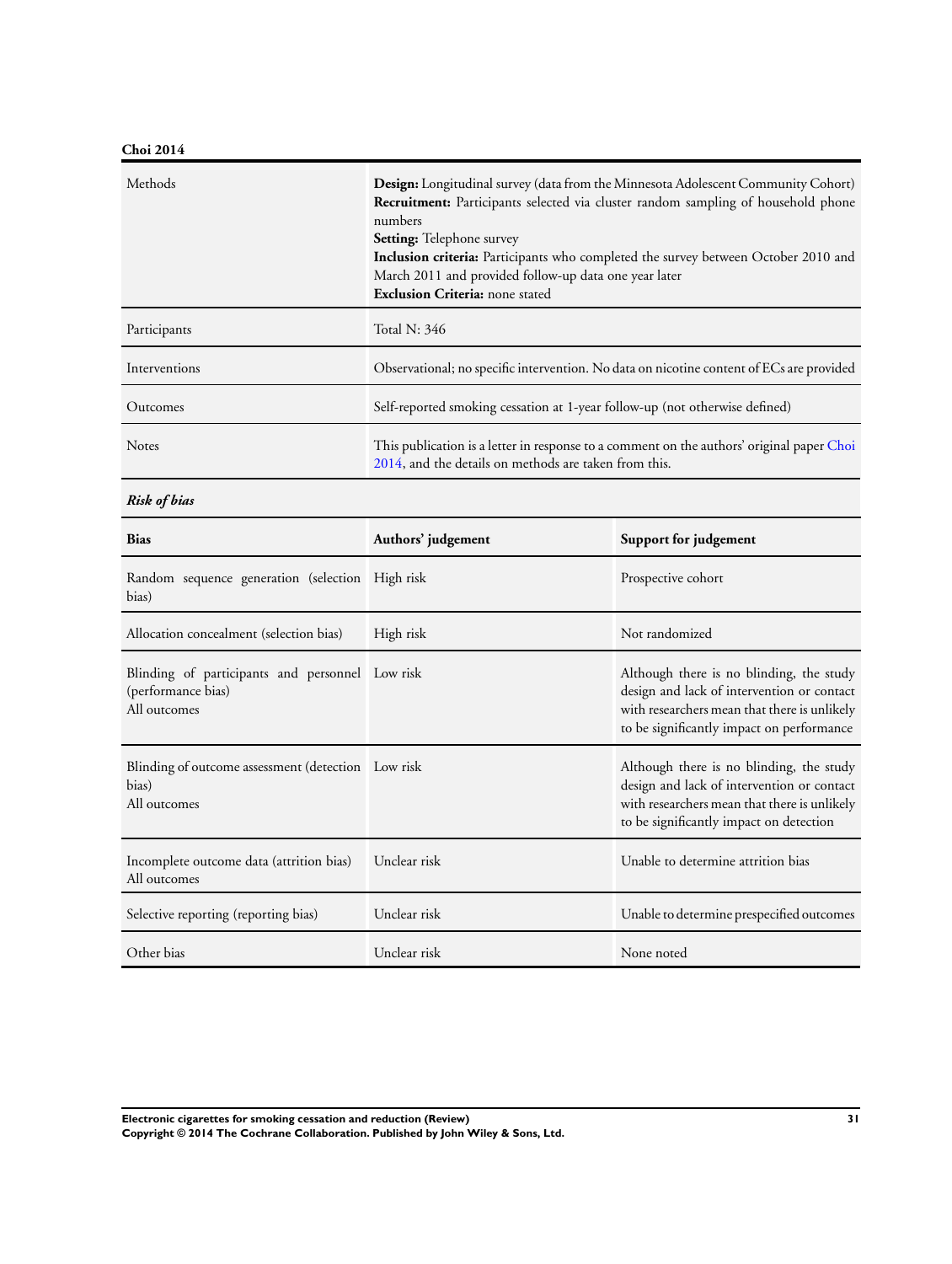| Methods       | Design: Prospective cohort<br>Recruitment: Letter sent to family practice patients who were current smokers<br>Setting: Single family practice, Colorado USA<br>Inclusion criteria: want to quit or switch from tobacco cigarettes to ECs<br>Exclusion Criteria: none reported                                                                                                                                                   |
|---------------|----------------------------------------------------------------------------------------------------------------------------------------------------------------------------------------------------------------------------------------------------------------------------------------------------------------------------------------------------------------------------------------------------------------------------------|
| Participants  | Letters sent to 640 patients, 48 chose to participate and 44 completed the programme,<br>4 were lost to follow-up<br>Of the 44 participants, 66% women, all non-Hispanic/white, aged 20 - 75 (30% were<br>age 51 - 60), 57% had a high school education or less                                                                                                                                                                  |
| Interventions | The 6-month smoking cessation programme was based on The '5 A's' model and trans-<br>theoretical model. Options for treatment were discussed with each participant at the<br>start of the programme. All used an EC with 16 using bupropion and 2 using varenicline<br>as well<br>Participants were provided with written information on "blu cig" and "smoke tip" ECs,<br>regarding cost, availability, nicotine dosage options |
| Outcomes      | Phone follow-ups at 2 weeks, 1 month, 3 months, and 6 months<br>At completion of programme (using ITT)<br>Abstinence from smoking and EC use<br>Abstinence from smoking but not EC use<br>$\geq$ 50% reduction of baseline cigarette consumption (still using ECs)                                                                                                                                                               |
| <b>Notes</b>  | No definition of abstinence provided<br>Not clear if 'completed programme' was at 6 months.                                                                                                                                                                                                                                                                                                                                      |

# *Risk of bias*

| <b>Bias</b>                                                                            | Authors' judgement | Support for judgement                     |
|----------------------------------------------------------------------------------------|--------------------|-------------------------------------------|
| Random sequence generation (selection High risk<br>bias)                               |                    | Prospective cohort                        |
| Allocation concealment (selection bias)                                                | High risk          | Not randomized                            |
| Blinding of participants and personnel High risk<br>(performance bias)<br>All outcomes |                    | No blinding                               |
| Blinding of outcome assessment (detection High risk<br>bias)<br>All outcomes           |                    | No blinding                               |
| Incomplete outcome data (attrition bias)<br>All outcomes                               | Low risk           | $4/48$ lost to follow-up                  |
| Selective reporting (reporting bias)                                                   | Unclear risk       | Unable to determine prespecified outcomes |

**Electronic cigarettes for smoking cessation and reduction (Review) 32**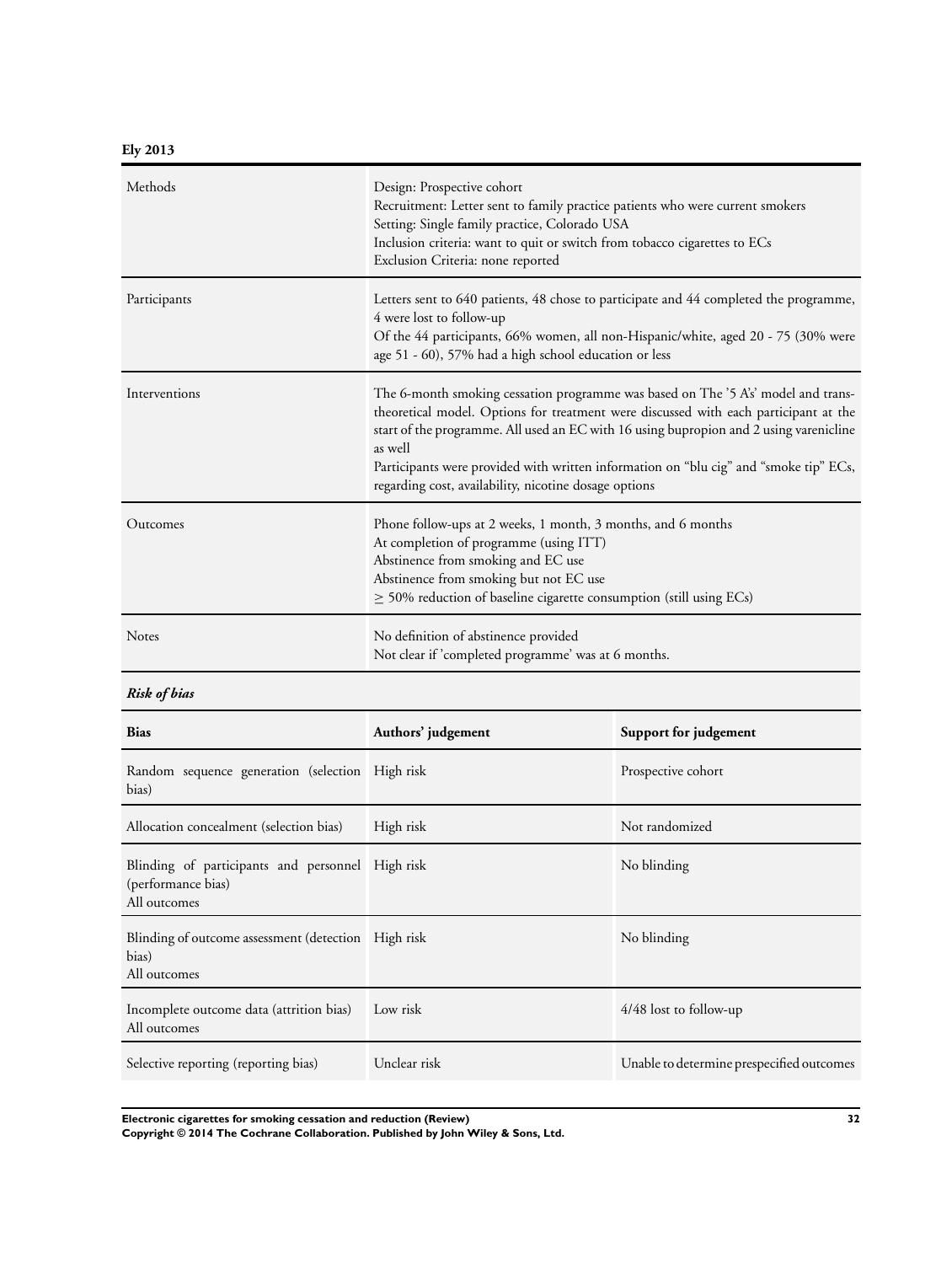| Other bias                                                                            | High risk                                                                                                                                                                                                                                                                                                                                                                                                                               | No definition of abstinence provided<br>Not clear if 'completed programme' was at<br>6 months.                                                                                      |
|---------------------------------------------------------------------------------------|-----------------------------------------------------------------------------------------------------------------------------------------------------------------------------------------------------------------------------------------------------------------------------------------------------------------------------------------------------------------------------------------------------------------------------------------|-------------------------------------------------------------------------------------------------------------------------------------------------------------------------------------|
| Etter 2014                                                                            |                                                                                                                                                                                                                                                                                                                                                                                                                                         |                                                                                                                                                                                     |
| Methods                                                                               | <b>Design:</b> Longitudinal Internet survey<br>Recruitment: Via websites selling or informing about ECs and online EC forums<br>Setting: Online survey (open to all nationalities; of respondents, 34% US, 24% France,<br>8% UK, 6% Switzerland, 28% other countries)<br>Inclusion criteria: Aged 18 years and older<br>Exclusion Criteria: none stated                                                                                 |                                                                                                                                                                                     |
| Participants                                                                          | One month survey<br>Total N: 477, mean age 42, 41% women, 59% had a diploma giving access to university,<br>28% daily or occasional smokers, 76% daily EC users. 50/477 occasional or daily smokers<br>at baseline<br>One year survey<br>Total N: 367, mean age 43, 42% women, 59% had a diploma giving access to university,<br>24% daily or occasional smokers, 79% daily EC users. 35/367 occasional or daily smokers<br>at baseline |                                                                                                                                                                                     |
| Interventions                                                                         | Observational; no specific intervention. Participants that had completed a baseline ques-<br>tionnaire were emailed one month and one year later and asked to provide follow-up<br>data on EC use and smoking behaviour                                                                                                                                                                                                                 |                                                                                                                                                                                     |
| Outcomes                                                                              | From among those that were smoking cigarettes at baseline<br>7-day point prevalence abstinence from smoking at 12 months<br>Smoking consumption (change from baseline) at 12 months                                                                                                                                                                                                                                                     |                                                                                                                                                                                     |
| Notes                                                                                 |                                                                                                                                                                                                                                                                                                                                                                                                                                         |                                                                                                                                                                                     |
| <b>Risk of bias</b>                                                                   |                                                                                                                                                                                                                                                                                                                                                                                                                                         |                                                                                                                                                                                     |
| <b>Bias</b>                                                                           | Authors' judgement                                                                                                                                                                                                                                                                                                                                                                                                                      | Support for judgement                                                                                                                                                               |
| Random sequence generation (selection High risk<br>bias)                              |                                                                                                                                                                                                                                                                                                                                                                                                                                         | Prospective cohort                                                                                                                                                                  |
| Allocation concealment (selection bias)                                               | High risk                                                                                                                                                                                                                                                                                                                                                                                                                               | Not randomized                                                                                                                                                                      |
| Blinding of participants and personnel Low risk<br>(performance bias)<br>All outcomes |                                                                                                                                                                                                                                                                                                                                                                                                                                         | Although there is no blinding, the study<br>design and lack of intervention or contact<br>with researchers mean that there is unlikely<br>to be significantly impact on performance |

**Electronic cigarettes for smoking cessation and reduction (Review) 33 Copyright © 2014 The Cochrane Collaboration. Published by John Wiley & Sons, Ltd.**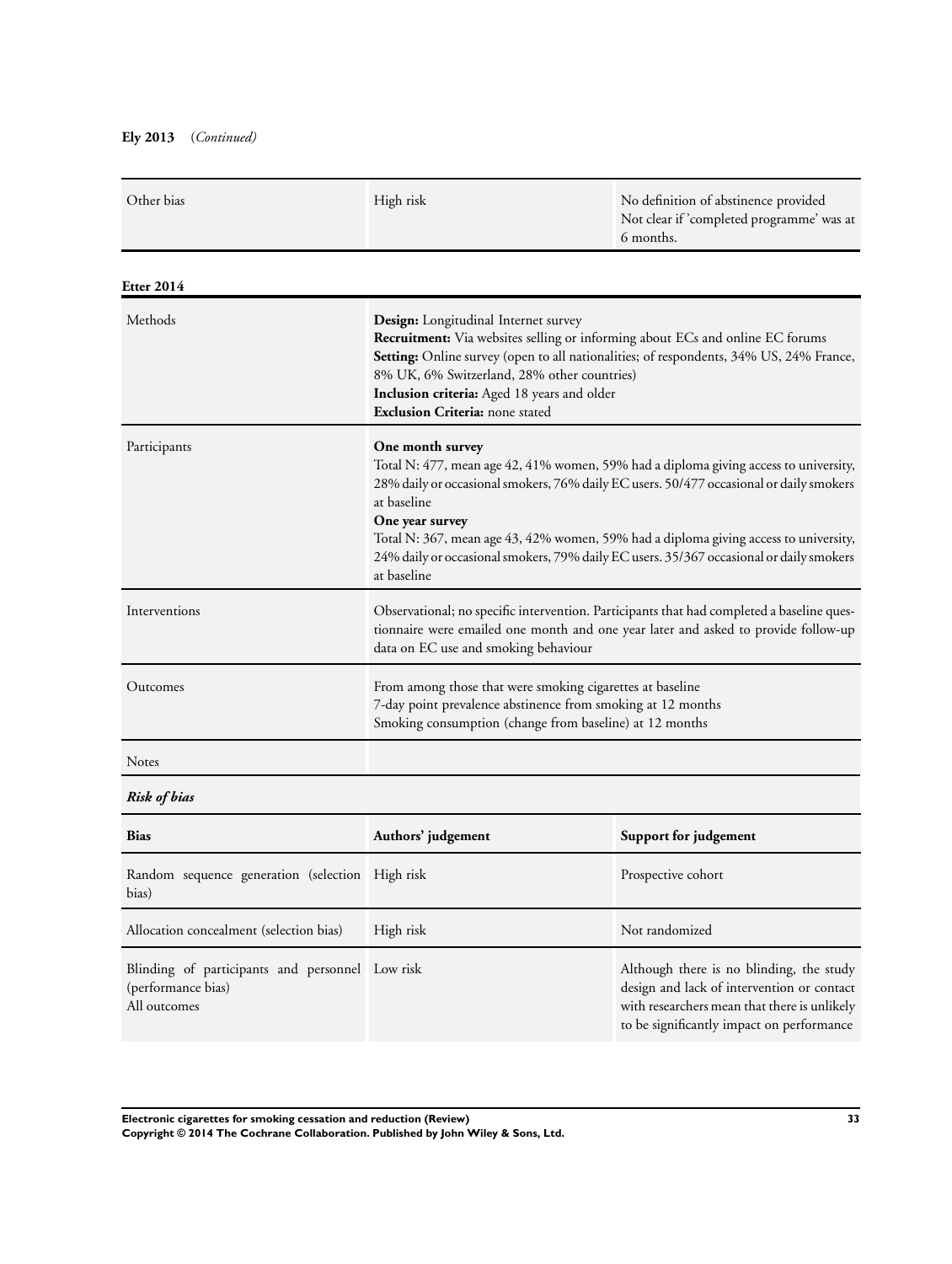| Blinding of outcome assessment (detection Low risk<br>bias)<br>All outcomes |              | Although there is no blinding, the study<br>design and lack of intervention or contact<br>with researchers mean that there is unlikely<br>to be significantly impact on detection |
|-----------------------------------------------------------------------------|--------------|-----------------------------------------------------------------------------------------------------------------------------------------------------------------------------------|
| Incomplete outcome data (attrition bias)<br>All outcomes                    | High risk    | 28% ( $N = 367$ ) for those who answered the<br>baseline survey ( $N = 1329$ ) provided data<br>at 1-year follow-up                                                               |
| Selective reporting (reporting bias)                                        | Unclear risk | Unable to determine prespecified outcomes                                                                                                                                         |
| Other bias                                                                  | Unclear risk | None noted                                                                                                                                                                        |

# **Grana 2014b**

| Methods       | <b>Design:</b> Longitudinal web-based survey<br><b>Recruitment:</b> Via Knowledge Networks (now GfK) probability-based web-enabled<br>panel<br><b>Setting:</b> Web-based survey, USA<br>Inclusion criteria: Aged 18 years and older<br><b>Exclusion Criteria:</b> none stated                                                                                                              |
|---------------|--------------------------------------------------------------------------------------------------------------------------------------------------------------------------------------------------------------------------------------------------------------------------------------------------------------------------------------------------------------------------------------------|
| Participants  | Total N: 949<br>52.4% women 90.8% having at least a high school education, 75.3% white, mean (SD)<br>daily cigarette consumption 14.5 (9.7), 59% smoke within 30 minutes of waking, 69.<br>4% never expecting to quit or intending to quit in the next 6 months<br>90.7% did not use (EC use within the last 30 days) an EC at baseline. No data on<br>nicotine content of EC are provided |
| Interventions | Observational; no specific intervention                                                                                                                                                                                                                                                                                                                                                    |
| Outcomes      | Self-reported smoking cessation at 1-year follow-up (not otherwise defined)                                                                                                                                                                                                                                                                                                                |
| <b>Notes</b>  |                                                                                                                                                                                                                                                                                                                                                                                            |

# *Risk of bias*

| <b>Bias</b>                                                                           | Authors' judgement | Support for judgement                                                                                                                                                               |
|---------------------------------------------------------------------------------------|--------------------|-------------------------------------------------------------------------------------------------------------------------------------------------------------------------------------|
| Random sequence generation (selection High risk<br>bias)                              |                    | Prospective cohort                                                                                                                                                                  |
| Allocation concealment (selection bias)                                               | High risk          | Not randomized                                                                                                                                                                      |
| Blinding of participants and personnel Low risk<br>(performance bias)<br>All outcomes |                    | Although there is no blinding, the study<br>design and lack of intervention or contact<br>with researchers mean that there is unlikely<br>to be significantly impact on performance |

**Electronic cigarettes for smoking cessation and reduction (Review) 34**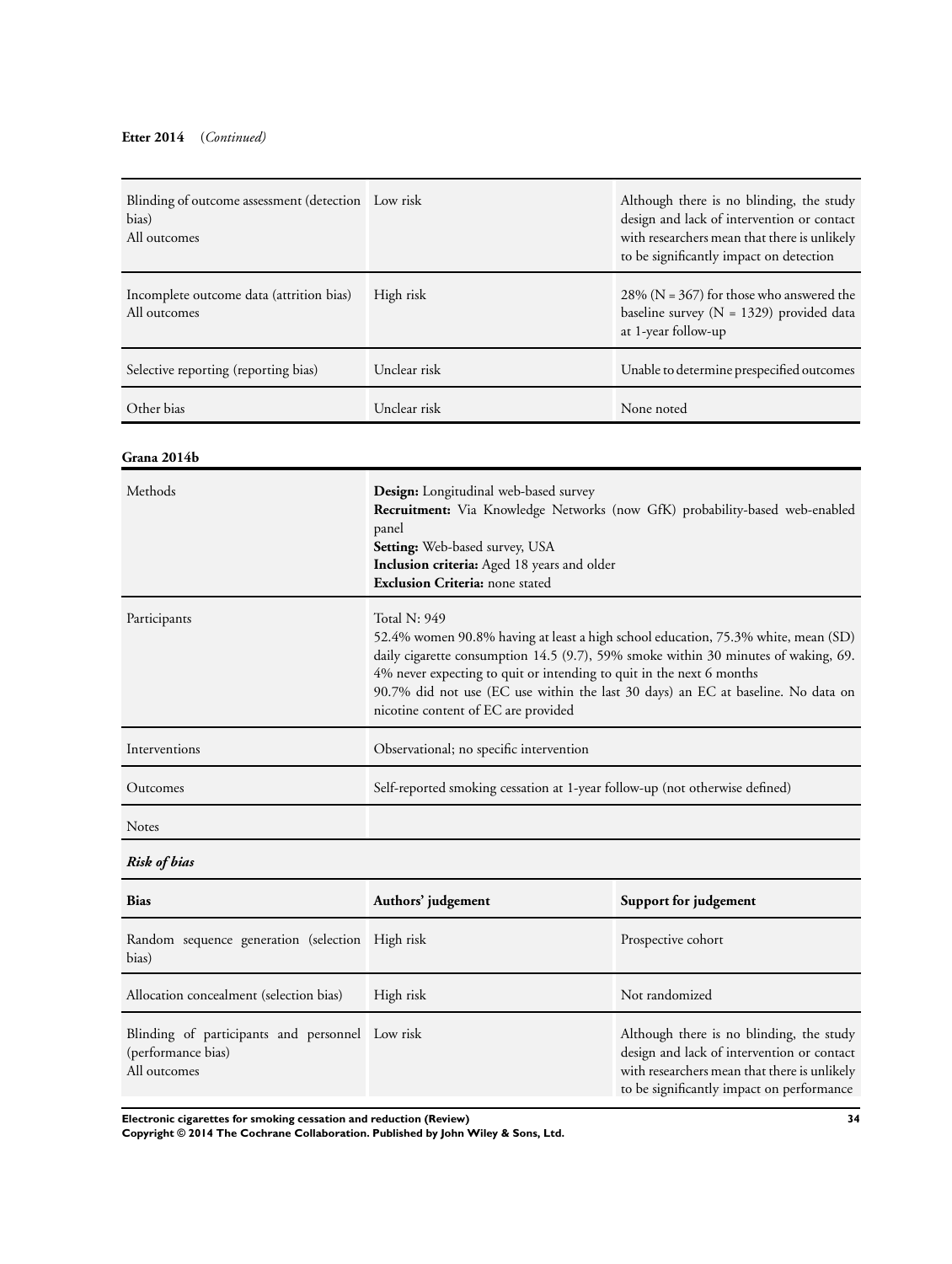| Blinding of outcome assessment (detection Low risk<br>bias)<br>All outcomes |              | Although there is no blinding, the study<br>design and lack of intervention or contact<br>with researchers mean that there is unlikely<br>to be significantly impact on detection |
|-----------------------------------------------------------------------------|--------------|-----------------------------------------------------------------------------------------------------------------------------------------------------------------------------------|
| Incomplete outcome data (attrition bias)<br>All outcomes                    | Low risk     | 81.3% of the participants of baseline survey<br>completed follow-up survey                                                                                                        |
| Selective reporting (reporting bias)                                        | Unclear risk | Unable to determine prespecified outcomes                                                                                                                                         |
| Other bias                                                                  | Unclear risk | None noted                                                                                                                                                                        |

# **Humair 2014**

| Methods       | <b>Design:</b> Prospective cohort<br><b>Recruitment:</b> People attending an outpatient clinic<br><b>Setting:</b> University hospital outpatient clinic, Switzerland<br><b>Inclusion criteria:</b> Wish to reduce tobacco use or had failed to stop smoking using<br>varenicline, bupropion or NRT in past |
|---------------|------------------------------------------------------------------------------------------------------------------------------------------------------------------------------------------------------------------------------------------------------------------------------------------------------------|
| Participants  | TOTAL N: 17<br>mean 23 cpd, 82% had a psychiatric illness                                                                                                                                                                                                                                                  |
| Interventions | Offered an EC with nicotine<br>59% also reported using NRT or varenicline in addition to EC                                                                                                                                                                                                                |
| Outcomes      | Smoking cessation and reduction by at least 30% at 12 months (self report)<br>Adverse events<br>No significant side effects                                                                                                                                                                                |
| <b>Notes</b>  | Abstract only, hence little detail available<br>Not clear if EC was provided by clinic or if participants had to buy their own                                                                                                                                                                             |

# *Risk of bias*

| <b>Bias</b>                                                                            | Authors' judgement | Support for judgement |
|----------------------------------------------------------------------------------------|--------------------|-----------------------|
| Random sequence generation (selection High risk<br>bias)                               |                    | Prospective cohort    |
| Allocation concealment (selection bias)                                                | High risk          | Not randomized        |
| Blinding of participants and personnel High risk<br>(performance bias)<br>All outcomes |                    | No blinding           |

**Electronic cigarettes for smoking cessation and reduction (Review) 35**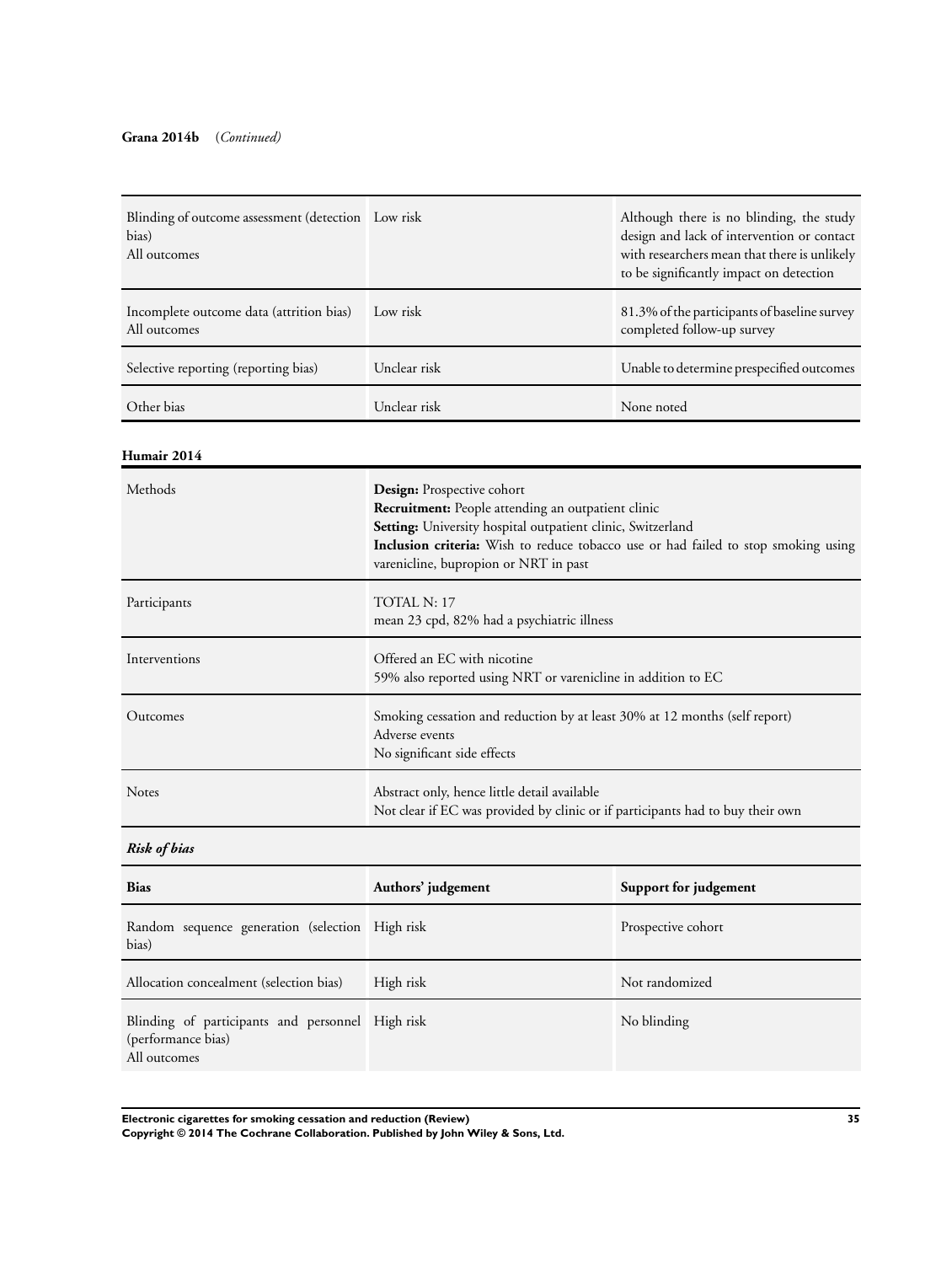# **Humair 2014** (*Continued)*

| Blinding of outcome assessment (detection High risk<br>bias)<br>All outcomes |                                                                                                                                                                                                                                                                                                                                                                                | No blinding, no biochemical validation<br>used |
|------------------------------------------------------------------------------|--------------------------------------------------------------------------------------------------------------------------------------------------------------------------------------------------------------------------------------------------------------------------------------------------------------------------------------------------------------------------------|------------------------------------------------|
| Incomplete outcome data (attrition bias)<br>All outcomes                     | Unclear risk                                                                                                                                                                                                                                                                                                                                                                   | Numbers lost to follow-up not reported         |
| Selective reporting (reporting bias)                                         | Unclear risk                                                                                                                                                                                                                                                                                                                                                                   | Unable to determine prespecified outcomes      |
| Other bias                                                                   | Unclear risk                                                                                                                                                                                                                                                                                                                                                                   | None noted                                     |
| <b>McRobbie 2014</b>                                                         |                                                                                                                                                                                                                                                                                                                                                                                |                                                |
| Methods                                                                      | Design: Prospective cohort<br>Recruitment: advertisements in free London newspapers<br>Setting: Smokers' clinic, East London, UK<br>Inclusion criteria: Daily smokers who want to quit, aged 18 and older<br>Exclusion Criteria: pregnant and breastfeeding women, current serious medical illness,<br>EC use for more than 1 week in the past                                 |                                                |
| Participants                                                                 | Total N: 40<br>45% women, mean age 47 (SD 12), mean cpd 19 (SD 10), mean FTND 5.2 (SD 2.8),<br>65% in full-time employment                                                                                                                                                                                                                                                     |                                                |
| Interventions                                                                | Participants attended baseline session 1 week prior to their TQD. On the TQD, partic-<br>ipants were provided with an EC (Green Smoke, 1st generation device, 2.4% nicotine<br>cartridges). 2 cartridges per day were supplied initially, with the supply adjusted to ac-<br>tual use later. Attended 4 weekly follow-up sessions and received standard behavioural<br>support |                                                |
| Outcomes                                                                     | Cigarette consumption and CO readings collected at each session. Urine sample for<br>cotinine and 3-HPMA analysis collected at baseline and 4 weeks post-TQD<br>Change in urinary 3-HPMA (ng/mg creatinine) at 4 weeks<br>Change in urinary cotinine (ng/mg creatinine) at 4 weeks<br>Change in CO at 4 weeks                                                                  |                                                |
| Notes                                                                        |                                                                                                                                                                                                                                                                                                                                                                                |                                                |
| Risk of bias                                                                 |                                                                                                                                                                                                                                                                                                                                                                                |                                                |
| Bias                                                                         | Authors' judgement                                                                                                                                                                                                                                                                                                                                                             | Support for judgement                          |
| Random sequence generation (selection High risk<br>bias)                     |                                                                                                                                                                                                                                                                                                                                                                                | Prospective cohort                             |
| Allocation concealment (selection bias)                                      | High risk                                                                                                                                                                                                                                                                                                                                                                      | Not randomized                                 |

**Electronic cigarettes for smoking cessation and reduction (Review) 36**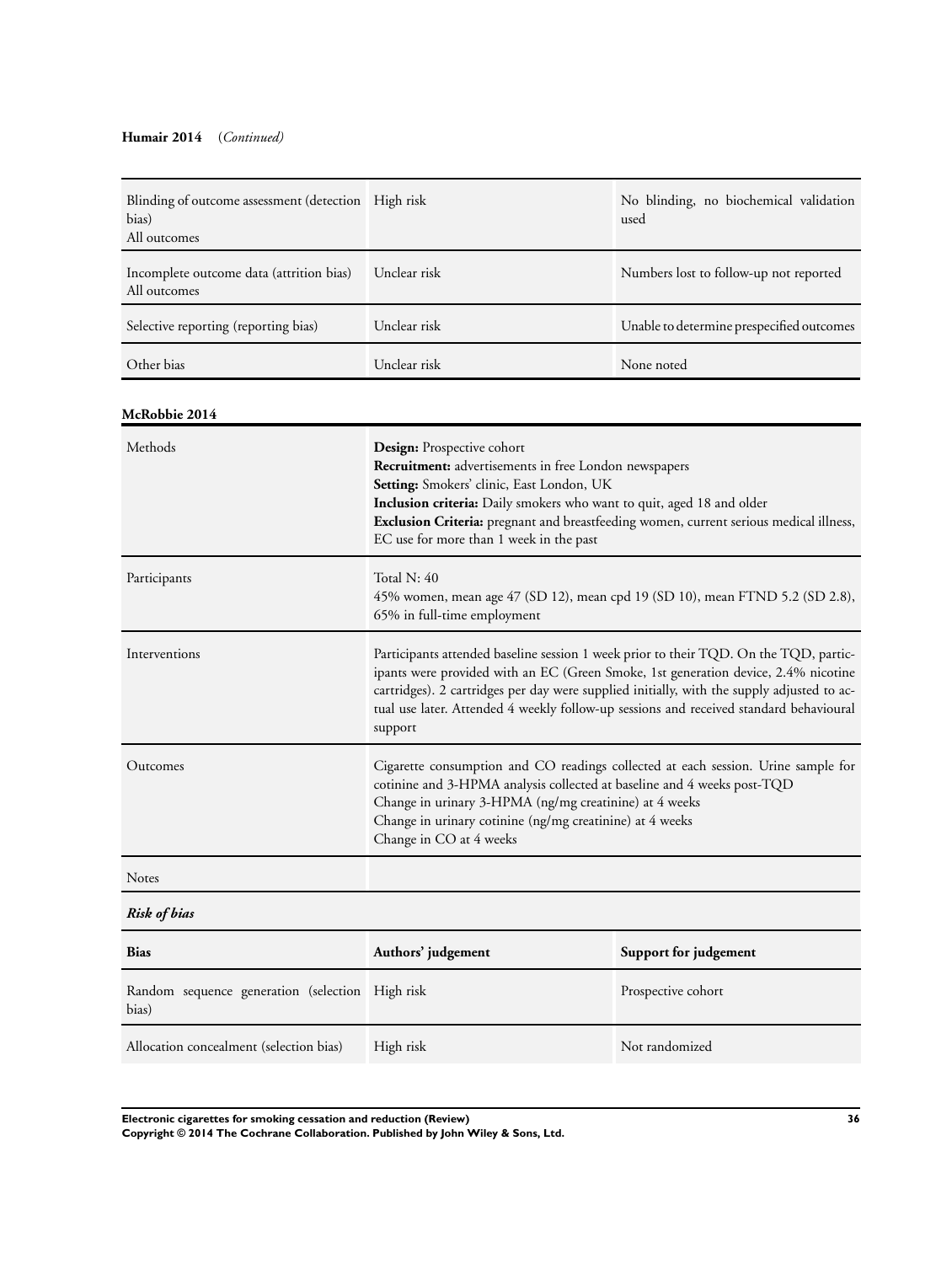# **McRobbie 2014** (*Continued)*

| Blinding of participants and personnel High risk<br>(performance bias)<br>All outcomes |              | No blinding                              |
|----------------------------------------------------------------------------------------|--------------|------------------------------------------|
| Blinding of outcome assessment (detection Low risk<br>bias)<br>All outcomes            |              | Biochemical validation used              |
| Incomplete outcome data (attrition bias)<br>All outcomes                               | Low risk     | 7/40 participants were lost to follow-up |
| Selective reporting (reporting bias)                                                   | Low risk     | All predefined outcomes reported.        |
| Other bias                                                                             | Unclear risk | None noted                               |

# **Nides 2014**

| Methods                                                  | Design: Open-label non-comparative study<br>Setting: Clinical Trials Unit, USA<br>Recruitment: Study site database and community advertisements<br>Inclusion criteria: age 18 - 65 years; good health; BMI 18 - 35; smoking 10+ cpd; and<br>$CO > 10$ ppm<br><b>Exclusion criteria:</b> pregnancy or breastfeeding; other drug dependency; use of any psy-<br>chiatric or opioid medications; EC within the previous 14 days; use of NRT in last 30<br>days; want to reduce or quit smoking within the next 30 days |                       |
|----------------------------------------------------------|---------------------------------------------------------------------------------------------------------------------------------------------------------------------------------------------------------------------------------------------------------------------------------------------------------------------------------------------------------------------------------------------------------------------------------------------------------------------------------------------------------------------|-----------------------|
| Participants                                             | Total $N: 29$<br>44% women; mean age 43; mean cpd 20.1; mean FTND 4.5                                                                                                                                                                                                                                                                                                                                                                                                                                               |                       |
| Interventions                                            | Participants attended 3 clinic visits at 1-week intervals<br>Visit 1: Baseline<br>Visit 2: Provided with 1st generation type - 'NJOY® King Bold' (NJOY, Inc., Scottsdale,<br>AZ), with 26 mg nicotine. Used ad libitum for 20 minutes in the clinic, then ad libitum<br>use over the next week. Recorded use of regular cigarettes and puffs on EC<br>Visit 3: Participants abstained from all sources of nicotine for 12 hours prior to visit                                                                      |                       |
| Outcomes                                                 | Adverse events.                                                                                                                                                                                                                                                                                                                                                                                                                                                                                                     |                       |
| <b>Notes</b>                                             |                                                                                                                                                                                                                                                                                                                                                                                                                                                                                                                     |                       |
| <b>Risk of bias</b>                                      |                                                                                                                                                                                                                                                                                                                                                                                                                                                                                                                     |                       |
| <b>Bias</b>                                              | Authors' judgement                                                                                                                                                                                                                                                                                                                                                                                                                                                                                                  | Support for judgement |
| Random sequence generation (selection High risk<br>bias) |                                                                                                                                                                                                                                                                                                                                                                                                                                                                                                                     | Prospective cohort    |

**Electronic cigarettes for smoking cessation and reduction (Review) 37**

**Copyright © 2014 The Cochrane Collaboration. Published by John Wiley & Sons, Ltd.**

Allocation concealment (selection bias) High risk Not randomized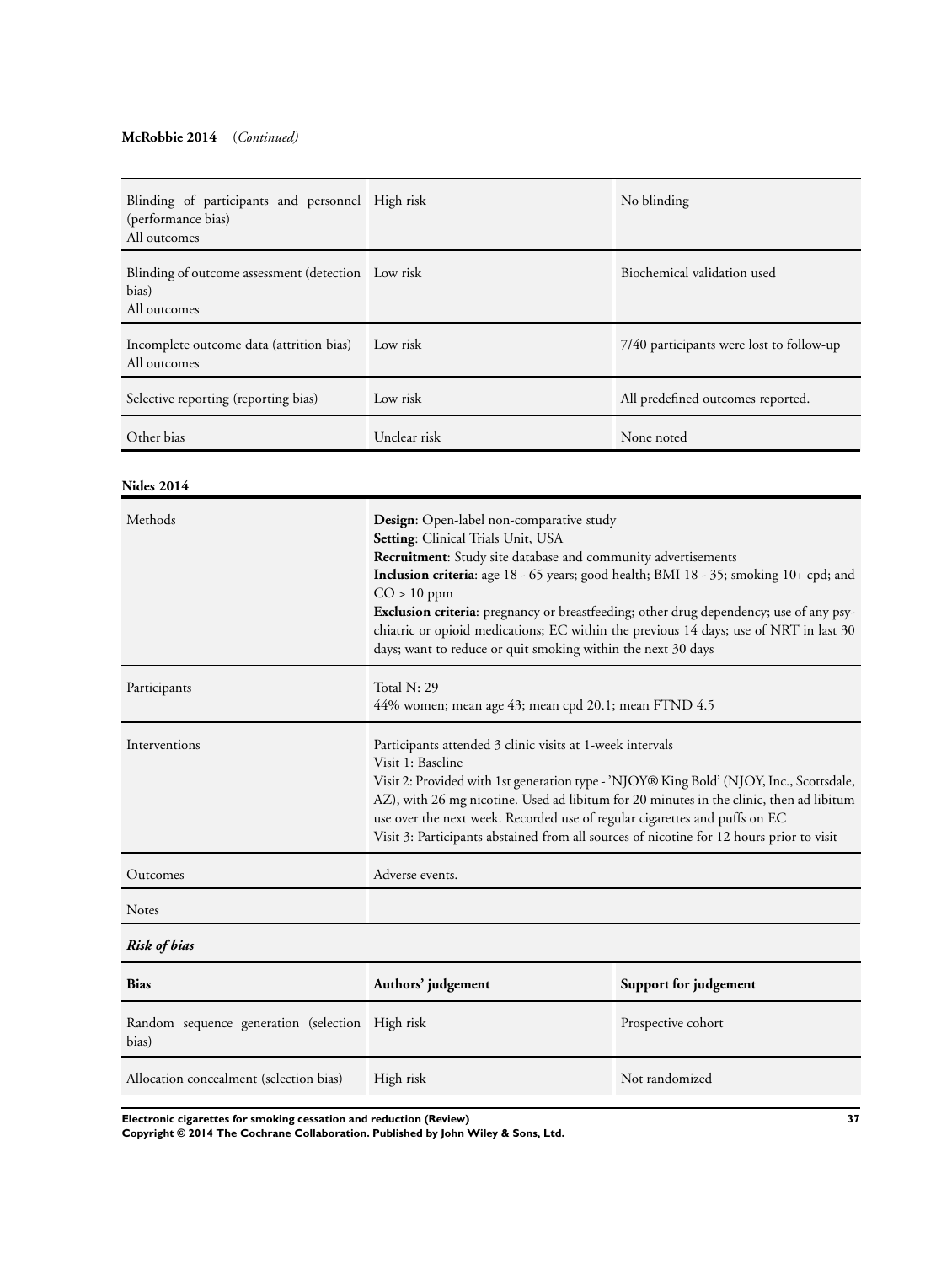| Blinding of participants and personnel High risk<br>(performance bias)<br>All outcomes |              | No blinding                                           |
|----------------------------------------------------------------------------------------|--------------|-------------------------------------------------------|
| Blinding of outcome assessment (detection Low risk<br>bias)<br>All outcomes            |              | Biochemical validation used                           |
| Incomplete outcome data (attrition bias)<br>All outcomes                               | Low risk     | 2 participants dropped out between visits<br>1 and 2. |
| Selective reporting (reporting bias)                                                   | Low risk     | Planned comparisons reported                          |
| Other bias                                                                             | Unclear risk | None noted                                            |

# **Polosa 2011**

| Methods       | Design: Prospective cohort<br><b>Recruitment:</b> Advertisments in local hospital in Catania, Italy<br><b>Inclusion criteria:</b> Healthy smokers 18 - 60 years old, smoking $\geq$ 15 cpd for at least<br>the past 10 years, and not wanting to quit smoking at any time in the next 30 days<br>Exclusion Criteria: History of alcohol and illicit drug use, psychiatric illness, recent<br>myocardial infarction, angina pectoris, high blood pressure (BP > 140 mmHg systolic<br>or 90 mmHg diastolic, or both), diabetes mellitus, severe allergies, poorly-controlled<br>asthma or other airways diseases                            |
|---------------|-------------------------------------------------------------------------------------------------------------------------------------------------------------------------------------------------------------------------------------------------------------------------------------------------------------------------------------------------------------------------------------------------------------------------------------------------------------------------------------------------------------------------------------------------------------------------------------------------------------------------------------------|
| Participants  | Total N: 40, hospital staff<br>35% women, mean age 42.9 (SD 8.8), median cpd 25 (IQR 20 - 30), median FTND<br>$6.0$ (IQR $6 - 8$ )                                                                                                                                                                                                                                                                                                                                                                                                                                                                                                        |
| Interventions | Seen at baseline, given EC ('Categoria' brand) with an initial 4-week supply of 7.4 mg<br>nicotine cartridges. Instructed to use ad libitum up to 4 cartridges per day. EC cartridges<br>supplied at months 1, 2, and 3<br>No instruction on cessation or reduction was provided                                                                                                                                                                                                                                                                                                                                                          |
| Outcomes      | Follow-up at 1, 2, 3, and 6 months where cigarette consumption, CO, and AEs were<br>measured<br>Sustained reduction of $\geq 50\%$ for at least 30 days at 6 months<br>Sustained reduction of $\geq 80\%$ for at least 30 days at 6 months<br>30-day point prevalence CO-validated abstinence at 6 months<br>Follow-up at 18 and 24 months where cigarette consumption, CO, and AEs were mea-<br>sured<br>Sustained reduction of $\geq 50\%$ from baseline at 18 & 24 months<br>Sustained reduction of $\geq 80\%$ from baseline at 18 & 24 months<br>CO-validated abstinence at 18 & 24 months (not otherwise defined)<br>Adverse events |

**Electronic cigarettes for smoking cessation and reduction (Review) 38**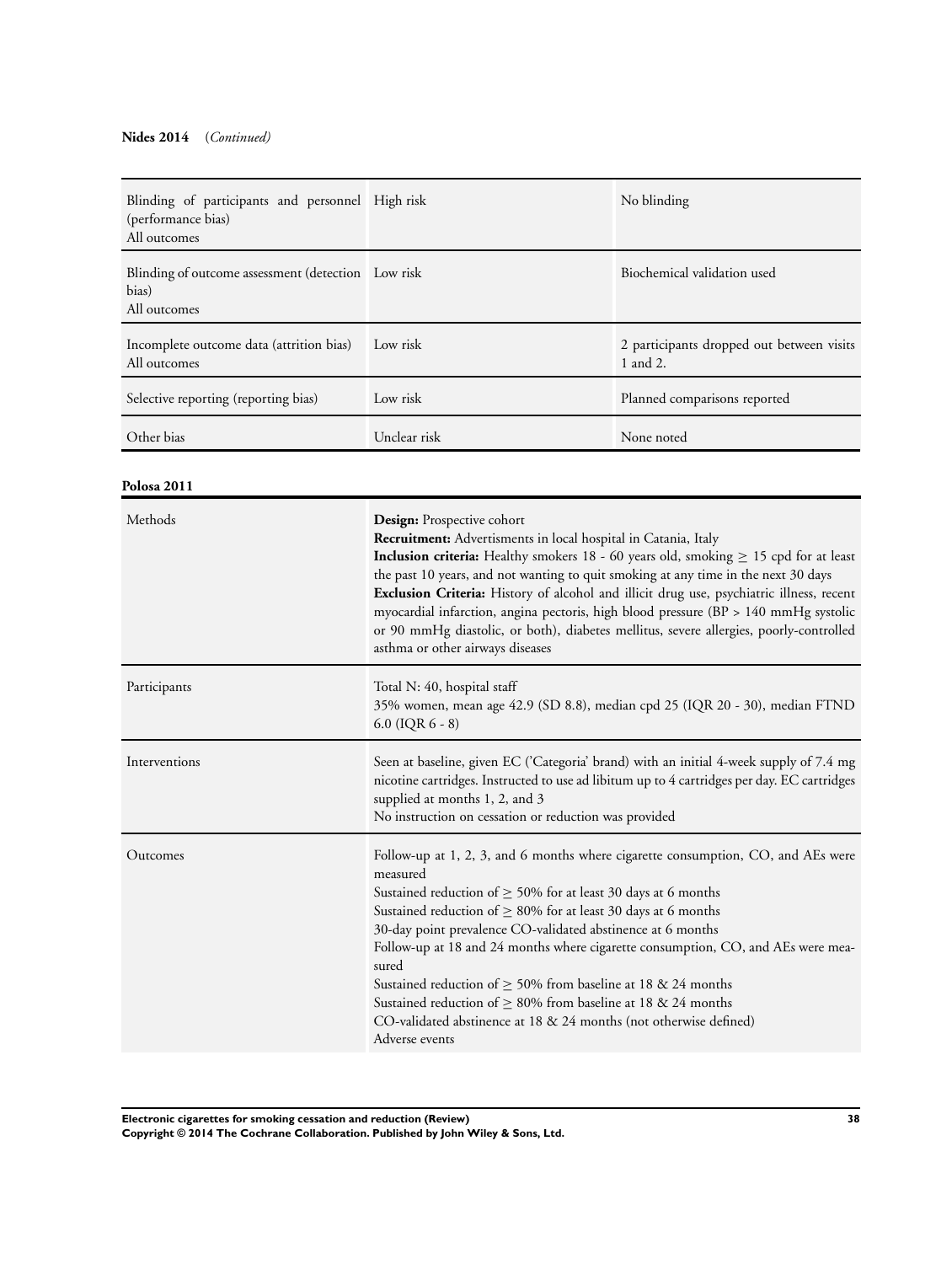# **Polosa 2011** (*Continued)*

| <b>Notes</b> | 13 people were lost to follow-up                                                    |
|--------------|-------------------------------------------------------------------------------------|
|              | Smoking cessation services provided to those who spontaneously asked for assistance |
|              | with quitting. These subjects were excluded from the study protocol                 |

# *Risk of bias*

| <b>Bias</b>                                                                            | Authors' judgement | Support for judgement                                  |
|----------------------------------------------------------------------------------------|--------------------|--------------------------------------------------------|
| Random sequence generation (selection High risk<br>bias)                               |                    | Prospective cohort                                     |
| Allocation concealment (selection bias)                                                | High risk          | Not randomized                                         |
| Blinding of participants and personnel High risk<br>(performance bias)<br>All outcomes |                    | No blinding                                            |
| Blinding of outcome assessment (detection Low risk<br>bias)<br>All outcomes            |                    | Biochemical validation                                 |
| Incomplete outcome data (attrition bias)<br>All outcomes                               | Low risk           | 13/40 were lost to follow-up, but used ITT<br>analysis |
| Selective reporting (reporting bias)                                                   | Unclear risk       | Unable to determine prespecified outcomes              |
| Other bias                                                                             | Unclear risk       | None noted                                             |

# **Polosa 2014**

| Methods       | <b>Design:</b> Retrospective cohort (retrospective audit of clinical records)<br>Recruitment: Review of medical records from a respiratory outpatient clinic in Italy<br>from September 2012 until December 2013<br>Setting: Respiratory outpatient clinic, Italy<br><b>Inclusion criteria:</b> People with mild to moderate asthma reporting regular EC use on<br>at least 2 consecutive follow-up visits<br>Exclusion criteria: None reported |
|---------------|-------------------------------------------------------------------------------------------------------------------------------------------------------------------------------------------------------------------------------------------------------------------------------------------------------------------------------------------------------------------------------------------------------------------------------------------------|
| Participants  | Total N: 18, 39% ( $N = 7$ ) women<br>10 were using EC only (3 women, mean age 36)<br>8 used ECs and smoked $\leq$ 5 cpd (4 women, mean age 42)<br>Both groups smoked 22 cpd at baseline<br>Duration of EC use 10 - 14 months. $N = 12$ using them for $> 1$ year<br>All started on 1st generation EC, but the 'majority' switched to a 'personal vaporiser'<br>(2nd or 3rd generation)                                                         |
| Interventions | Observational; no specific intervention. First 2 observations prior to EC use, second 2<br>observations during EC use                                                                                                                                                                                                                                                                                                                           |

**Electronic cigarettes for smoking cessation and reduction (Review) 39**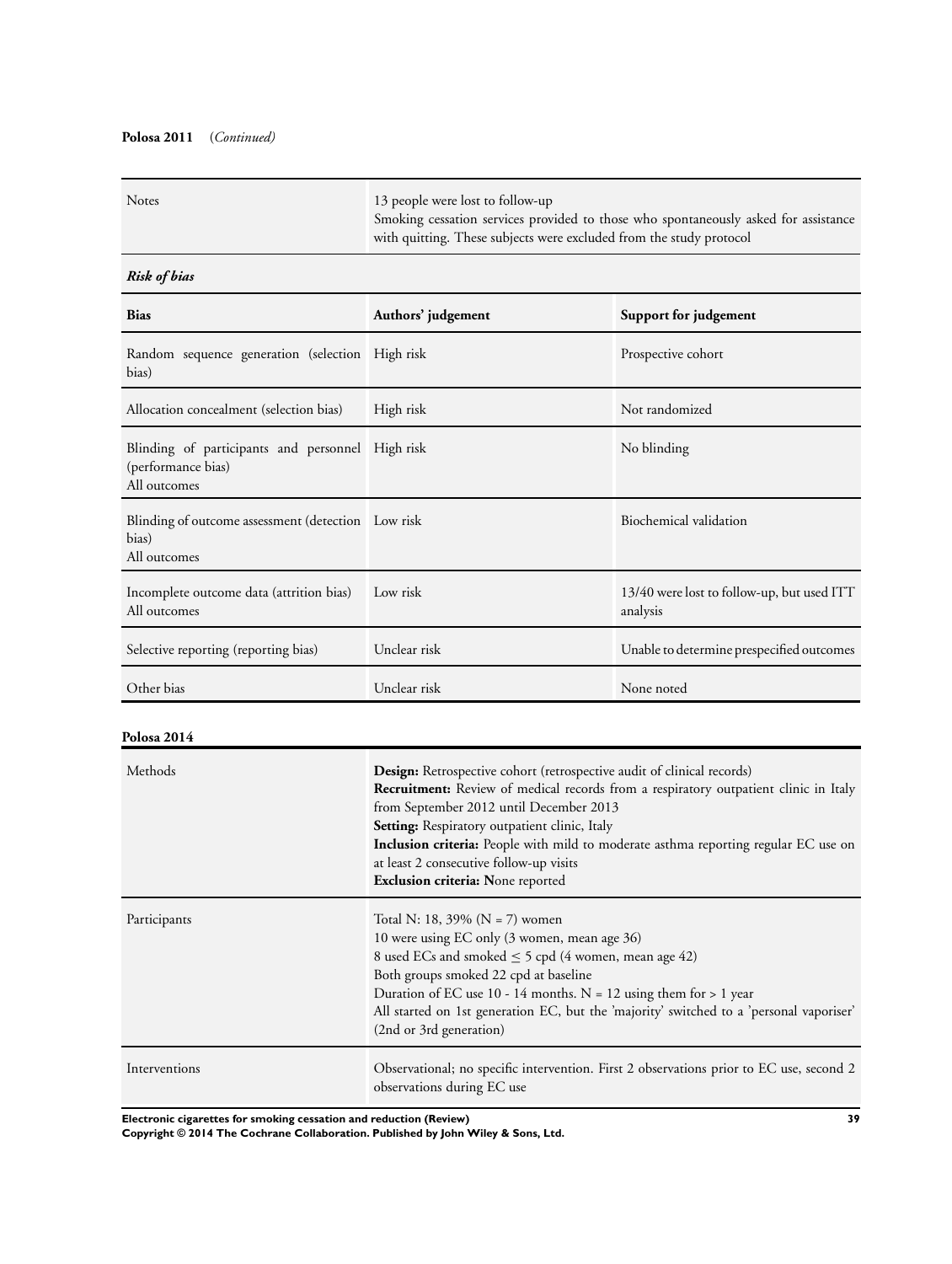# **Polosa 2014** (*Continued)*

| Outcomes     | Data from 4 clinic visits were collected: (1) pre-baseline (6 - 12 months prior to baseline)<br>; (2) baseline; (3) 6 $(\pm 1)$ month follow-up; and (4) 12 $(\pm 2)$ month follow-up. Visits 1<br>and 2 were pre-EC use and visits 3 and 4 were during EC use<br>At each visit, participants were assessed by clinical history and examination and re-<br>evaluation of treatment adherence and efficacy<br>1. Juniper's Asthma Control Questionnaire (ACQ) score<br>2. Number of exacerbations from the previous follow-up visit (defined as an increase<br>in respiratory symptoms requiring a short course of oral or parenteral corticosteroids)<br>3. Forced expiratory flow in 1 second (FEV1)<br>4. Forced vital capacity (FVC)<br>5. Expiratory ratio (% FEV1/FVC)<br>6. Forced expiratory flow at the middle half of the FVC (FEF 25 - 75%);<br>7. Bronchial provocation tests assessing Airway HyperResponsiveness (AHR) with<br>methacholine (some participants only) |
|--------------|-----------------------------------------------------------------------------------------------------------------------------------------------------------------------------------------------------------------------------------------------------------------------------------------------------------------------------------------------------------------------------------------------------------------------------------------------------------------------------------------------------------------------------------------------------------------------------------------------------------------------------------------------------------------------------------------------------------------------------------------------------------------------------------------------------------------------------------------------------------------------------------------------------------------------------------------------------------------------------------|
| <b>Notes</b> | Changes in lung function tests:<br>FEV1 (L): 3.30 ( $\pm$ 0.78) to 3.40 ( $\pm$ 0.73), P = 0.005<br>FVC (L): 4.28 ( $\pm$ 0.90) to 4.43 ( $\pm$ 0.78), P = 0.006<br>FEF 25 - 75% (L/sec.): 2.75 ( $\pm$ 0.72) to 3.11 ( $\pm$ 0.57), P = 0.001<br>ACQ: 2.03 ( $\pm$ 0.37) to 1.47 ( $\pm$ 0.20), P < 0.001<br>PC20 (mg/mL): 1.24 (0.49, 3.27) to 2.56 (0.5, 5.55), $P = 0.003$                                                                                                                                                                                                                                                                                                                                                                                                                                                                                                                                                                                                    |

# *Risk of bias*

| <b>Bias</b>                                                                            | Authors' judgement | Support for judgement                                                                                           |
|----------------------------------------------------------------------------------------|--------------------|-----------------------------------------------------------------------------------------------------------------|
| Random sequence generation (selection High risk<br>bias)                               |                    | Retrospective cohort                                                                                            |
| Allocation concealment (selection bias)                                                | High risk          | Self-selected sample                                                                                            |
| Blinding of participants and personnel High risk<br>(performance bias)<br>All outcomes |                    | Not blinded                                                                                                     |
| Blinding of outcome assessment (detection High risk<br>bias)<br>All outcomes           |                    | No biochemical validation undertaken                                                                            |
| Incomplete outcome data (attrition bias)<br>All outcomes                               | Unclear risk       | Not applicable; unclear if some participants<br>attended first 3 visits but not 4th, and hence<br>were excluded |
| Selective reporting (reporting bias)                                                   | High risk          | Unable to determine prespecified outcomes                                                                       |
| Other bias                                                                             | Unclear risk       | None noted                                                                                                      |

**Electronic cigarettes for smoking cessation and reduction (Review) 40**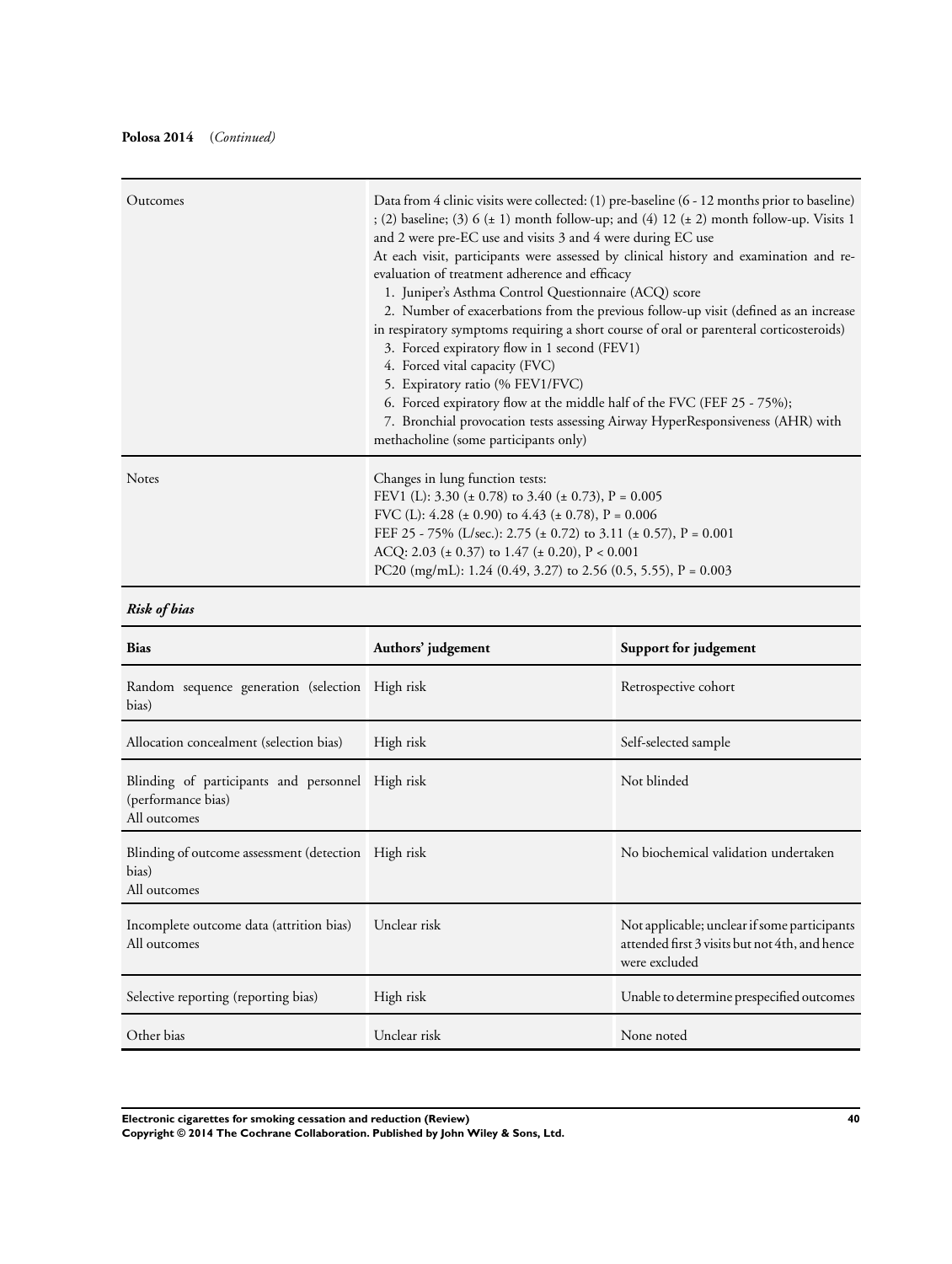**Van Staden 2013**

| Methods       | Design: Single-group within-subject design<br>Recruitment: Participants from a military hospital in South Africa<br>Inclusion criteria: Adult daily smokers of at least 10 cpd<br>Exclusion criteria: History of lung disease                                                                                                                                                                                                                                                                                                        |
|---------------|--------------------------------------------------------------------------------------------------------------------------------------------------------------------------------------------------------------------------------------------------------------------------------------------------------------------------------------------------------------------------------------------------------------------------------------------------------------------------------------------------------------------------------------|
| Participants  | Total N: 15, mean age 38 years, smoked 20 cpd (range 10 - 30), for an average of 17<br>years (range $5 - 27$ )<br>Total N: 13 completed the study (5 women)                                                                                                                                                                                                                                                                                                                                                                          |
| Interventions | Participants were asked to use an EC only for 2 weeks (i.e. no cigarettes)<br>EC: 'Twisp eGo' cartridge 0.8 ml containing 0.0144 mg of nicotine                                                                                                                                                                                                                                                                                                                                                                                      |
| Outcomes      | The following measurements were taken at baseline and 2-week follow-up:<br>1. Blood pressure and pulse<br>2. Arterial and venous COHb and blood oxygen saturation                                                                                                                                                                                                                                                                                                                                                                    |
| <b>Notes</b>  | Drop-outs ( $N = 2$ ) were due to illness (headache and fever) and undertaking a military<br>course associated with high stress and exposure to others smoking, making it difficult to<br>abstain from cigarettes<br>The paper states that the EC cartridge contained 0.8 ml of solution with 0.0144 mg<br>of nicotine. This would be an unusually low concentration of nicotine and we have<br>assumed an error in units where milligrams should have been grams (0.0144 grams of<br>nicotine would make the concentration 18mg/ml) |

*Risk of bias*

| <b>Bias</b>                                                                            | Authors' judgement | Support for judgement                     |
|----------------------------------------------------------------------------------------|--------------------|-------------------------------------------|
| Random sequence generation (selection High risk<br>bias)                               |                    | Prospective cohort                        |
| Allocation concealment (selection bias)                                                | High risk          | Not randomized                            |
| Blinding of participants and personnel High risk<br>(performance bias)<br>All outcomes |                    | No blinding                               |
| Blinding of outcome assessment (detection Low risk<br>bias)<br>All outcomes            |                    | Biochemically validated                   |
| Incomplete outcome data (attrition bias)<br>All outcomes                               | Low risk           | $2/15$ lost to follow-up                  |
| Selective reporting (reporting bias)                                                   | Unclear risk       | Unable to determine prespecified outcomes |
| Other bias                                                                             | Unclear risk       | None noted                                |

AE: adverse event

**Electronic cigarettes for smoking cessation and reduction (Review) 41**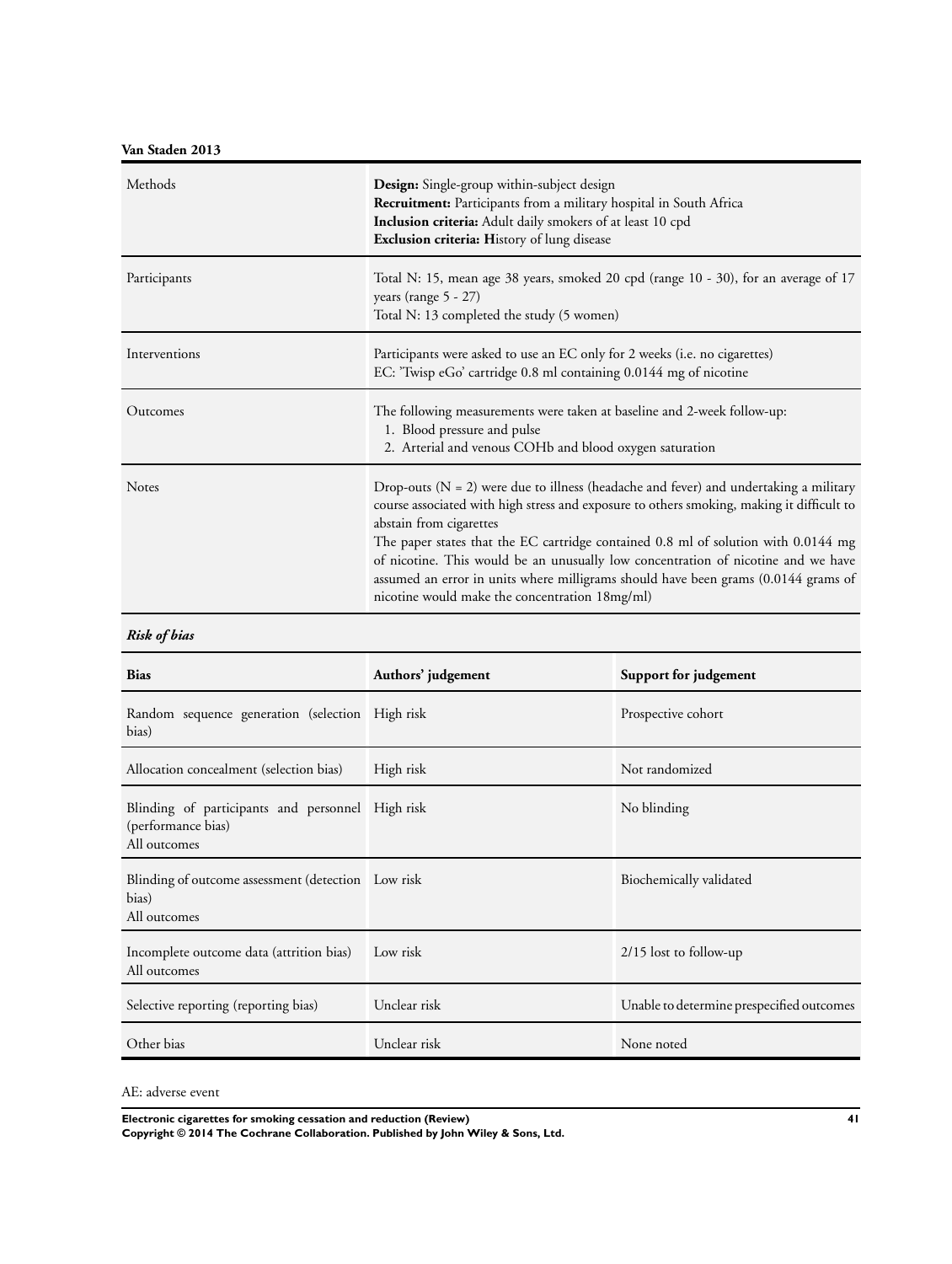<span id="page-43-0"></span>

| BMI: body mass index                          |
|-----------------------------------------------|
| CO: carbon monoxide                           |
| cpd: cigarettes per day                       |
| EC: electronic cigarette                      |
| FTND: Fagerström Test for Nicotine Dependence |
| IQR: interquartile range                      |
| ITT: intention-to-treat                       |
| LTFU: lost to follow-up                       |
| NEC: nicotine electronic cigarette            |
| NRT: nicotine replacement therapy             |
| PEC: placebo electronic cigarette             |
| SAE: serious adverse event                    |
| SD: standard deviation                        |
| TQD: target quit date                         |

| Study            | Reason for exclusion                                                                                                                                          |
|------------------|---------------------------------------------------------------------------------------------------------------------------------------------------------------|
| Adkison 2013     | Although this study utilises a prospective cohort design, no data on EC use were collected at baseline, with EC<br>use data only being available at follow-up |
| Battista 2013    | Short-term EC use only                                                                                                                                        |
| Brown 2014a      | Cross-sectional survey.                                                                                                                                       |
| Bullen 2010      | Short-term EC use only                                                                                                                                        |
| Chorti 2012      | Short-term EC use only                                                                                                                                        |
| Czogala 2012     | Short-term EC use only                                                                                                                                        |
| Dawkins 2012     | Short-term EC use only                                                                                                                                        |
| Dawkins 2013a    | Short-term EC use only                                                                                                                                        |
| Dawkins 2014     | Short-term EC use only                                                                                                                                        |
| Douptcheva 2013  | Longitudinal study, but no data are reported for smoking cessation or reduction or for adverse events                                                         |
| Dutra 2014       | Cross-sectional survey                                                                                                                                        |
| Eissenberg 2010  | Short-term EC use only                                                                                                                                        |
| Farsalinos 2012  | Short-term EC use only                                                                                                                                        |
| Farsalinos 2013a | Included people that had already stopped smoking conventional cigarettes                                                                                      |

# **Characteristics of excluded studies** *[ordered by study ID]*

**Electronic cigarettes for smoking cessation and reduction (Review) 42 Copyright © 2014 The Cochrane Collaboration. Published by John Wiley & Sons, Ltd.**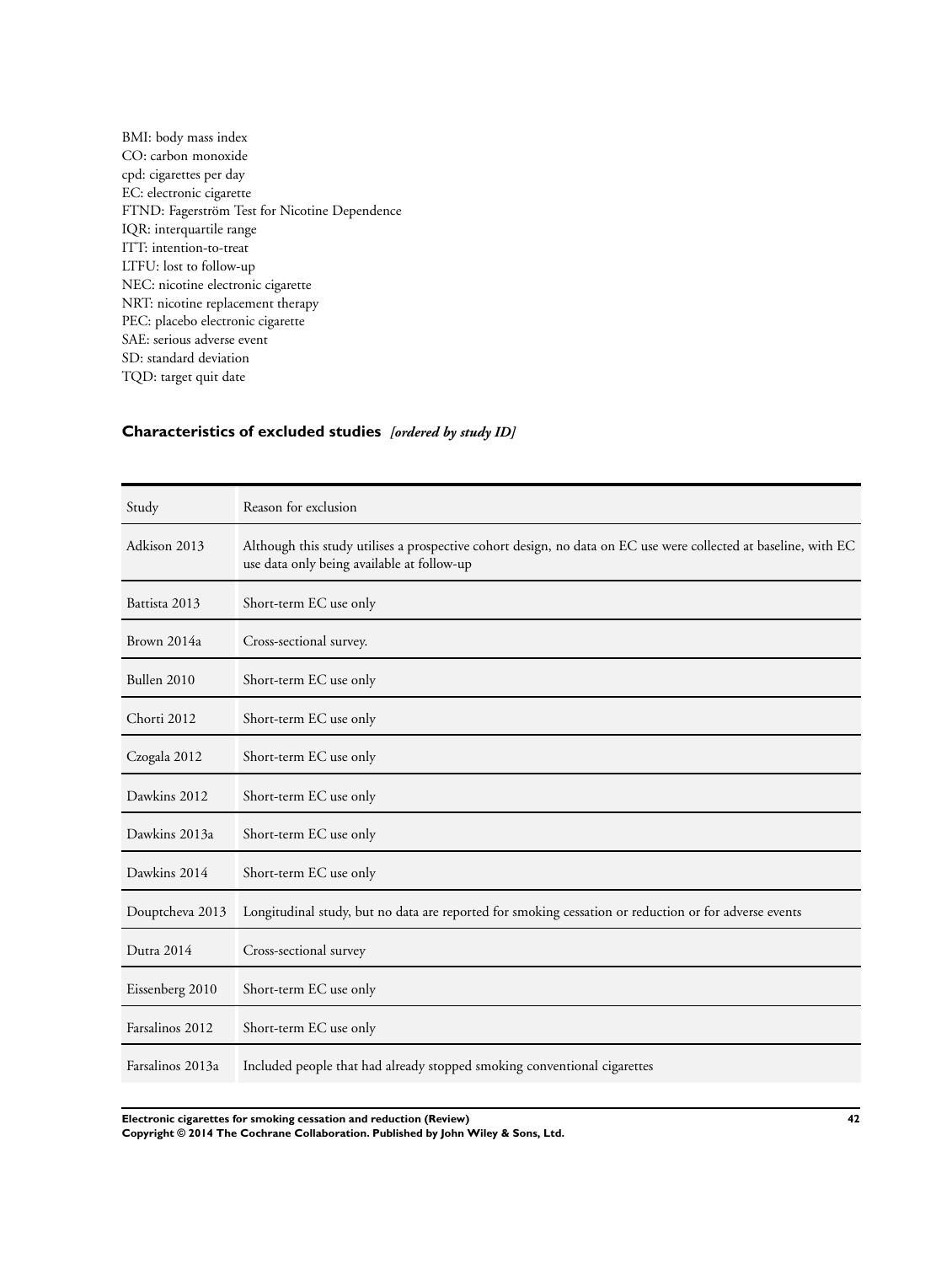| Farsalinos 2013b | Short-term EC use only                                                                                                                         |
|------------------|------------------------------------------------------------------------------------------------------------------------------------------------|
| Farsalinos 2013c | Short-term EC use only                                                                                                                         |
| Farsalinos 2013d | Short-term EC use only                                                                                                                         |
| Flouris 2012     | Short-term EC use only                                                                                                                         |
| Flouris 2013     | Short-term EC use only                                                                                                                         |
| Kasza 2013       | Longitudinal study, but no data are reported for smoking cessation or reduction or for adverse events                                          |
| Kouretas 2012    | Short-term EC use only                                                                                                                         |
| Lee 2014         | Cross-sectional survey                                                                                                                         |
| Marini 2014      | Short-term EC use only                                                                                                                         |
| Palamidas 2014   | Short-term EC use only                                                                                                                         |
| Pearson 2012     | Longitudinal study, but no data are reported for smoking cessation or reduction or for adverse events                                          |
| Pokhrel 2013     | Cross-sectional survey                                                                                                                         |
| Popova 2013      | Cross-sectional survey                                                                                                                         |
| Schober 2014     | Short-term EC use only                                                                                                                         |
| Siegel 2011      | Retrospective survey of 222 EC users that responded to a survey sent to 5000 new users of the 'Blu' EC. Likely<br>to be a self-selected sample |
| Tsikrika 2014    | Short-term EC use only                                                                                                                         |
| Tzatzarakis 2013 | Short-term EC use only                                                                                                                         |
| Vakali 2014      | Short-term EC use only                                                                                                                         |
| Vansickel 2010   | Short-term EC use only                                                                                                                         |
| Vansickel 2012   | Short-term EC use only                                                                                                                         |
| Vansickel 2013   | Short-term EC use only                                                                                                                         |
| Vardavas 2012    | Short-term EC use only                                                                                                                         |
| Vickerman 2013   | Cross-sectional survey                                                                                                                         |

**Electronic cigarettes for smoking cessation and reduction (Review) 43**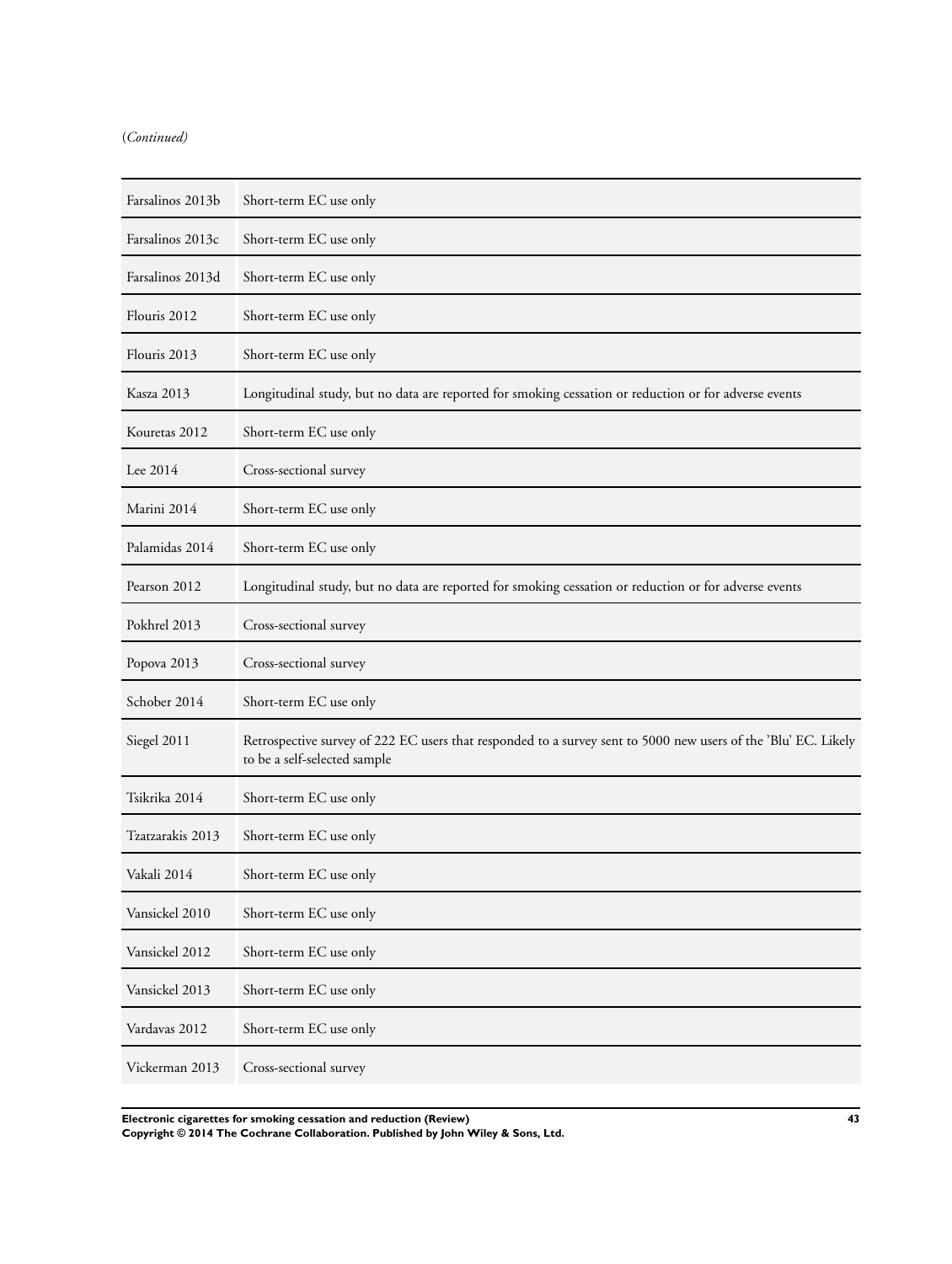Wagener 2014 EC use for up to 1 week, but does not report on any adverse events

# **Characteristics of ongoing studies** *[ordered by study ID]*

# **Caponnetto 2014**

| Trial name or title | Smoking cessation and reduction In schizophrenia (the SCARIS study)                                                                                                                                                                                                                                                                                                                              |
|---------------------|--------------------------------------------------------------------------------------------------------------------------------------------------------------------------------------------------------------------------------------------------------------------------------------------------------------------------------------------------------------------------------------------------|
| Methods             | 3-arm prospective 12m randomized controlled trial investigating efficacy and safety of EC<br>Setting: psychiatric and smoking cessation centres, Italy<br>Recruitment: local newspapers and radio/television advertisements                                                                                                                                                                      |
| Participants        | 153 participants, schizophrenic in stable phase of illness, smoked at least 10 cpd over previous 5 years, aged<br>18 - 65, in good general health, not currently attempting to quit smoke or wishing to do so in next 6m<br>Excluded if: use smokeless tobacco or NRT; pregnant or breastfeeding; current or recent (1 yr) history of drug<br>or alcohol abuse; other significant co-morbidities |
| Interventions       | 12 week supply of:<br>1) EC, high nicotine (24 mg)<br>2) EC, no nicotine (0 mg, with tobacco aroma)<br>3) PAIPO nicotine-free inhalator                                                                                                                                                                                                                                                          |
| Outcomes            | Follow-up visits at 4, 8, 12, 24 and 52 weeks<br>Outcome measures:<br>• Smoking cessation<br>Smoking reduction ( $\geq$ 50% from baseline)<br>Adverse events<br>Quality of life<br>• Neurocognitive functioning<br>• Participant perceptions and satisfactions with products                                                                                                                     |
| Starting date       | September 2014                                                                                                                                                                                                                                                                                                                                                                                   |
| Contact information | Pasquale Caponnetto, p.caponnetto@unict.it                                                                                                                                                                                                                                                                                                                                                       |
| <b>Notes</b>        |                                                                                                                                                                                                                                                                                                                                                                                                  |

# **Manzoli 2013**

| Trial name or title | The efficacy and safety of electronic cigarettes: a 5-year follow-up study                                                                                 |
|---------------------|------------------------------------------------------------------------------------------------------------------------------------------------------------|
| Methods             | Multicentre prospective cohort study<br>Setting: Italy<br>Recruitment: newspaper and Internet advertisements, investigator contact at shops, GP volunteers |

**Electronic cigarettes for smoking cessation and reduction (Review) 44 Copyright © 2014 The Cochrane Collaboration. Published by John Wiley & Sons, Ltd.**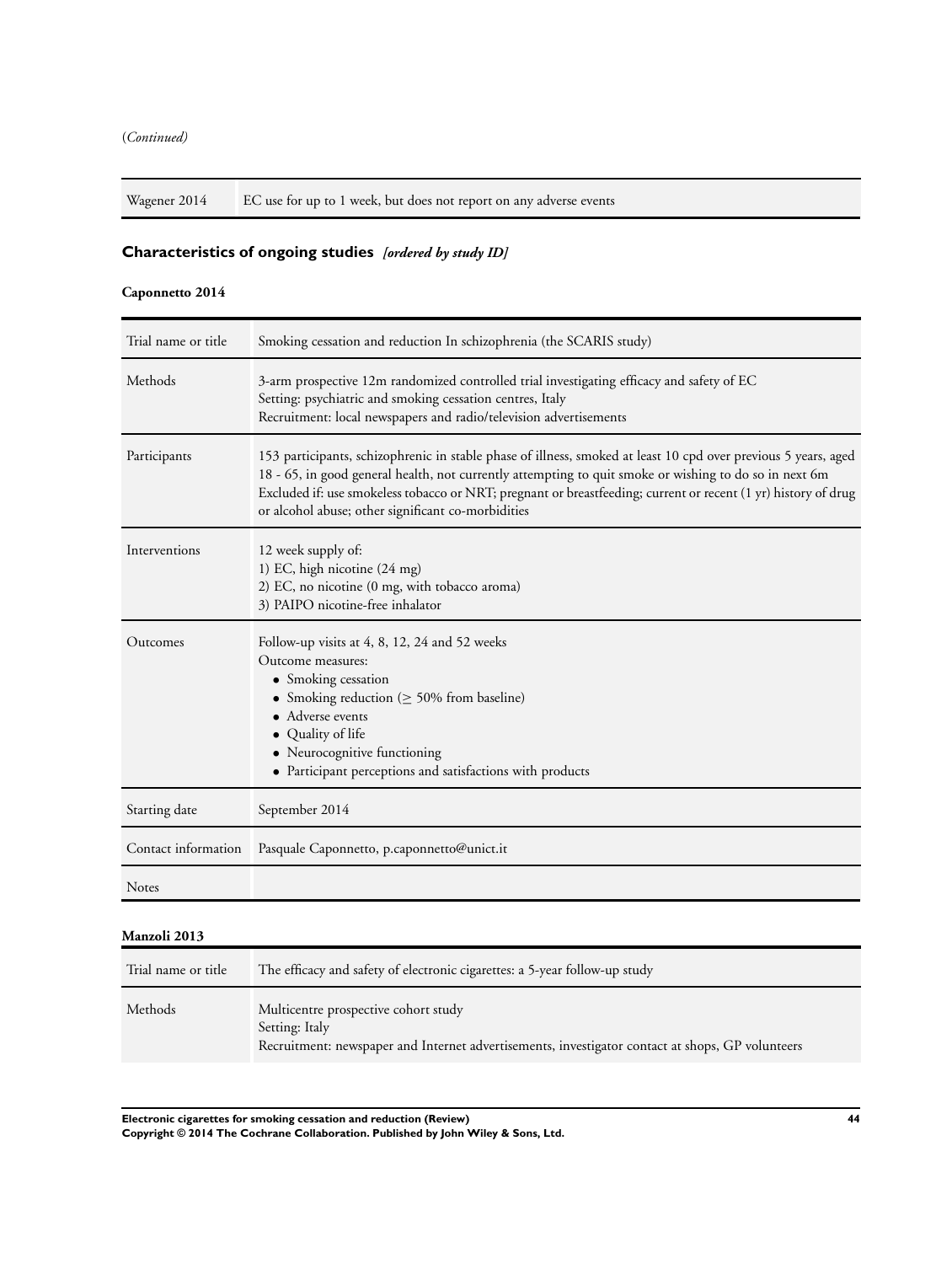# **Manzoli 2013** (*Continued)*

| Participants        | Maximum 1500 participants (500 EC users at baseline, 500 smokers who do not use EC at baseline, and 500<br>dual users)<br>Inclusion criteria: resident in Italy, aged 30 - 75, either: EC user for at least 6m inhaling at least 50 puffs/day;<br>smokers of at least 1 cpd for at least 6m; smoker of both EC and traditional cigarettes (at least 1 cigarette/<br>day) for at least 6m<br>Exclusion criteria: illicit drug use; pregnant or breastfeeding; major depression or other psychiatric conditions;<br>severe allergies; antihypertensive medication; angina pectoris; past episodes of selected smoking-related major<br>diseases (see outcomes below)      |
|---------------------|-------------------------------------------------------------------------------------------------------------------------------------------------------------------------------------------------------------------------------------------------------------------------------------------------------------------------------------------------------------------------------------------------------------------------------------------------------------------------------------------------------------------------------------------------------------------------------------------------------------------------------------------------------------------------|
| Interventions       | Compare health effects of EC vs traditional vs mixed cigarette smoking                                                                                                                                                                                                                                                                                                                                                                                                                                                                                                                                                                                                  |
| Outcomes            | Questionnaires at baseline and at 6, 12, 24, 36 and 60m<br>Outcomes:<br>• Cessation (portable CO monitors): percentage of subjects that were current or former smokers<br>reporting sustained abstinence from traditional cigarette smoking at all time points, defined as complete<br>abstinence (not even a puff)<br>• Reduction: average in difference in self-reported number of traditional cpd at baseline<br>• Adherence to ECs<br>• Self-reported adverse events<br>• Quality of life<br>• Time to hospital admission for CVD, COPD, cancers of the lung, oesophagus, larynx, oral cavity,<br>bladder, pancreas, kidney, stomach, cervix, and myeloid leukaemia |
| Starting date       | June 2013                                                                                                                                                                                                                                                                                                                                                                                                                                                                                                                                                                                                                                                               |
| Contact information | Lamberto Manzoli, Imazoli@post.harvard.edu                                                                                                                                                                                                                                                                                                                                                                                                                                                                                                                                                                                                                              |
| <b>Notes</b>        |                                                                                                                                                                                                                                                                                                                                                                                                                                                                                                                                                                                                                                                                         |

# **NCT01194583**

| Trial name or title | Efficacy and safety of an electronic nicotine delivery device (e-cigarette) without nicotine cartridges                                                                                                                                                                                                                            |
|---------------------|------------------------------------------------------------------------------------------------------------------------------------------------------------------------------------------------------------------------------------------------------------------------------------------------------------------------------------|
| Methods             | Prospective cohort study<br>Setting: community, Italy                                                                                                                                                                                                                                                                              |
| Participants        | 100 "regular smokers"<br>Inclusion criteria: healthy smokers unwilling to quit, 18 - 60 years old, at least 15 cpd for previous 5 years,<br>CO at least 15 ppm, FTND at least 5<br>Exclusion criteria: alcohol and illicit drug use, breastfeeding or pregnancy, current attempts to quit smoking,<br>previous experience with ECs |
| Interventions       | Categoria EC, "NO nicotine" cartridges, provided for up to 24 wks                                                                                                                                                                                                                                                                  |
| Outcomes            | Study visits at 2, 4, 6, 8, 10, 12 and 24 wks<br>Outcome measures:<br>• Sustained 50% reduction in cpd<br>• Sustained abstinence at 12 wks (not even a puff for 14 days prior to study visit, validated via exhaled                                                                                                                |

**Electronic cigarettes for smoking cessation and reduction (Review) 45**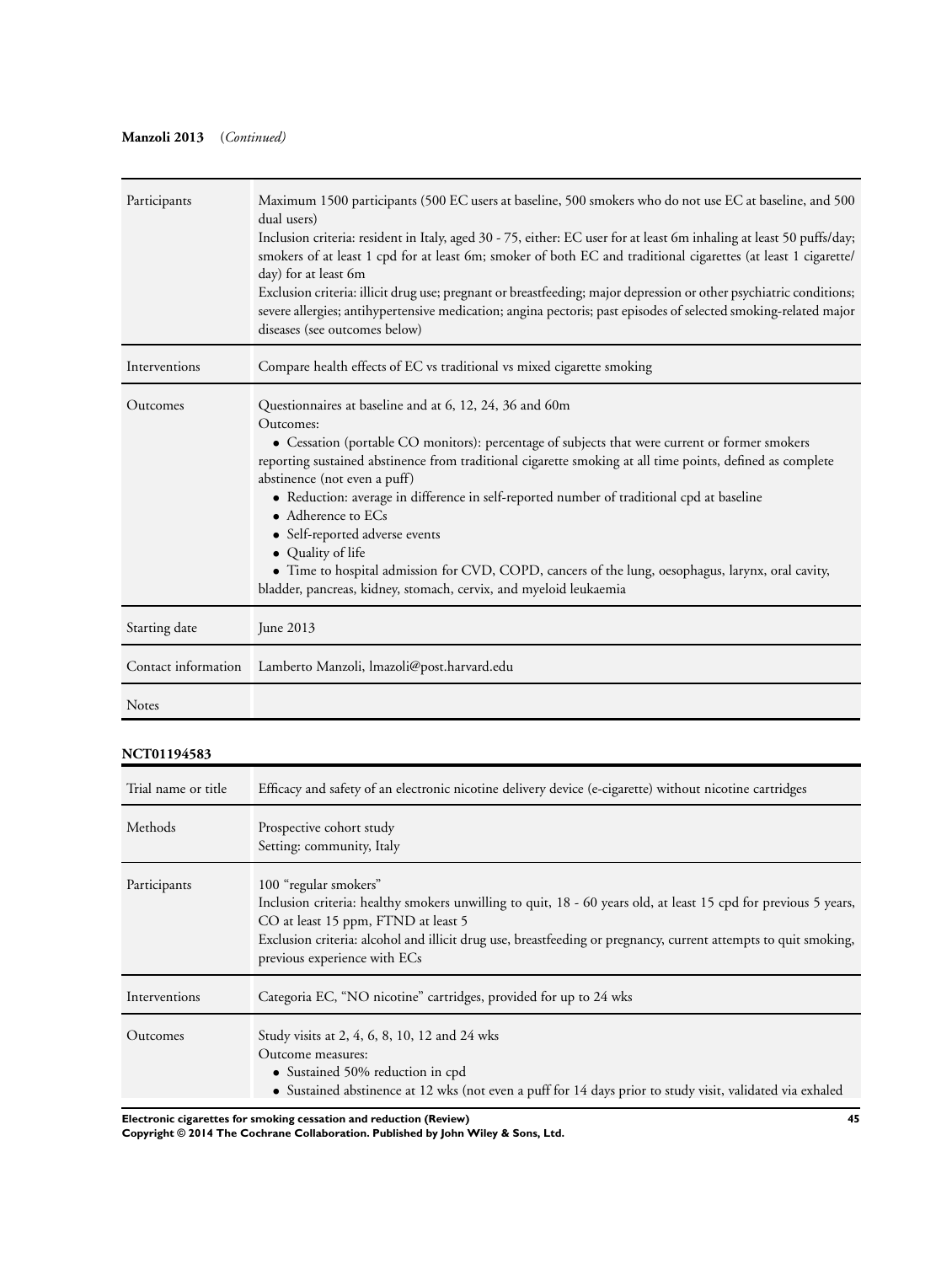# **NCT01194583** (*Continued)*

|               | CO)<br>• Sustained 80% reduction in cpd<br>· Withdrawal suppression<br>• Cravings reduction<br>• Adverse events |
|---------------|-----------------------------------------------------------------------------------------------------------------|
| Starting date | April 2010                                                                                                      |
|               | Contact information Riccardo Polosa, Universita degli Studi di Catania                                          |
| <b>Notes</b>  |                                                                                                                 |

# **NCT01842828**

| Trial name or title | Spain-UK-Czech E-cigarette Study (SUKCES)                                                                                                                                                                                    |
|---------------------|------------------------------------------------------------------------------------------------------------------------------------------------------------------------------------------------------------------------------|
| Methods             | Randomized controlled trial, open-label pilot study<br>Setting: smoking cessation clinics in London, Madrid and Prague<br>Recuitment: via smoking cessation clinics                                                          |
| Participants        | 220 smokers seeking help to quit<br>Inclusion criteria: 18 or older, want help to quit<br>Exclusion criteria: pregnant or breastfeeding; enrolled in other research; currently using EC                                      |
| Interventions       | 1) standard care plus 4 wks EC supply<br>2) standard care only                                                                                                                                                               |
| Outcomes            | • CO-validated continuous abstinence at 4 and 24 wks post-TQD<br>• Withdrawal symptoms at 1 and 4 wks post- $TQD$<br>$\bullet$ EC use<br>• EC taste and satisfaction compared to conventional cigarettes<br>• Adverse events |
| Starting date       | December 2013                                                                                                                                                                                                                |
|                     | Contact information Peter Hajek, p.hajek@qmul.ac.uk                                                                                                                                                                          |
| <b>Notes</b>        |                                                                                                                                                                                                                              |

# **NCT01989923**

| Trial name or title | Smoking cessation in women with gynaecological conditions                                                            |
|---------------------|----------------------------------------------------------------------------------------------------------------------|
| Methods             | Randomized controlled trial, open-label feasibility study<br>Setting: hospital clinic, USA<br>Recruitment: in clinic |

**Electronic cigarettes for smoking cessation and reduction (Review) 46 Copyright © 2014 The Cochrane Collaboration. Published by John Wiley & Sons, Ltd.**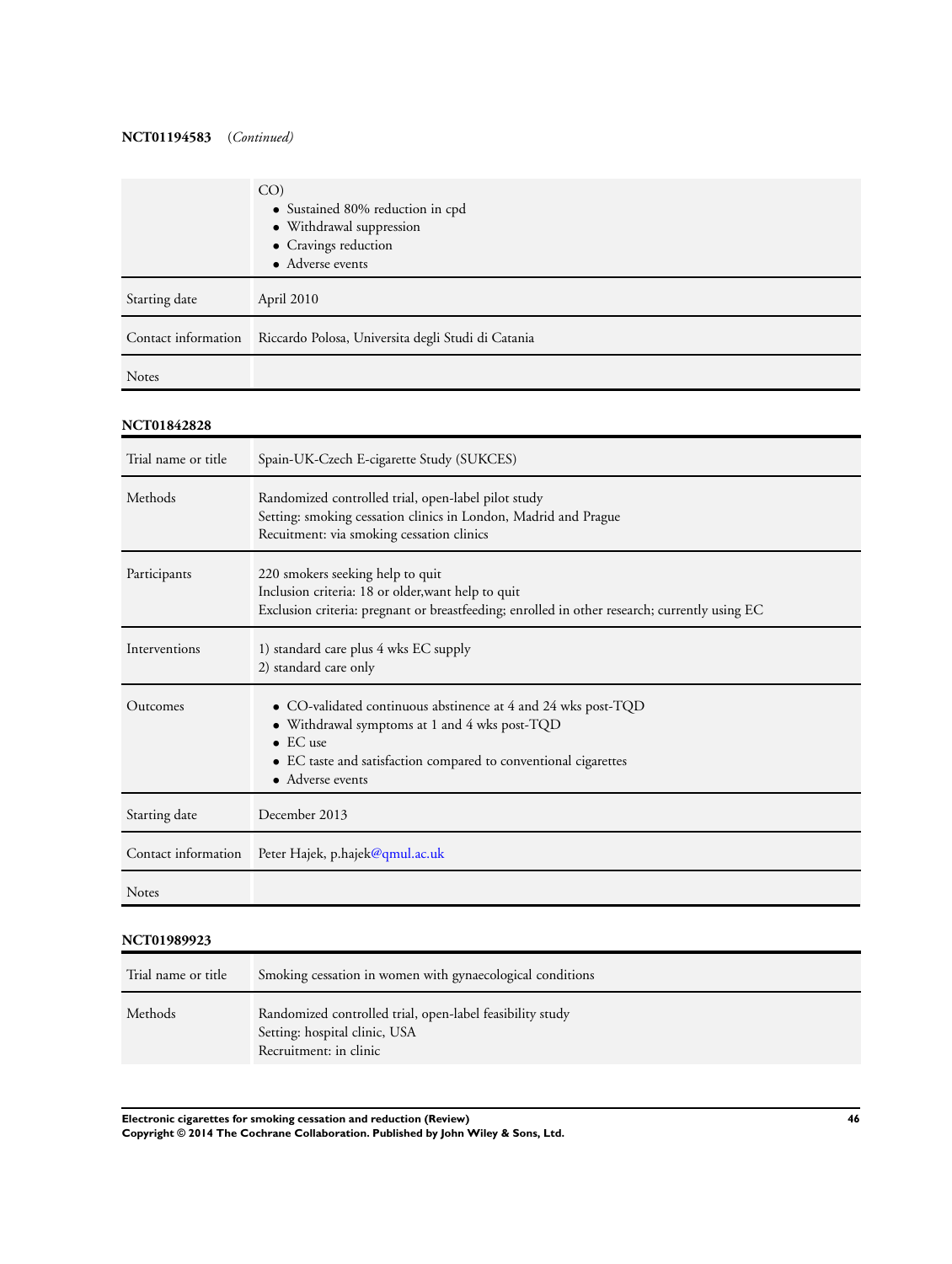# **NCT01989923** (*Continued)*

| Participants  | 30 women smokers with cervical dysplasia<br>Inclusion criteria: women smokers of at least 10 cpd over past year, diagnosis of cervical dysplasia, cervical<br>cancer, and lower genital tract dysplasia and cancer, aged 18 - 65<br>Exclusion criteria: previous diagnoses or treatment for cancer (except for non-melanoma skin cancer); stroke,<br>heart disease, heart attack, or irregular heart beat; pregnancy and lactation; plan to continue to use other<br>nicotine as well as study products; uncontrolled hypertension; using other stop-smoking medication; taking<br>prescription medicine for depression or asthma |
|---------------|-----------------------------------------------------------------------------------------------------------------------------------------------------------------------------------------------------------------------------------------------------------------------------------------------------------------------------------------------------------------------------------------------------------------------------------------------------------------------------------------------------------------------------------------------------------------------------------------------------------------------------------|
| Interventions | 1) NRT patch (21 mg for first 3 wks, 14 mg for second 3 wks) plus nicotine gum (2 mg) or lozenges (2 mg)<br>for 6 wks<br>2) E-cig device ('Blu' Cig) with refills to last 6 wks, number provided based on packs smoked per day x 1.5.<br>Strength of EC reduced at 3 wks<br>Both groups receive identical cessation counselling                                                                                                                                                                                                                                                                                                   |
| Outcomes      | At 6 and 12 wks via survey:<br>$\bullet$ Cpd<br>• Point prevalence abstinence at 7 and 30 days<br>• Smoking cessation<br>• Participants' attitudes and beliefs towards treatments<br>• Adherence                                                                                                                                                                                                                                                                                                                                                                                                                                  |
| Starting date | June 2013                                                                                                                                                                                                                                                                                                                                                                                                                                                                                                                                                                                                                         |
|               | Contact information Laura A Beebe, laura-beebe@ouhsc.edu                                                                                                                                                                                                                                                                                                                                                                                                                                                                                                                                                                          |
| <b>Notes</b>  |                                                                                                                                                                                                                                                                                                                                                                                                                                                                                                                                                                                                                                   |

# **NCT02004171**

| Trial name or title | Electronic cigarettes or nicotine inhaler for smoking cessation                                                                                                                                                                                                                                                                                                                                                                                                                                                                                                                                                                                                                        |
|---------------------|----------------------------------------------------------------------------------------------------------------------------------------------------------------------------------------------------------------------------------------------------------------------------------------------------------------------------------------------------------------------------------------------------------------------------------------------------------------------------------------------------------------------------------------------------------------------------------------------------------------------------------------------------------------------------------------|
| Methods             | Randomized controlled trial, open-label safety/efficacy study<br>Setting and recruitment not specified, USA                                                                                                                                                                                                                                                                                                                                                                                                                                                                                                                                                                            |
| Participants        | 40 participants<br>Inclusion criteria: 18 - 60 years old, meet DSM-IV criteria for nicotine dependence, seeking treatment for<br>smoking cessation, smoking at least 15 cpd<br>Exclusion criteria: DSM-IV diagnosis of schizophrenia, schizoaffective disorder, or bipolar disorder; current<br>diagnosis of major depressive disorder; current diagnosis for other psychiatric disorders that may require<br>intervention over course of study; receiving treatment for nicotine dependence; pregnancy, lactation, or chance<br>of pregnancy; unstable medical condition; substance abuse diagnosis; use of cannabis or alcohol on more than<br>20 days in past 30 days; suicide risk |
| Interventions       | 4 weeks:<br>1) electronic cigarettes (2nd generation) with 24 mg nicotine cartridges, 1 - 2 cartridges daily<br>2) nicotine inhaler with 10 mg cartridges, max 16 cartridges per day                                                                                                                                                                                                                                                                                                                                                                                                                                                                                                   |

**Electronic cigarettes for smoking cessation and reduction (Review) 47 Copyright © 2014 The Cochrane Collaboration. Published by John Wiley & Sons, Ltd.**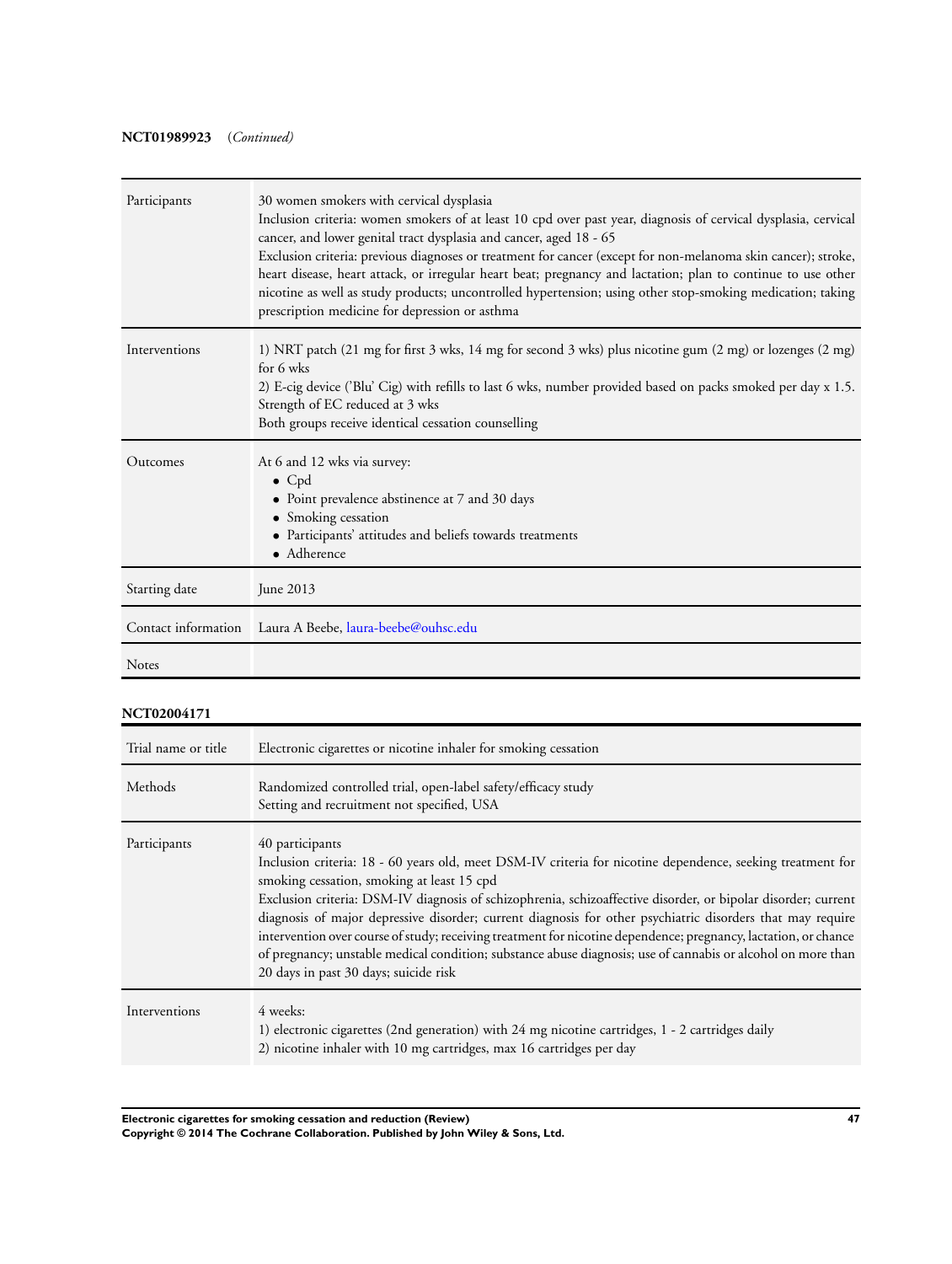# **NCT02004171** (*Continued)*

| <b>Outcomes</b> | Over 4 weeks:<br>$\bullet$ cpd<br>• Withdrawal<br>• Benefits from smoking cessation (breathing, sense of taste and smell, physical fitness)<br>• Adverse events<br>$\bullet$ BMI |
|-----------------|----------------------------------------------------------------------------------------------------------------------------------------------------------------------------------|
| Starting date   | December 2013                                                                                                                                                                    |
|                 | Contact information Barney Vaughan, vaughan@nyspi.columbia.edu                                                                                                                   |

Notes

# **NCT02029196**

| Trial name or title | A study to evaluate the safety profile of an e-vapour product                                                                                                                                                                                                                                                                                                           |
|---------------------|-------------------------------------------------------------------------------------------------------------------------------------------------------------------------------------------------------------------------------------------------------------------------------------------------------------------------------------------------------------------------|
| Methods             | Randomized, open-label, multi-centre trial                                                                                                                                                                                                                                                                                                                              |
| Participants        | 420 participants<br>Inclusion criteria: age 21 - 65 years, BMI 18 - 35kg/m <sup>2</sup> , established smokers (smoking 5 - 30 cpd for at least<br>1 year), not wanting to quit<br>Exclusion Criteria: use of NRT within 14 days, blood donation in previous 12 months, history of drug or<br>alcohol abuse, HIV or hepatitis positive, medically unwell, pregnant women |
| Interventions       | 12 weeks:<br>Experimental: Participants who switch from using conventional cigarettes to using an e-vapour product (EVP)<br>. No further information available about this product<br>Control: Participants who continue smoking their usual conventional cigarette                                                                                                      |
| Outcomes            | Over 12 weeks:<br>Primary<br>• Vital signs<br>$\bullet$ ECG<br>• Lung function testing<br>• Clinical laboratory parameters<br>Secondary<br>• Craving and withdrawal symptoms<br>• Carboxyhaemoglobin<br>• High-density lipoprotein cholesterol                                                                                                                          |
| Starting date       | December 2013                                                                                                                                                                                                                                                                                                                                                           |
| Contact information | Robert Turner, robert.turner cain@covance.com                                                                                                                                                                                                                                                                                                                           |
| Notes               | Sponsor: Imperial Tobacco Group PLC                                                                                                                                                                                                                                                                                                                                     |

**Electronic cigarettes for smoking cessation and reduction (Review) 48 Copyright © 2014 The Cochrane Collaboration. Published by John Wiley & Sons, Ltd.**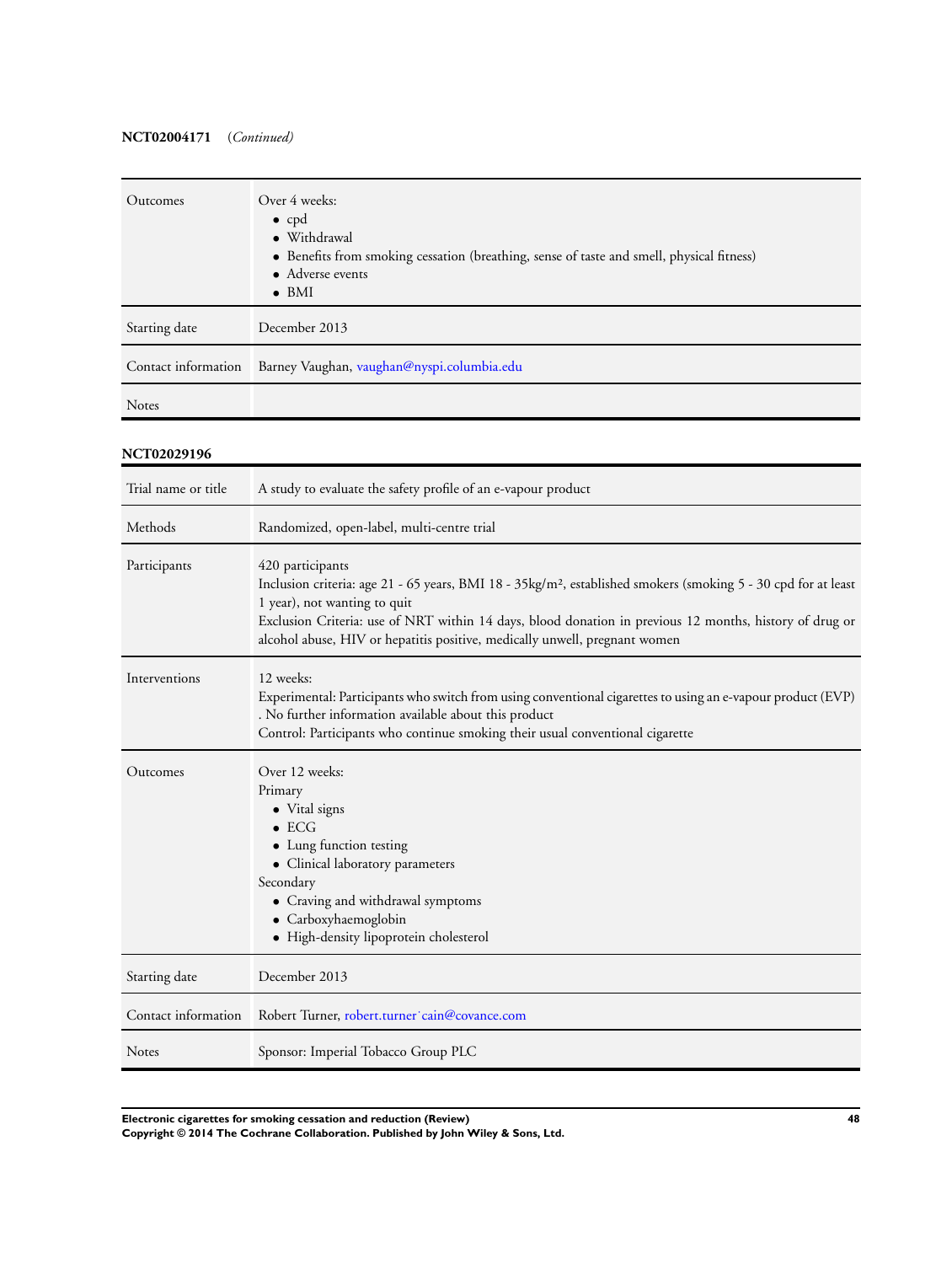# **NCT02124187**

| Trial name or title | Smoking cessation and reduction in depression (SCARID)                                                                                                                                                                                                                                                                                                                                                                                                                                                                                                                                                                                                                                                                                                        |
|---------------------|---------------------------------------------------------------------------------------------------------------------------------------------------------------------------------------------------------------------------------------------------------------------------------------------------------------------------------------------------------------------------------------------------------------------------------------------------------------------------------------------------------------------------------------------------------------------------------------------------------------------------------------------------------------------------------------------------------------------------------------------------------------|
| Methods             | 3-arm prospective 12m randomized controlled trial investigating efficacy and safety of ECs                                                                                                                                                                                                                                                                                                                                                                                                                                                                                                                                                                                                                                                                    |
| Participants        | 129 participants<br>Inclusion Criteria: diagnosis of major depressive disorder (MDD) (according to DSM-5 criteria), smoke $\geq$<br>10 cpd (for at least the past 5 years), age 18 - 65 years, in good general health, unwilling to quit smoking in<br>the next 30 days<br>Exclusion Criteria: use of smokeless tobacco or NRT or other smoking cessation therapies, pregnancy or<br>breastfeeding, current or recent $(< 1$ yr) past history of alcohol or drug abuse or both, active suicidal in-<br>tention, other significant co-morbidities according to the Investigator's clinical assessment (e.g. cancer, acute<br>myocardial infarction, unstable angina, severe cardiac arrhythmia, recent cerebrovascular incident, or severe<br>atherosclerosis) |
| Interventions       | 12-week supply of:<br>1. EC 24 mg nicotine<br>2. EC 0 mg nicotine<br>3. Nicotine-free inhalator                                                                                                                                                                                                                                                                                                                                                                                                                                                                                                                                                                                                                                                               |
| Outcomes            | Follow-up visits at 4, 8, 12, 24 and 52 wks<br>Outcome measures:<br>• Smoking cessation<br>• Smoking reduction ( $\geq$ 50% from baseline)<br>• Adverse events<br>• Quality of life<br>• Neurocognitive functioning<br>• Participant perceptions and satisfactions with products                                                                                                                                                                                                                                                                                                                                                                                                                                                                              |
| Starting date       | February 2015                                                                                                                                                                                                                                                                                                                                                                                                                                                                                                                                                                                                                                                                                                                                                 |
| Contact information | Pasquale Caponnetto p.caponnetto@unict.it                                                                                                                                                                                                                                                                                                                                                                                                                                                                                                                                                                                                                                                                                                                     |
| <b>Notes</b>        |                                                                                                                                                                                                                                                                                                                                                                                                                                                                                                                                                                                                                                                                                                                                                               |

# **NCT02143310**

| Trial name or title | A study to evaluate the safety of electronic vapour products for 2 years                                                                                                                                                                                                                                                                                                                                                                                                                                                   |
|---------------------|----------------------------------------------------------------------------------------------------------------------------------------------------------------------------------------------------------------------------------------------------------------------------------------------------------------------------------------------------------------------------------------------------------------------------------------------------------------------------------------------------------------------------|
| Methods             | Open-label, singe-group assignment, multi-centre trial                                                                                                                                                                                                                                                                                                                                                                                                                                                                     |
| Participants        | 420 participants<br>Inclusion criteria: participated in NCT02029196, age 21 - 65 years, BMI 18 - 35kg/m2, established smokers<br>(smoking 5 - 30 cpd for at least 1 year) not wanting to quit, willingness to use the electronic vaporised product<br>for 2 years, no clinically significant abnormalities during the prior trial<br>Exclusion criteria: use of NRT within 14 days, blood donation in previous 12 months, history of drug or<br>alcohol abuse, HIV or hepatitis positive, medically unwell, pregnant women |
| Interventions       | Use of e-vapour product (EVP) for two years.                                                                                                                                                                                                                                                                                                                                                                                                                                                                               |

**Electronic cigarettes for smoking cessation and reduction (Review) 49**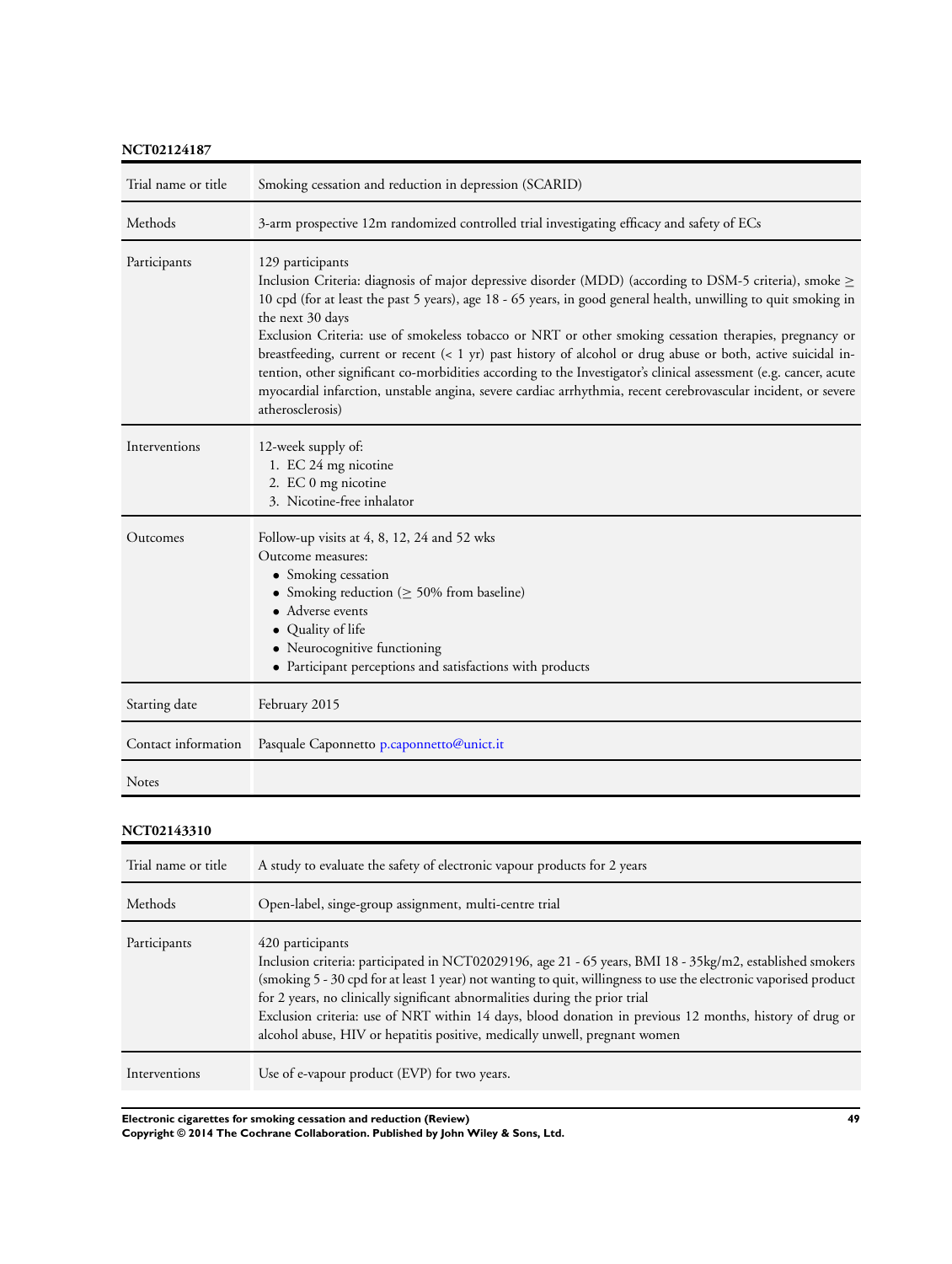# **NCT02143310** (*Continued)*

| Outcomes      | Follow-up visits at 1, 2, 3, 6, 9, 12, 15, 18, 21, and 24 months<br>Primary<br>• Change from baseline (BL) in blood pressure<br>• Change from BL in ECG<br>• Change from BL in lung function tests<br>• Change from BL in clinical laboratory parameters<br>Secondary<br>• Change from BL in craving and withdrawal symptoms<br>• Change from BL in biomarkers of exposure<br>• Change from BL in biomarkers of effect |
|---------------|------------------------------------------------------------------------------------------------------------------------------------------------------------------------------------------------------------------------------------------------------------------------------------------------------------------------------------------------------------------------------------------------------------------------|
| Starting date | May 2014                                                                                                                                                                                                                                                                                                                                                                                                               |
|               | Contact information Robert Turner, robert.turner cain@covance.com                                                                                                                                                                                                                                                                                                                                                      |
| <b>Notes</b>  |                                                                                                                                                                                                                                                                                                                                                                                                                        |

BMI: body mass index COPD: chronic obstructive pulmonary disease cpd: cigarettes per day CVD: cardiovascular disease EC: electronic cigarette ECG: electrocardiogram NRT: nicotine replacement therapy wk: week yr: year

**Electronic cigarettes for smoking cessation and reduction (Review) 50 Copyright © 2014 The Cochrane Collaboration. Published by John Wiley & Sons, Ltd.**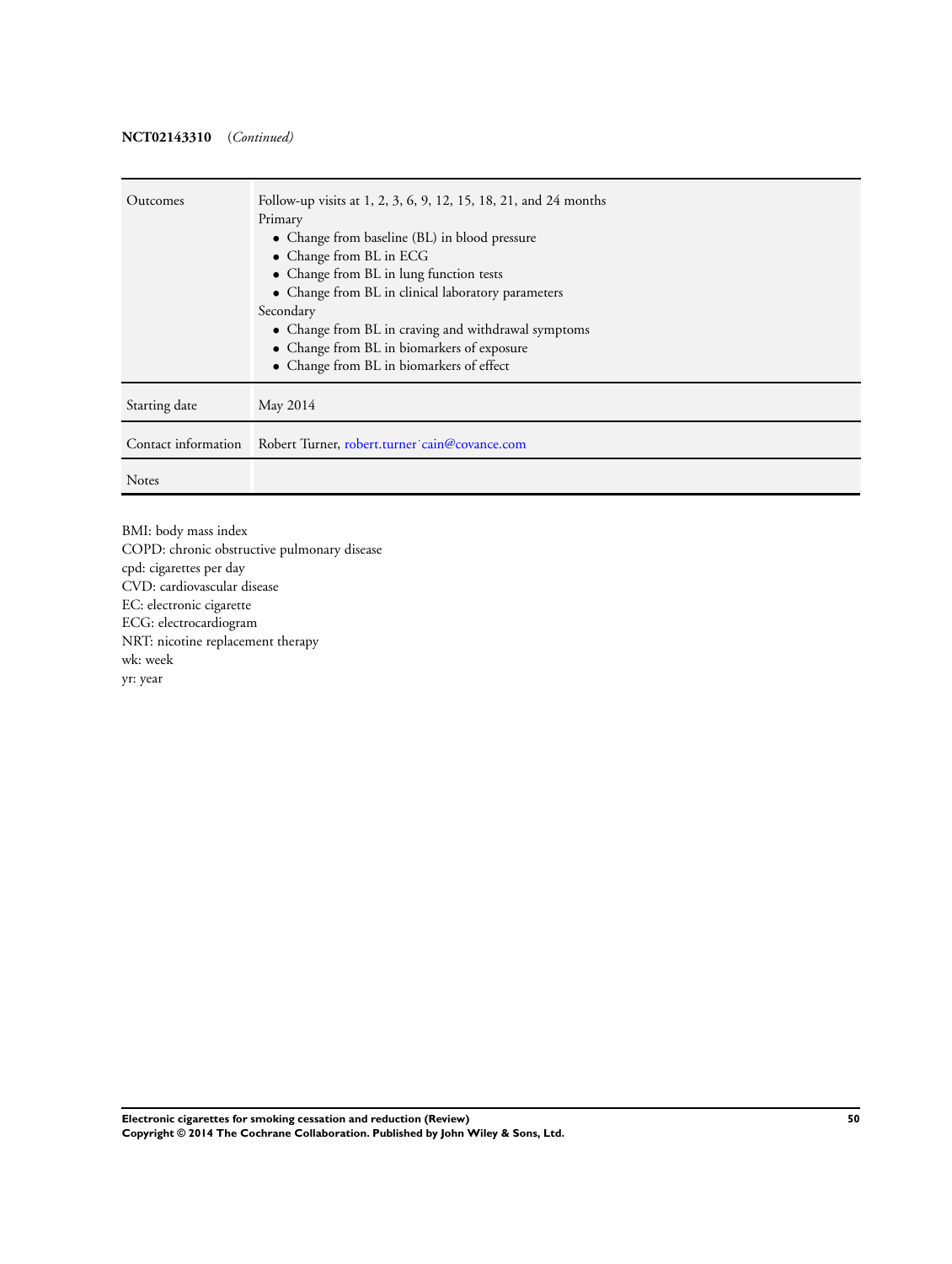# **D A T A A N D A N A L Y S E S**

# **Comparison 1. Smoking cessation**

| Outcome or subgroup title                            | No. of<br>studies | No. of<br>participants | <b>Statistical method</b>       | Effect size         |
|------------------------------------------------------|-------------------|------------------------|---------------------------------|---------------------|
| 1 Nicotine EC versus placebo EC                      |                   | 662                    | Risk Ratio (M-H, Fixed, 95% CI) | $2.29$ [1.05, 4.96] |
| 2 Nicotine EC versus nicotine<br>replacement therapy |                   |                        | Risk Ratio (M-H, Fixed, 95% CI) | Totals not selected |

# **Comparison 2. Smoking reduction**

| Outcome or subgroup title                                                   | No. of<br>studies | No. of<br>participants | Statistical method              | Effect size         |
|-----------------------------------------------------------------------------|-------------------|------------------------|---------------------------------|---------------------|
| 1 Nicotine EC versus placebo EC<br>(quitters excluded)                      |                   | 612                    | Risk Ratio (M-H, Fixed, 95% CI) | $1.31$ [1.02, 1.68] |
| 2 Nicotine EC versus nicotine<br>replacement therapy (quitters<br>excluded) |                   |                        | Risk Ratio (M-H, Fixed, 95% CI) | Totals not selected |

# **Comparison 3. Adverse Events**

| Outcome or subgroup title                                                                                       | No. of<br>studies | No. of<br>participants | Statistical method              | <b>Effect size</b>  |
|-----------------------------------------------------------------------------------------------------------------|-------------------|------------------------|---------------------------------|---------------------|
| 1 Proportion of participants<br>reporting adverse events:<br>Nicotine EC versus placebo EC                      |                   |                        | Risk Ratio (M-H, Fixed, 95% CI) | Totals not selected |
| 2 Proportion of participants<br>reporting adverse events:<br>nicotine EC versus nicotine<br>replacement therapy |                   |                        | Risk Ratio (M-H, Fixed, 95% CI) | Totals not selected |

**Electronic cigarettes for smoking cessation and reduction (Review) 51**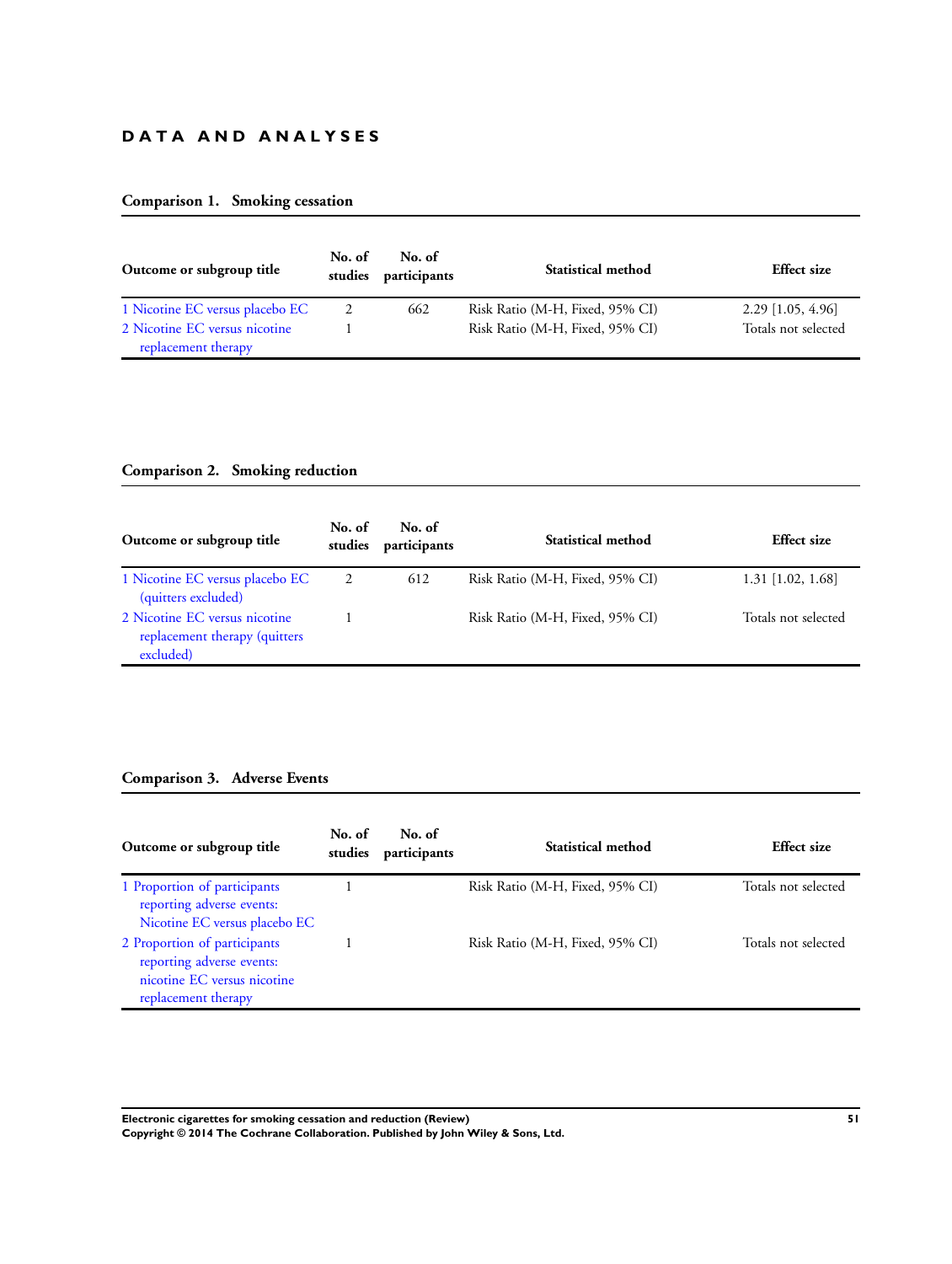# **Analysis 1.1. Comparison 1 Smoking cessation, Outcome 1 Nicotine EC versus placebo EC.**

<span id="page-53-0"></span>Review: Electronic cigarettes for smoking cessation and reduction

Comparison: 1 Smoking cessation

Outcome: 1 Nicotine EC versus placebo EC

| Study or subgroup                                                      | Experimental | Control |             | <b>Risk Ratio</b>     | Weight | <b>Risk Ratio</b>     |
|------------------------------------------------------------------------|--------------|---------|-------------|-----------------------|--------|-----------------------|
|                                                                        | n/N          | n/N     |             | M-H, Fixed, 95% CI    |        | M-H, Fixed, 95% CI    |
| Bullen 2013                                                            | 21/289       | 3/73    |             |                       | 47.3 % | $1.77$ $[0.54, 5.77]$ |
| Caponnetto 2013a                                                       | 22/200       | 4/100   |             |                       | 52.7 % | 2.75 [ 0.97, 7.76 ]   |
| <b>Total (95% CI)</b>                                                  | 489          | 173     |             |                       | 100.0% | $2.29$ [ 1.05, 4.96 ] |
| Total events: 43 (Experimental), 7 (Control)                           |              |         |             |                       |        |                       |
| Heterogeneity: Chi <sup>2</sup> = 0.30, df = 1 (P = 0.58); $1^2$ =0.0% |              |         |             |                       |        |                       |
| Test for overall effect: $Z = 2.09$ (P = 0.037)                        |              |         |             |                       |        |                       |
| Test for subgroup differences: Not applicable                          |              |         |             |                       |        |                       |
|                                                                        |              |         |             |                       |        |                       |
|                                                                        |              |         | 0.1<br>0.01 | 100<br>$\overline{0}$ |        |                       |

Favours placebo Favours EC

# **Analysis 1.2. Comparison 1 Smoking cessation, Outcome 2 Nicotine EC versus nicotine replacement therapy.**

Review: Electronic cigarettes for smoking cessation and reduction

Comparison: 1 Smoking cessation

Outcome: 2 Nicotine EC versus nicotine replacement therapy

| Study or subgroup | Experimental<br>n/N | Control<br>n/N |                            | <b>Risk Ratio</b><br>M-H, Fixed, 95% CI | <b>Risk Ratio</b><br>M-H, Fixed, 95% CI |
|-------------------|---------------------|----------------|----------------------------|-----------------------------------------|-----------------------------------------|
| Bullen 2013       | 21/289              | 17/295         |                            | --                                      | $1.26$ $[0.68, 2.34]$                   |
|                   |                     |                | 0.01<br>0.1<br>Favours NRT | 100<br>$\overline{0}$<br>Favours EC     |                                         |

**Electronic cigarettes for smoking cessation and reduction (Review) 52 Copyright © 2014 The Cochrane Collaboration. Published by John Wiley & Sons, Ltd.**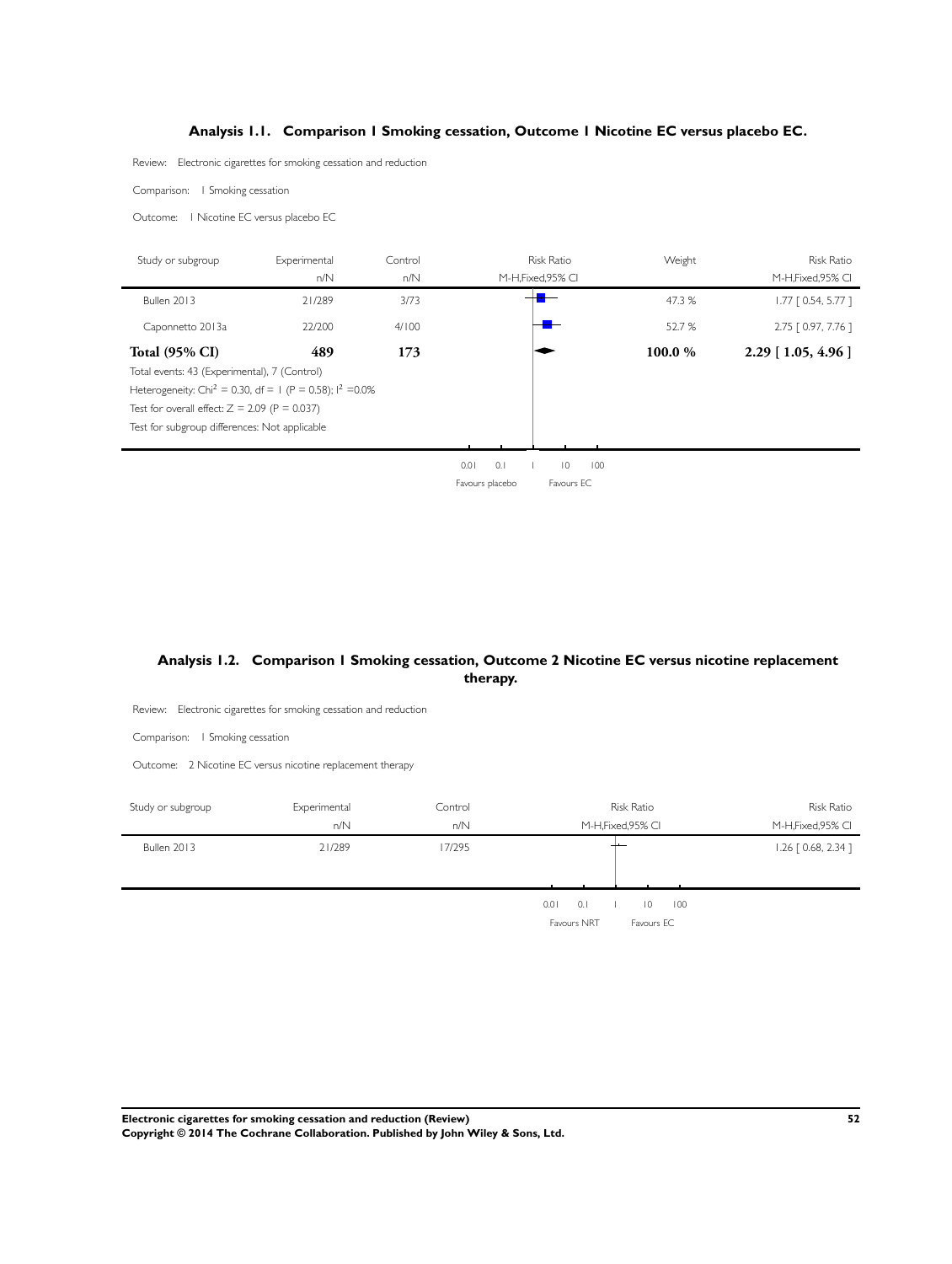# <span id="page-54-0"></span>**Analysis 2.1. Comparison 2 Smoking reduction, Outcome 1 Nicotine EC versus placebo EC (quitters excluded).**

Review: Electronic cigarettes for smoking cessation and reduction

## Comparison: 2 Smoking reduction

Outcome: 1 Nicotine EC versus placebo EC (quitters excluded)

| Study or subgroup                                                      | Experimental<br>n/N | Control<br>n/N |      |     | <b>Risk Ratio</b><br>M-H.Fixed.95% CI |     | Weight | <b>Risk Ratio</b><br>M-H, Fixed, 95% CI |
|------------------------------------------------------------------------|---------------------|----------------|------|-----|---------------------------------------|-----|--------|-----------------------------------------|
| Bullen 2013                                                            | 165/268             | 33/70          |      |     |                                       |     | 77.0 % | $1.31$ $[ 1.00, 1.70 ]$                 |
| Caponnetto 2013a                                                       | 29/178              | 12/96          |      |     |                                       |     | 23.0 % | 1.30 [ 0.70, 2.44 ]                     |
| <b>Total (95% CI)</b>                                                  | 446                 | 166            |      |     |                                       |     | 100.0% | $1.31$ [ 1.02, 1.68 ]                   |
| Total events: 194 (Experimental), 45 (Control)                         |                     |                |      |     |                                       |     |        |                                         |
| Heterogeneity: Chi <sup>2</sup> = 0.00, df = 1 (P = 1.00); $1^2$ =0.0% |                     |                |      |     |                                       |     |        |                                         |
| Test for overall effect: $Z = 2.09$ (P = 0.037)                        |                     |                |      |     |                                       |     |        |                                         |
| Test for subgroup differences: Not applicable                          |                     |                |      |     |                                       |     |        |                                         |
|                                                                        |                     |                |      |     |                                       |     |        |                                         |
|                                                                        |                     |                | 0.01 | 0.1 | $ 0\rangle$                           | 100 |        |                                         |

Favours placebo EC Favours nicotine EC

# **Analysis 2.2. Comparison 2 Smoking reduction, Outcome 2 Nicotine EC versus nicotine replacement therapy (quitters excluded).**

Review: Electronic cigarettes for smoking cessation and reduction

Comparison: 2 Smoking reduction

l.

Outcome: 2 Nicotine EC versus nicotine replacement therapy (quitters excluded)

| Study or subgroup | Experimental<br>n/N | Control<br>n/N | <b>Risk Ratio</b><br>M-H,Fixed,95% Cl |            |                         | Risk Ratio<br>M-H,Fixed,95% CI |  |
|-------------------|---------------------|----------------|---------------------------------------|------------|-------------------------|--------------------------------|--|
| Bullen 2013       | 165/268             | 121/278        | <b>+</b>                              |            | $1.41$ $[ 1.20, 1.67 ]$ |                                |  |
|                   |                     |                | 0.01                                  | $\Omega$ . |                         | 100                            |  |

Favours NRT Favours nicotine EC

**Electronic cigarettes for smoking cessation and reduction (Review) 53 Copyright © 2014 The Cochrane Collaboration. Published by John Wiley & Sons, Ltd.**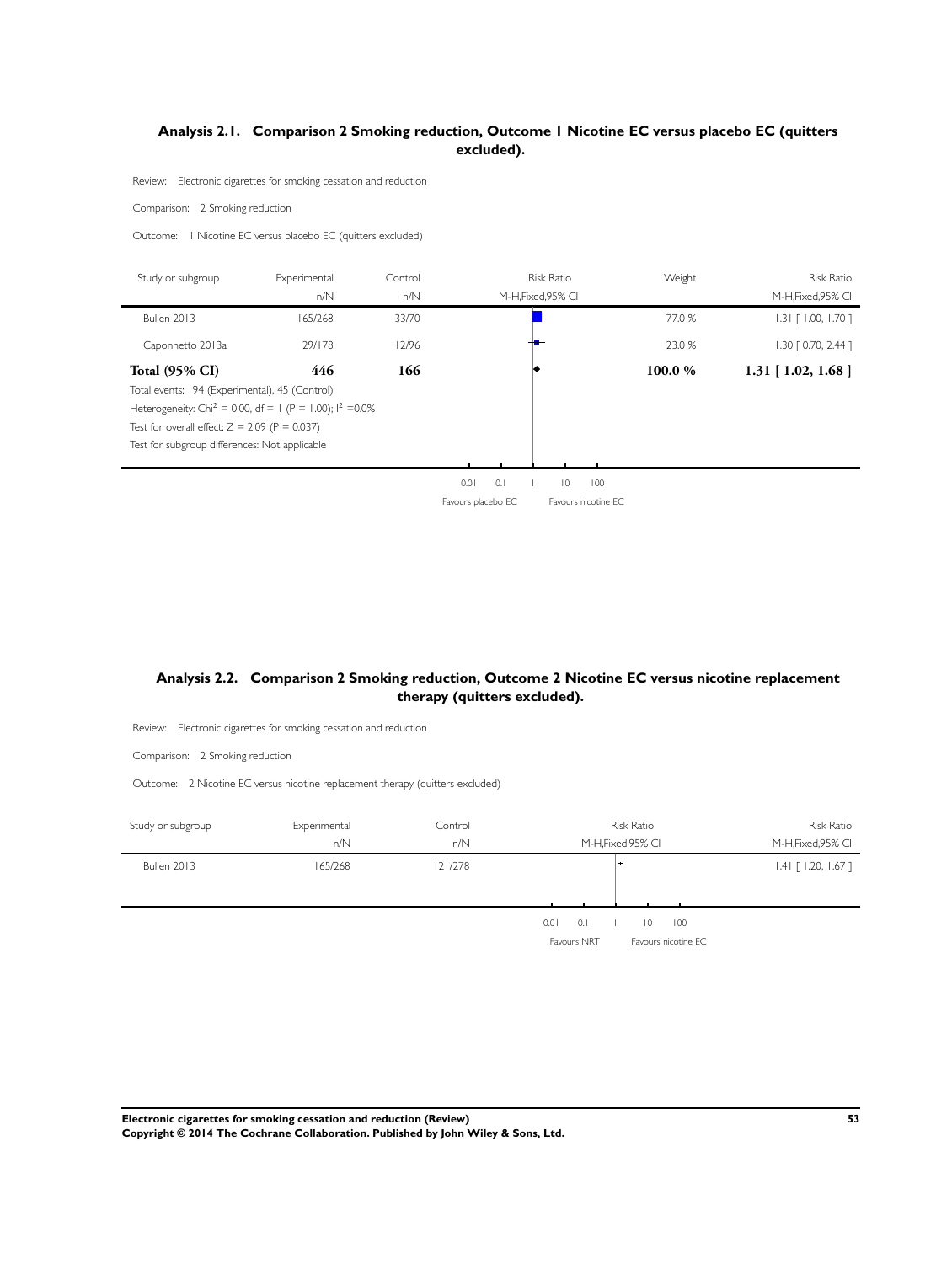# <span id="page-55-0"></span>**Analysis 3.1. Comparison 3 Adverse Events, Outcome 1 Proportion of participants reporting adverse events: Nicotine EC versus placebo EC.**

Review: Electronic cigarettes for smoking cessation and reduction

Comparison: 3 Adverse Events

Outcome: 1 Proportion of participants reporting adverse events: Nicotine EC versus placebo EC



# **Analysis 3.2. Comparison 3 Adverse Events, Outcome 2 Proportion of participants reporting adverse events: nicotine EC versus nicotine replacement therapy.**

Review: Electronic cigarettes for smoking cessation and reduction

Comparison: 3 Adverse Events

Outcome: 2 Proportion of participants reporting adverse events: nicotine EC versus nicotine replacement therapy

| Study or subgroup | Experimental<br>n/N | Control<br>n/N | M-H, Fixed, 95% CI        | Risk Ratio<br>M-H, Fixed, 95% CI     |                       |
|-------------------|---------------------|----------------|---------------------------|--------------------------------------|-----------------------|
| Bullen 2013       | 107/241             | 96/215         |                           |                                      | $0.99$ [ 0.81, 1.22 ] |
|                   |                     |                | 0.01<br>0.1<br>Favours EC | 100<br>$\overline{0}$<br>Favours NRT |                       |

**Electronic cigarettes for smoking cessation and reduction (Review) 54 Copyright © 2014 The Cochrane Collaboration. Published by John Wiley & Sons, Ltd.**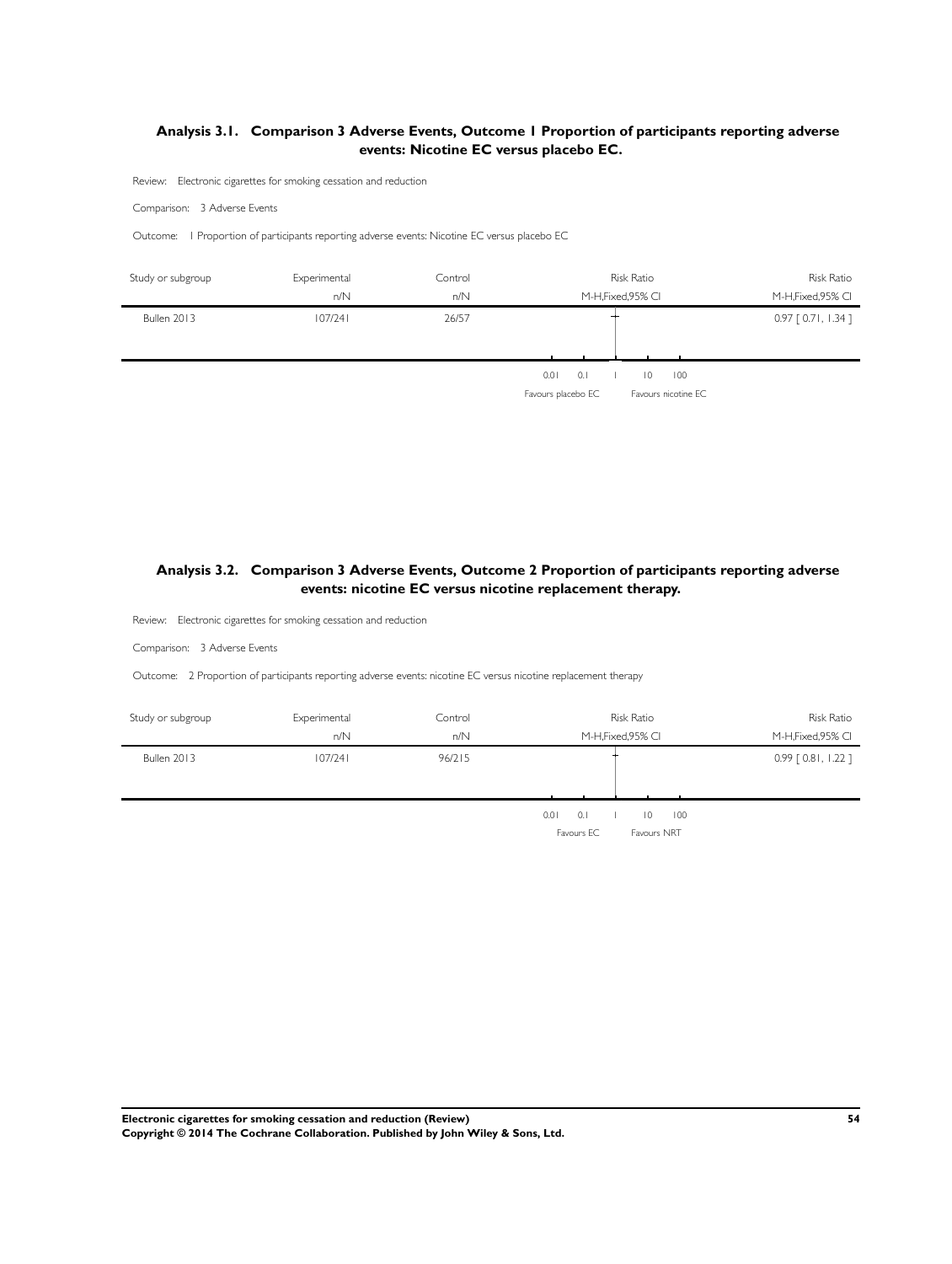# <span id="page-56-0"></span>**A D D I T I O N A L T A B L E S**

**Table 1. Summary of proportion of participants abstinent from smoking at follow-up: cohort studies**

| Study                                                       | Smokers mo- In-<br>tivated or un-<br>motivated to<br>quit? | tervention vs<br>relevant Con-<br>trol                            | % abstinent |             |            |            |                                                                                                          |
|-------------------------------------------------------------|------------------------------------------------------------|-------------------------------------------------------------------|-------------|-------------|------------|------------|----------------------------------------------------------------------------------------------------------|
| <b>Cohort</b> studies                                       |                                                            |                                                                   | 6 month     | 12 months   | 18 months  | 24 months  | <b>Notes</b>                                                                                             |
| Caponnetto<br>2013b                                         | Unmotivated<br>to quit                                     | Nicotine EC                                                       |             | 14% (2/14)  |            |            |                                                                                                          |
| <b>Ely 2013</b>                                             | Motivated to Nicotine EC <sup>1</sup><br>quit              |                                                                   | 44% (21/48) |             |            |            |                                                                                                          |
| Polosa 2011                                                 | Unmotivated<br>to quit                                     | Nicotine EC                                                       | 23% (9/40)  |             | 15% (6/40) | 13% (5/40) |                                                                                                          |
| Cohort studies not allowing inclusion of non-<br>responders |                                                            |                                                                   |             |             |            |            |                                                                                                          |
| Etter 2014                                                  | Not defined                                                | Daily<br>EC<br>users at base-<br>line                             |             | 46% (16/35) |            |            | Response rate: 47%<br>(367/773)<br>completed follow-<br>up survey                                        |
| Grana 2014b                                                 | Not defined                                                | Used<br>EC in the past<br>30 days (even<br>once) at base-<br>line |             | 10% (9/88)  |            |            | Response rate: 81%<br>completed follow-<br>up<br>Abtsinence rate was<br>14% (119/861) in<br>non-EC users |
| Choi 2014                                                   | Not defined                                                | Used EC for $\geq$<br>1 day in the<br>past 30 days at<br>baseline |             | 11%         |            |            | Response rate: un-<br>known<br>Abstinence rate was<br>17% in non-EC<br>users                             |

<sup>1</sup> All participants (N = 48) used an EC, but 16 also used bupropion and 2 used varenicline

**Electronic cigarettes for smoking cessation and reduction (Review) 55 Copyright © 2014 The Cochrane Collaboration. Published by John Wiley & Sons, Ltd.**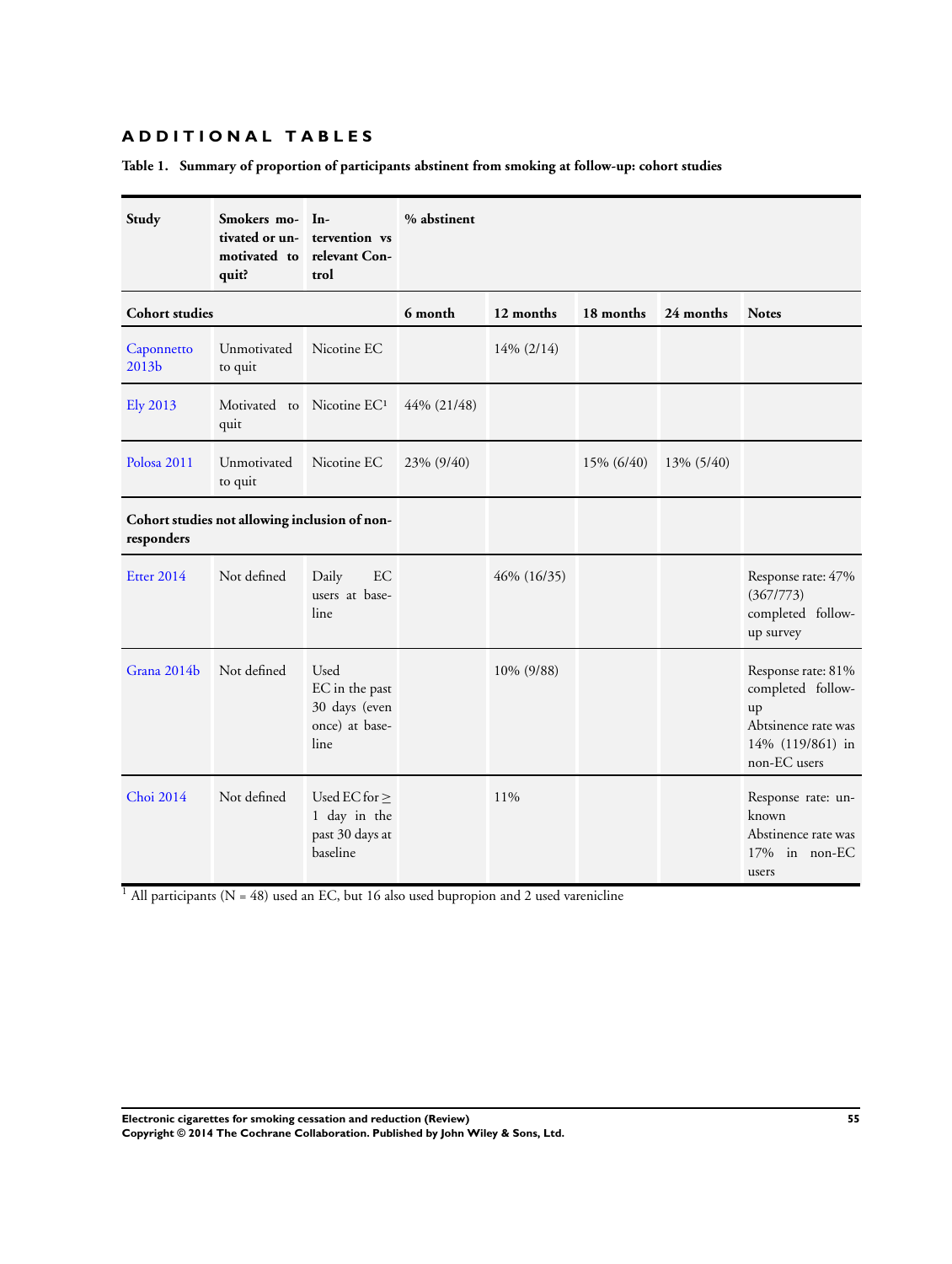<span id="page-57-0"></span>**Table 2. Summary of proportion of participants achieving a** ≥ **50% reduction of baseline cigarette consumption: cohort studies**

| Study                           | vated or unmo- Control<br>tivated to quit? |                   | Smokers moti- Intervention vs. % reduced by $\geq$ 50% of baseline cigarette consumption |             |              |              |  |  |
|---------------------------------|--------------------------------------------|-------------------|------------------------------------------------------------------------------------------|-------------|--------------|--------------|--|--|
|                                 |                                            |                   | 6 month                                                                                  | 12 months   | 18 months    | 24 months    |  |  |
| Caponnetto<br>2013 <sub>b</sub> | Unmotivated to Nicotine EC<br>quit         |                   |                                                                                          | 50\% (7/14) |              |              |  |  |
| <b>Ely 2013</b>                 | Motivated<br>quit                          | to Nicotine $EC1$ | 27% (13/48)                                                                              |             |              |              |  |  |
| Polosa 2011                     | Unmotivated to Nicotine EC<br>quit         |                   | 33% (13/40)                                                                              |             | 28\% (11/40) | 28\% (11/40) |  |  |

 $\frac{1}{1}$  All participants (N = 48) used an EC, but 16 also used bupropion and 2 used varenicline

# **A P P E N D I C E S**

## **Appendix 1. MEDLINE search strategy**

1. e-cig\$.mp. [mp=title, abstract, original title, name of substance word, subject heading word, protocol supplementary concept, rare disease supplementary concept, unique identifier]

2. electr\$ cigar\$.mp. [mp=title, abstract, original title, name of substance word, subject heading word, protocol supplementary concept, rare disease supplementary concept, unique identifier]

3. electronic nicotine.mp. [mp=title, abstract, original title, name of substance word, subject heading word, protocol

supplementary concept, rare disease supplementary concept, unique identifier]

4. 1 OR 2 OR 3

# **C O N T R I B U T I O N S O F A U T H O R S**

All authors contributed to the writing of this review.

JHB and HM extracted data, with discrepancies and disagreements referred to PH.

As principal investigator of one of the included trials, CB was not involved with data extraction or assessment of study quality.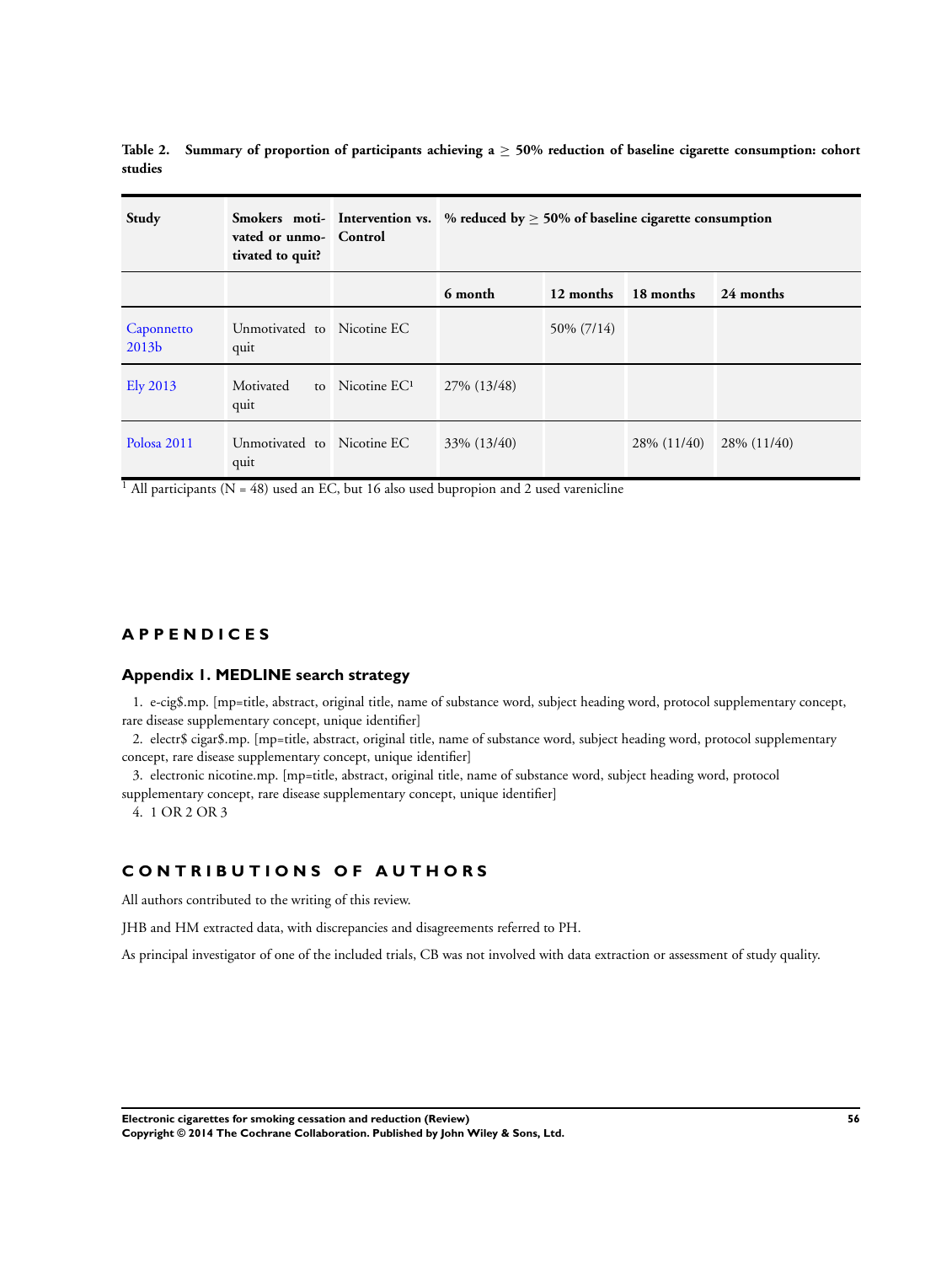# **D E C L A R A T I O N S O F I N T E R E S T**

Within the last three years HM has undertaken educational sessions sponsored by Pfizer and Johnson & Johnson, manufacturers of smoking cessation medications.

Within the last three years PH has provided consultancy to GSK, Pfizer, and Johnson & Johnson, manufacturers of smoking cessation medications.

Due to these two interests, this review is not compliant with the Cochrane commercial sponsorship policy, as updated in 2014. At the time the protocol was published it was compliant.

Two authors (HM, CB) have additional declarations:

CB and HM were investigators on a study of ECs from an EC manufacturer (Ruyan Group, Beijing and Hong Kong). Ruyan supplied the ECs used in the trial and contracted with Health NZ Ltd. to undertake the study. Health New Zealand Ltd funded The University of Auckland to conduct the trial, independently of Ruyan Group (Holdings) Ltd. The trial design conduct, analysis and interpretation of results were conducted independently of the sponsors.

CB and HM were investigators on the ASCEND EC trial funded by the Health Research Council of New Zealand that used product supplied at no charge from PGM international, a retailer of ECs.

JHB has no conflicts of interest to declare.

# **S O U R C E S O F S U P P O R T**

## **Internal sources**

- Queen Mary University of London, UK.
- provides salary, office space and library resources for HM and PH
- The University of Auckland, New Zealand.

provides salary, office space and library resources for CB

## **External sources**

• No sources of support supplied

# **DIFFERENCES BETWEEN PROTOCOL AND REVIEW**

Originally, the protocol did not specify a minimum follow-up period for data on adverse events. The Methods section has been changed to clarify that we will exclude follow-up data at less than a week.

# **I N D E X T E R M S**